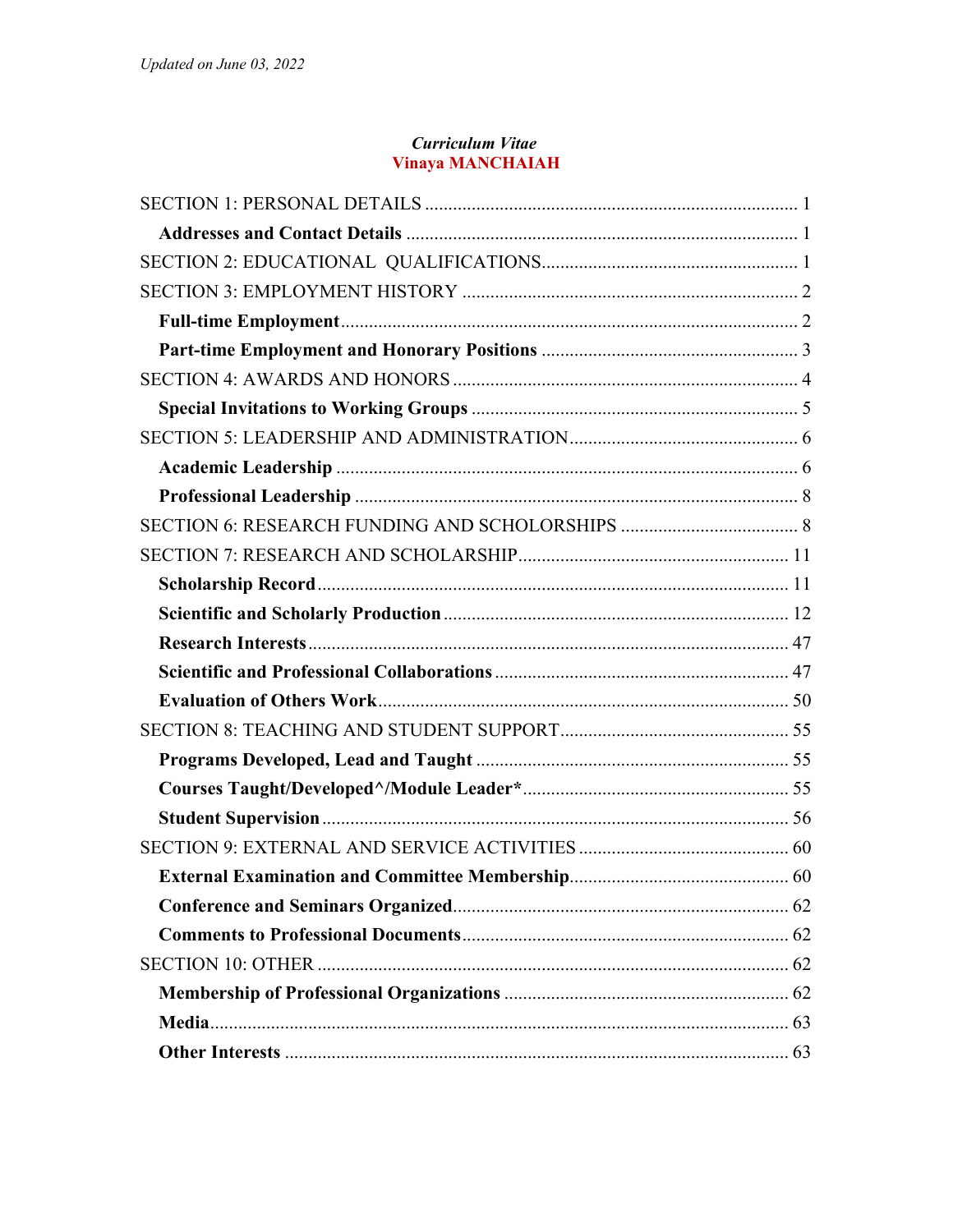## **SECTION 1: PERSONAL DETAILS**

## **Addresses and Contact Details**

| Work:             | Department of Otolaryngology – Head & Neck Surgery,       |
|-------------------|-----------------------------------------------------------|
|                   | University of Colorado School of Medicine,                |
|                   | Anschutz Medical Campus, Fitzsimons Building, Room N4802, |
|                   | 13001 E 17th Place                                        |
|                   | Aurora, Colorado 80045,                                   |
|                   | United States of America                                  |
| Contact details:  | Tel: $+1$ (303) 724 9316 (Work)                           |
|                   | Fax: $+1$ (303) 724 1961 (Work)                           |
|                   | E-mail: vinaya.manchaiah@cuanschutz.edu                   |
| Personal Website: | www.vinayamanchaiah.com                                   |

## **Other Details**

|                  | Languages Spoken: Kannada & English (Fluent), Hindi (Basic)<br>Languages Written: Kannada & English |
|------------------|-----------------------------------------------------------------------------------------------------|
| Nationality:     | United Kingdom                                                                                      |
| Driving License: | United States, United Kingdom, India                                                                |

# **SECTION 2: EDUCATIONAL QUALIFICATIONS**

| Oct 2013 | Doctor of Philosophy (PhD) in Disability Research, The<br>Swedish Institute for Disability Research (SIDR), Linköping<br>University, Sweden.      |
|----------|---------------------------------------------------------------------------------------------------------------------------------------------------|
| Sep 2013 | <b>Executive Masters in Business Administration (E-MBA),</b><br>Swansea University, UK.                                                           |
| Jul 2011 | Post Graduate Certificate in Teaching in Higher Education<br>(PGCtHE), Swansea University, UK.                                                    |
| Jun 2010 | Doctor of Audiology (AuD), Nova Southeastern University, USA.                                                                                     |
| Oct 2006 | Masters of Science (M.Sc) in Audiology, Institute of Sound and<br>Vibration Research (ISVR), University of Southampton, UK.                       |
| May 2005 | <b>Bachelors of Science (B.Sc) in Speech &amp; Hearing, All India</b><br>Institute of Speech and Hearing (AIISH), University of Mysore,<br>India. |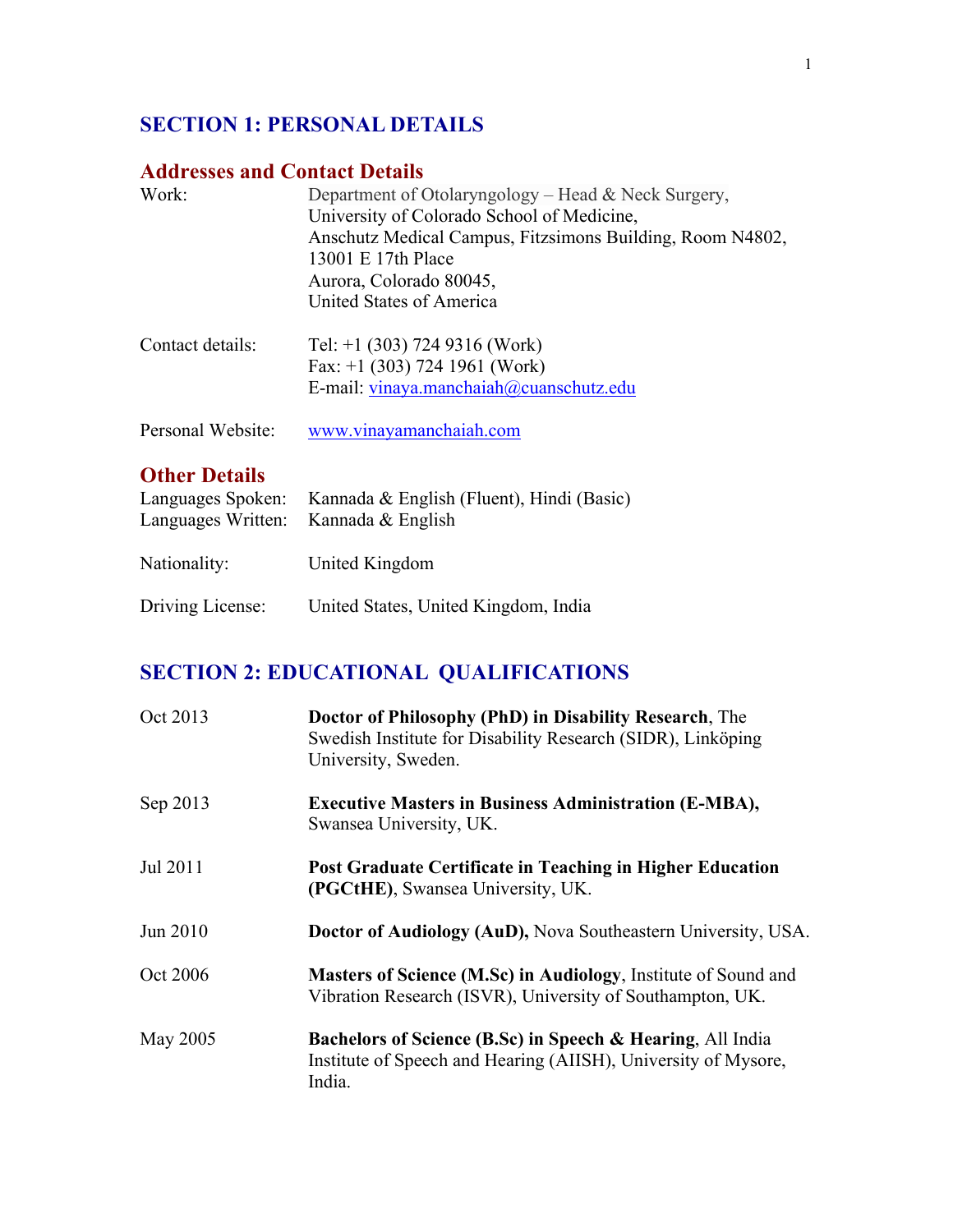## **SECTION 3: EMPLOYMENT HISTORY**

# **Full-time Employment**

| <b>Academic Positions</b>                                 |                                                                                                                                                                                                           |
|-----------------------------------------------------------|-----------------------------------------------------------------------------------------------------------------------------------------------------------------------------------------------------------|
| Feb 2022 - Till date                                      | Visiting Professor of Otolaryngology - Head & Neck<br><b>Surgery</b> at the Department of Otolaryngology – Head $\&$<br>Neck Surgery, University of Colorado School of Medicine,<br>Aurora, Colorado, USA |
| Sept 2019 – Jan 2022                                      | Professor of Speech and Hearing Sciences (Tenured) at<br>the Department of Speech and Hearing Sciences, Lamar<br>University, USA.                                                                         |
| Jan $2015 - Aug 2019$                                     | <b>Associate Professor of Audiology</b> at the Department of<br>Speech and Hearing Sciences, Lamar University, USA.                                                                                       |
| Mar 2013 – Jan 2015                                       | <b>Senior Lecturer in Audiology</b> at the Department of Vision<br>and Hearing Sciences, Anglia Ruskin University, UK.                                                                                    |
| Oct 2007 – Mar 2013                                       | Lecturer (transferred from Teaching & Service to<br>Teaching & Research contract during Sept 2011) at the<br>College of Human and Health Sciences, Swansea<br>University, UK.                             |
| Dec $2006 -$ Sep $2007$                                   | Senior Audiologist at the NHS Lothian University<br>Hospital Division, Edinburgh, UK.                                                                                                                     |
| May $2005 -$ Sep $2005$                                   | <b>Research Audiologist at the All India Institute of Speech</b><br>and Hearing (AIISH), Mysore, India.                                                                                                   |
| Jun $2004 -$ Apr $2005$                                   | <b>Audiologist and Speech Language Pathologist</b><br>(Internee) at the All India Institute of Speech and Hearing<br>(AIISH), Mysore, India.                                                              |
| <b>Leadership Positions/Roles</b><br>Feb 2022 - Till date | Director of Audiology at UCHealth Hearing and<br>Balance, University of Colorado Hospital, Aurora,<br>Colorado, USA                                                                                       |
| Jan 2015 - Jan 2022                                       | Jo Mayo Endowed Chair at the Department of Speech<br>and Hearing Sciences, Lamar University, USA.                                                                                                         |
| Jan $2015 - Aug 2017$                                     | <b>Director of Audiology</b> at the Department of Speech and<br>Hearing Sciences, Lamar University, USA.                                                                                                  |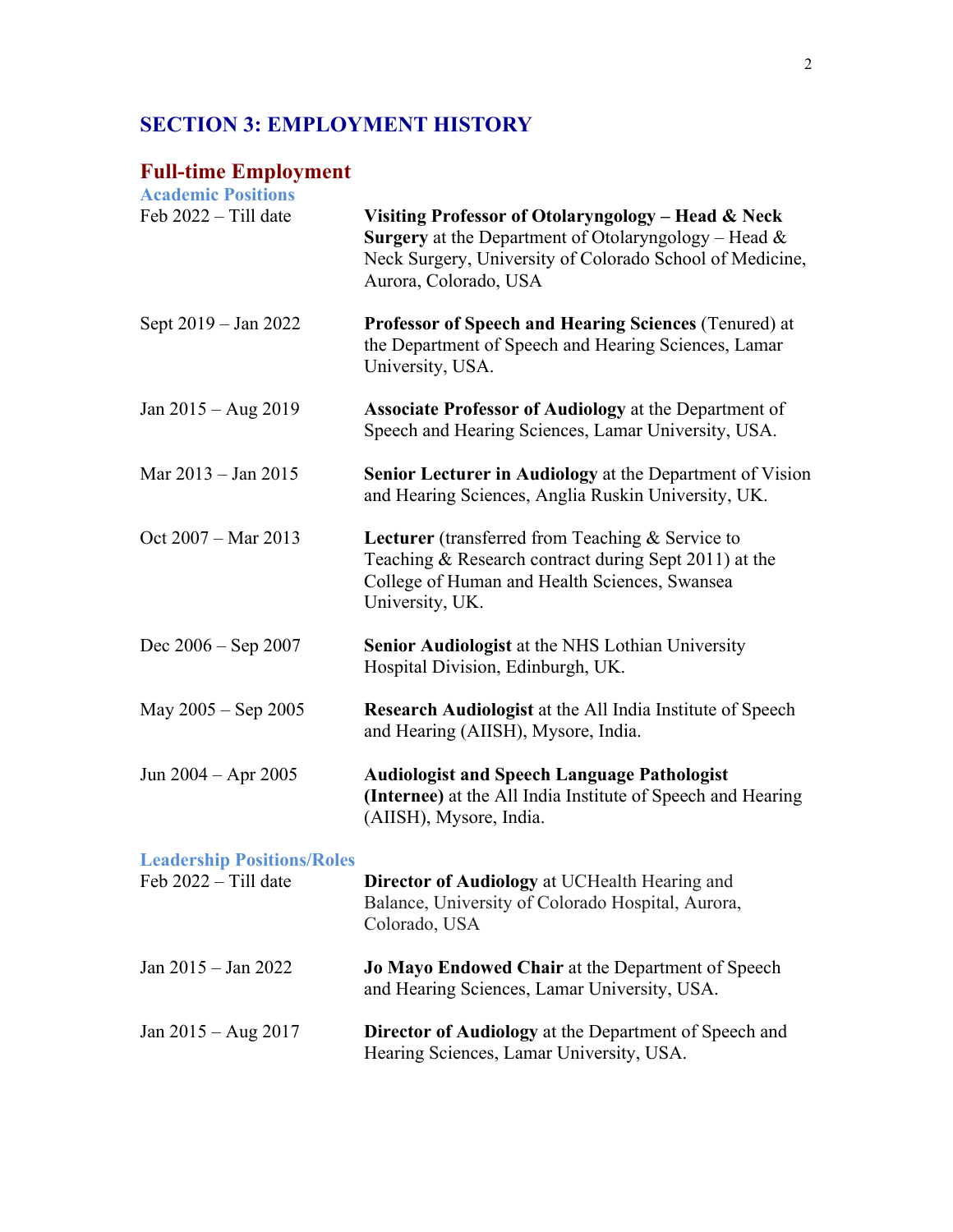| Feb 2014 – Jan 2015           | <b>Course Leader for Foundation Degree in Hearing Aid</b><br><b>Audiology</b> at the Department of Vision and Hearing<br>Sciences, Anglia Ruskin University, UK. |
|-------------------------------|------------------------------------------------------------------------------------------------------------------------------------------------------------------|
| Oct $2007 - \text{Mar } 2013$ | <b>Program Manager – Audiology</b> at the College of Human<br>and Health Sciences, Swansea University, UK.                                                       |

### **Part-time Employment and Honorary Positions**

**Part-time Clinical/Teaching Positions**

| Feb 2021 – May 2021                    | <b>Adjunct Professor</b> at the Department of Speech-<br>Language-Hearing Sciences, Hofstra University, New<br>York, USA. |
|----------------------------------------|---------------------------------------------------------------------------------------------------------------------------|
| Sept 2017 – Dec 2020                   | <b>Audiologist</b> at the South-Central Texas Health Care<br>(SCTHC), Houston, Texas, USA.                                |
| Jan 2011 – Dec 2014                    | <b>Consultant Audiologist</b> (consultancy basis) at Insight<br>Health Screening Ltd., Neath Port Talbot, UK.             |
| Nov 2009 - May 2010                    | <b>Clinical Audiologist</b> (one day a week) at the Audiology<br>Department, Neath Port Talbot Hospital, UK.              |
| Feb 2007 - Sep 2007                    | <b>Clinical Audiologist</b> (one day a week) at House of<br>Hearing, Galashiels, UK.                                      |
| <b>External and Honorary Positions</b> |                                                                                                                           |
| Sept $2021 - Till$ date                | <b>Extraordinary Professor, Department of Speech-</b><br>Language Pathology and Audiology, University of Pretoria,        |

Oct 2016 – Till date **Adjunct Faculty,** Department of Speech and Hearing Sciences, Allied Health Sciences, Manipal University, Manipal, Karnataka, India.

Pretoria, South Africa.

- Sept 2016 Feb 2020 **International Collaborating Faculty** for International Master Program in European Society, Science and Technology (ESST) Specialization *'Enabling and Disabling Dimensions of Social Change*' at the National and Kapodistrian University of Athens, Greece.
- Aug 2013 Aug 2014 **Honorary Audiologist**, Addenbrooke's Hospital, UK.
- Jul 2009 Aug 2009 **Visiting Research Fellow** at the Hearing Research Laboratory, Department of Psychology, University of Essex, Essex, UK.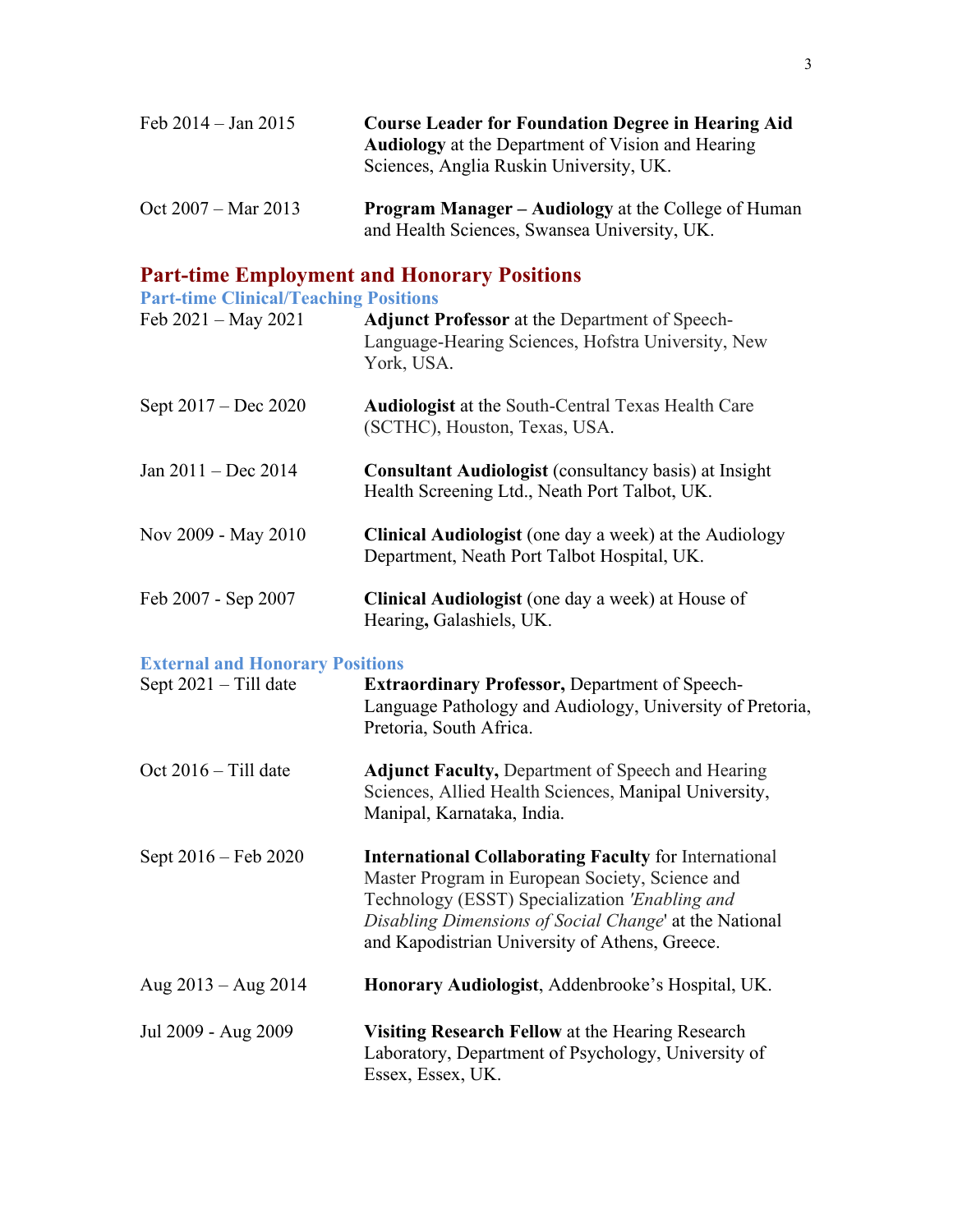| <b>Service Roles/Positions</b><br>April 2022 – Till date | <b>Executive Board Member, International Society of</b><br>Audiology.                                                           |
|----------------------------------------------------------|---------------------------------------------------------------------------------------------------------------------------------|
| Jan $2020 - Till$ date                                   | Group Leader, Houston Tinnitus Support Group (HTSG),<br>American Tinnitus Association (ATA) Houston Chapter,<br>Houston, Texas  |
| Feb $2016 -$ Till date                                   | <b>Senior Editor (and Co-founder)</b> of Global Audiology.                                                                      |
| Sept $2015 -$ Till date                                  | <b>Board of Director for Strategic Planning of Audiology</b><br>India (non-governmental and non-profit organization),<br>India. |
| Jan $2011 - \text{Aug } 2015$                            | <b>President (and Co-founder)</b> of Audiology India (non-<br>governmental and non-profit organization), India.                 |
| Nov $2011 -$ Nov $2014$                                  | <b>Board of Director for Membership, the British Academy</b><br>of Audiology (BAA), UK.                                         |
| Nov $2011 -$ Nov $2014$                                  | <b>Secretary, the British Academy of Audiology (BAA), UK.</b>                                                                   |

## **SECTION 4: AWARDS AND HONORS**

## **Notable Achievements**

§ Rated among **top 1% of experts in Audiology in the world in Expertscape.com** (second position in 2022, 2021, 2020). https://expertscape.com/ex/audiology

## **Awards**

- **Innovation Award for Research** at the Lamar University College of Fine Arts and Communication (CoFAC) in 2019-20.
- **Erskine Fellow** at the University of Canterbury, Christchurch, New Zealand in 2019. This is an invited visiting fellowship offered by the University of Canterbury, which enables up to 70 visiting international senior academics to lecture at University of Canterbury each year to undergraduates and postgraduate students. The nominations are made by the department and approved by the university committee. More information can be found at: https://www.canterbury.ac.nz/engage/erskine/
- **Marie & Jack Shapiro Prize** awarded by the British Tinnitus Association (BTA) in (three consecutive years) 2017, 2018, and 2019. This is an invited award given annually by the BTA for the published research paper that is most likely to result in improved treatment or public awareness of tinnitus. More information can be found at: https://www.tinnitus.org.uk/pages/category/shapiro-prize
- § **Bharat Samman Award** by the Non-Resident Indians Institute (known as NRI Institute), Delhi, India in 2017. This is an invited annual award conferred on a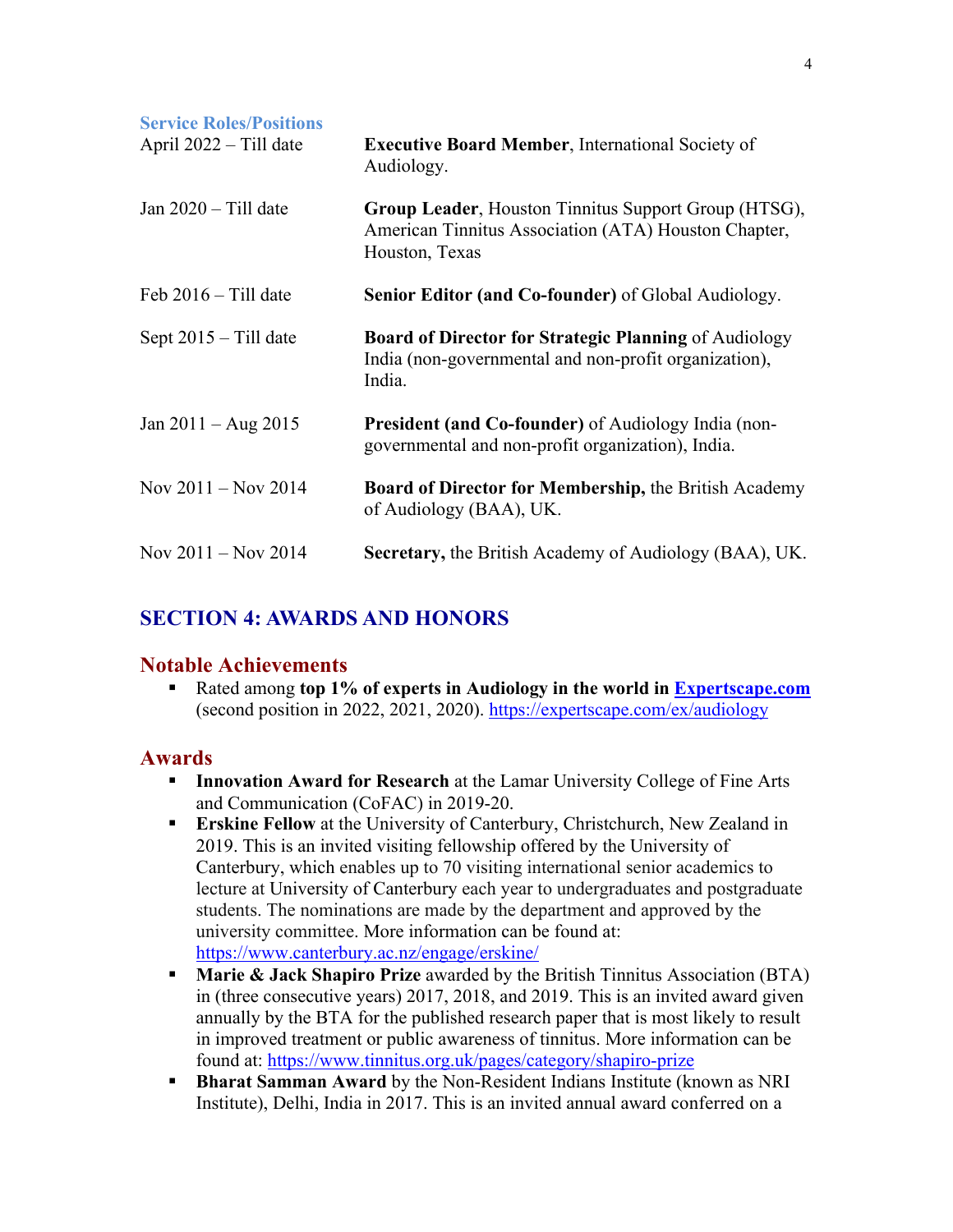group of select Persons of Indian Origin living in India and abroad for their outstanding achievements in the chosen field of activities for the contribution to the socio-economic development of India along with the country of their adoption. More information can be found at: http://nriinstitute.in/nriawardsaward-categories.php

- § **Jerger Future Leaders of Audiology (JFLAC)** by the American Academy of Audiology (AAA) in 2016. This award is given by the AAA, which identifies individuals who has the potential to become the great leaders within the profession and organizes a conference. It is suggested that 95% of the attendees taking on leadership roles in the Academy and other audiology organizations. More details can be found at: https://www.audiology.org/professional-development/meetings-events/jergerfuture-leaders-audiology-conference-jflac
- **Fast and efficient PhD** award from the Linnaeus Centre HEAD, Linköping University, Sweden in 2013. This a one-time special award jointly given by the Swedish Institute for Disability Research and the Linnaeus Center HEAD graduate school.
- **Distinction** in the **Executive MBA** program in 2013. This is a university award for high-achievers in the academic program.
- § **Highest honors** in the **Doctor of Audiology (AuD)** program in 2010. This is a university award for high-achievers in the academic program.
- **Best poster presentation award** at Annual convention of Indian Speech Language and Hearing Association (ISHA Con – 2004) held at Mysore, India in January 2004. This is an annual award given by the conference organizers.

## **Special Invitations to Working Groups**

- Reconceptualizing the challenges of direct-to-consumer health products: October 2019 at the Banbury Center, Lloyd Harbor, New York. – **One among 25 experts in health policy making invited across the world.**
- Validation of ICF core set for hearing loss expert panel: September 11-13, 2019 at Örebro University, Örebro, Sweden. – **One among 7 experts invited around the world.**
- Psychology of hearing health: prevention and treatment: December 6-7, 2018 at the University of Manchester, UK during December 2018. – **One among 15 experts invited around the world.**
- § James Lind Alliance Priority Setting Partnership (JLA PSP) to identify the uncertainties that surround the treatment of mild to moderate hearing loss and to agree priorities for future research: Organized by National Institute for Health Research Nottingham Hearing Biomedical Research Unit (NIHR- NHBRU), Nottingham, UK during 2014-15 – **One among 12 experts in the working group in the UK.**
- WHO-ICF Core Set (Hearing Loss) Conference: May 4-6, 2012 at Eriksholm, Denmark – **One among 21 experts invited around the world.**
- § Managing Change Realities and Roadblocks: January 22-25, 2012 at Skodsborg, Denmark conducted by Ida Institute. – **One among 25 experts invited around the world.**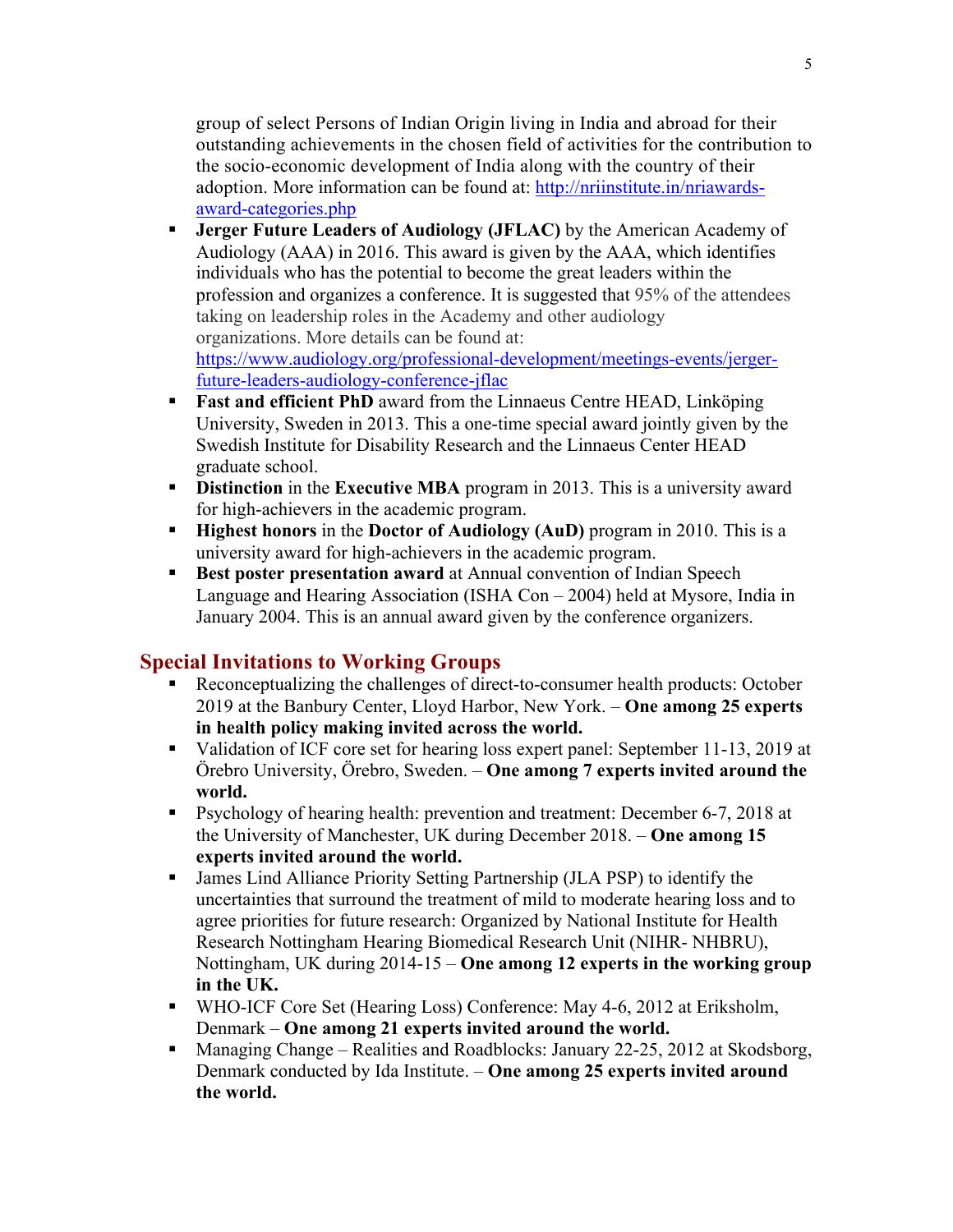■ Enabling Communication Partnership: November 9-11, 2009 at Skodsborg, Denmark conducted by Ida Institute. – **One among 25 experts invited around the world.** 

## **Award Nominations**

- § **2021 Texas State University System (TSUS) Regents Professor.** This is considered as a life-time achievement award at the level of the university system consisting of seven universities in Texas and given to 2-3 professors each year.
- § **2021 University Professor, Lamar University.** This is considered a life-time achievement award at the level of university and given to a single professor each year.
- § **2014 Audiologist of the year, British Academy of Audiology (BAA).**

## **Awards for Student Advisees**

- 2021 Alyssa Ulep and Taylor Eubank: Texas Academy of Audiology (TAA) Conference 2021 – Best poster award.
- 2021 Megan Knoetze: James Jerger Award for Excellence in Student Research presented at the American Academy of Audiology (AAA) 2021 conference.
- 2021 Megan Knoetze: Academic honorary colours from the University of Pretoria's Student Representative Council for MA (Audiology) degree.
- 2019 Eldre Beukes: Hallpike Prize in 2019 from the British Association of Audiovestibular Physicians (BAAP).
- 2019, 2018, 2017 Eldre Beukes: The Shiparo award from the British Tinnitus Association (BTA).

## **SECTION 5: LEADERSHIP AND ADMINISTRATION**

## **Academic Leadership**

**Lamar University**

- § In the position of *Endowed Chair*, I have made significant contributions to the development of a research strategy at the Department of Speech and Hearing Sciences (SPHS). During the last 5 years we have had a measurable increase in research output and funding (e.g., the number of publications for our department was 2-3 per year before 2015 and now it's about 35-40 per year), with more faculty actively publishing and also more student involvement in research activities. This was made possible by working closely with the faculty and students and mentoring their research activities. In addition, I have initiated a series of seminars (external speakers presenting at the department which are open to all faculty and students; and I established an informal data discussion over lunch for faculty).
- § I co-led the development of Doctor of Philosophy (PhD) program proposal successfully taking it through all the university committees and submitting the proposal to the State of Texas board.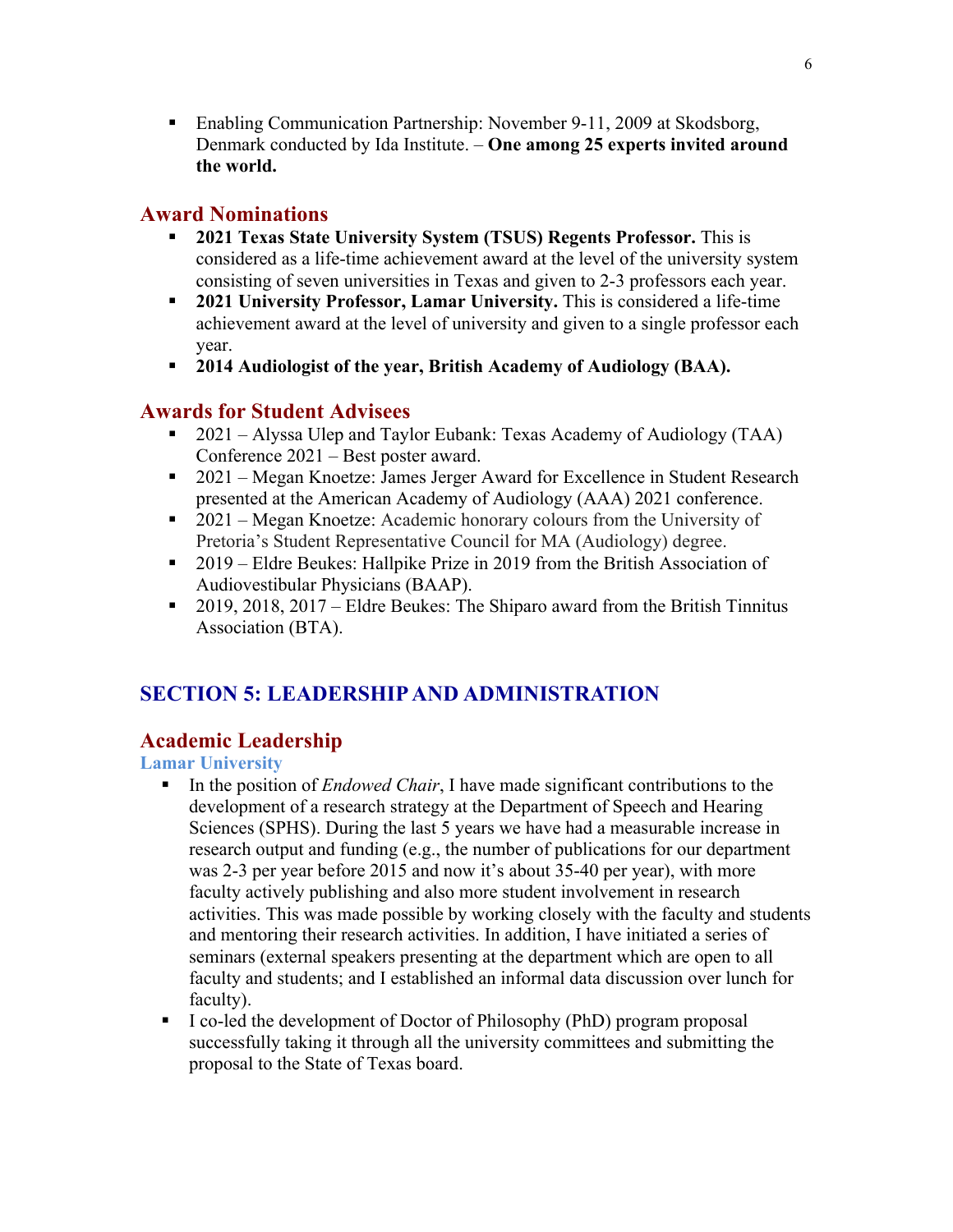- Have developed active research collaborations with other departments within LU, other universities within the United States and many well-known departments and universities internationally.
- Have conducted a major curriculum review of the Doctor of Audiology (AuD) program and have implemented a number of changes to both academic and clinical teaching; as a result, our AuD program was removed from probationary status by the Council on Academic Accreditation (CAA), our national accrediting body.
- Established a study abroad course at SPHS and subsequently led successful study abroad trips to Sweden (2015), Guatemala (2017), and Costa Rica (2018).
- Have established contacts and working relationships with audiology and speech pathology clinics in more than 10 countries. This means Lamar University students can have short-term international clinical/service placement opportunities in these clinical sites.
- § Established the Virtual Hearing Lab (www.virtualhearinglab.org), a collaborative imitative between Lamar University and University of Pretoria, South Africa.

### **Anglia Ruskin University**

- § Developed top-up B.Sc in Hearing Sciences program. This program employed blended learning and created a new academic route for graduates of Foundation Degree in Hearing Aid Audiology worked as Hearing Aid Dispensers. This was the first such programs in the UK. This initiative was considered controversial in the beginning, but endorsed with high interest and the program has become very successful within a few years.
- § Reviewed and streamlined Foundation Degree in Hearing Aid Audiology program. This included: making substantial changes to the curriculum; developing new admission and communication policies; introducing innovating online learning tool to increase the accessibility and learning outcomes for distance learning students; and also negotiating new terms with the external learning partner company.
- § Re-designed and modernized the clinical skills facilities with an internal grant of £150,000 (\$225,000 USD). This initiative significantly improved student ratings and helped grow the student enrolment.
- Established ERASMUS Exchange program between Anglia Ruskin University and ESTSP-IPP, Portugal during 2013-14.

#### **Swansea University**

- Served as the Program Manager of B.Sc Audiology during 2007-2013. During this time made number of changes to improve the quality of the program and was key in making it a nationally known program with application numbers increased to ratio of 1:15. Also, helped convert the four-year program into 3-year program after the Government introduced new guidelines/regulations. During this phase, contributed significantly to develop system in place to ensure the program quality and the student learning would not suffer as a result of compromising one year of study.
- Lead the accreditation process for the programs B.Sc Audiology and Diploma in Hearing Aid Audiology with professional/regulatory bodies such as: Hearing Aid Council (HAC); Health and Care Profession Council (HCPC); The Registration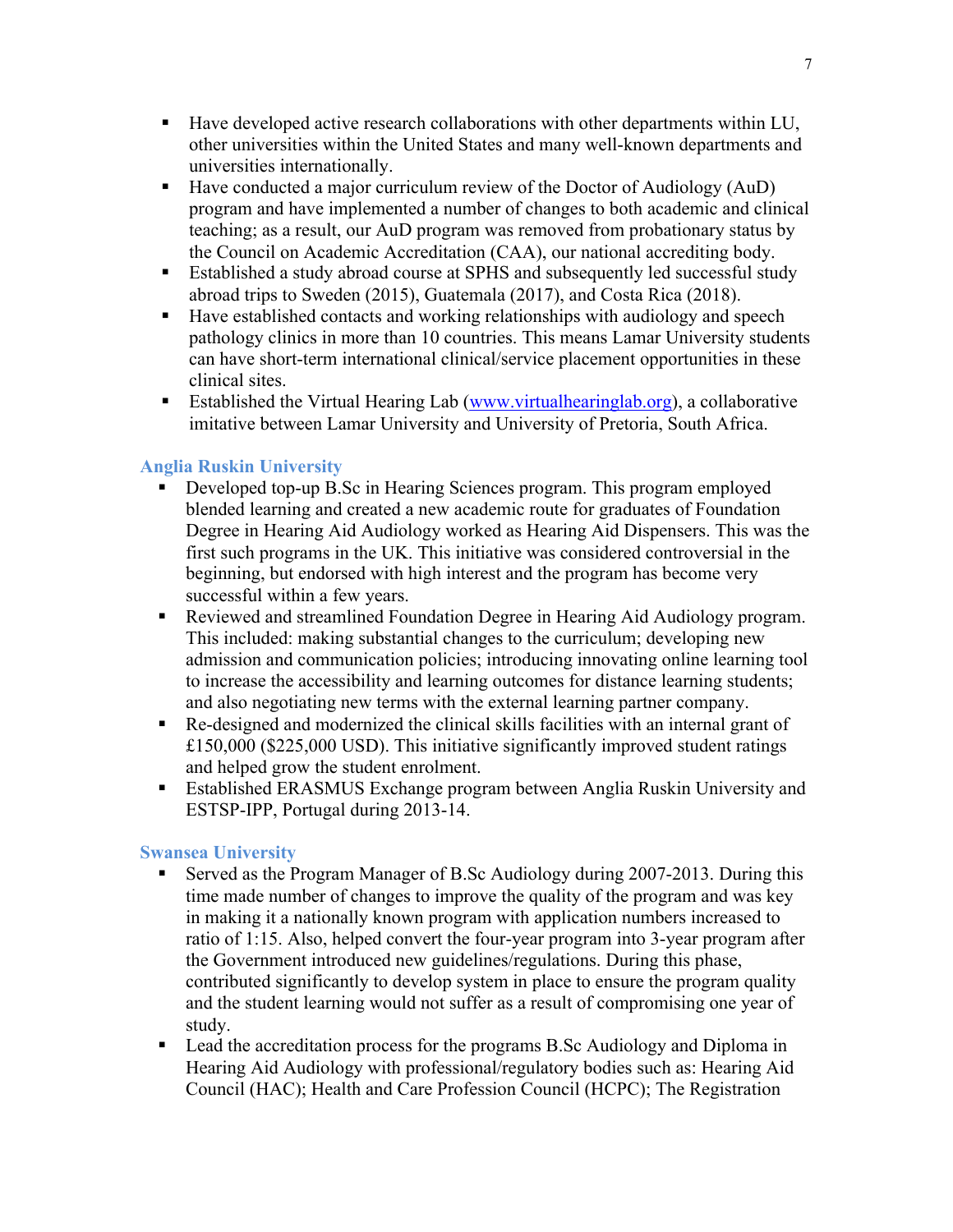Council for Clinical Physiologists (RCCP); British Academy of Audiology (BAA); and Medical Education England (MEE).

- Involved in curriculum development and ongoing review of the courses: B.Sc Audiology; B.Sc Healthcare Science (Audiology), B.Sc Osteopathy, and Certificate in Higher Education (Basic Audiological Practice).
- Established ERASMUS Exchange program between Swansea University and ESTSP-IPP, Portugal in 2010-13.
- Involved in conducting educational clinical audits of audiology departments across Wales (15 audiology departments). Established a clear process and policies for monitoring and conducting internal verification of the student assessments by clinical educators across Wales.
- Participated and led the Departments five yearly audit process conducted by the University during 2011.
- Participated in 5-year review of Ear Institute (i.e., Augmented Annual Monitoring) at University College of London during 2014.

## **Professional Leadership**

- § Co-founded the Global Audiology website (www.globalaudiology.org) together with Prof. Ross Roeser during 2016. This web forum provides information about hearing healthcare across the globe and also fosters engagement between stakeholders. Currently serving as the *Senior Editor,* contributing to its content and strategic development. The Global Audiology initiative was adopted by the International Society of Audiology (ISA; https://www.isa-audiology.org/) in the year 2019.
- Served as the *Secretary* and the *Board of Director of Membership* for the British Academy of Audiology during 2011-14. During this time I introduced several initiatives that significantly resulted in growing the membership benefits and membership numbers, and I also created some new membership types for the academy.
- § Co-founded the non-governmental and non-profit organization Audiology India (www.audiologyindia.org) together with Dr. Srikanth Chundu during 2011. Served as its *President* during 2011-2015. Since September 2015, serving on the *Board of Directors for Strategic Planning*. I have developed this project since its beginning and am still actively contributing. I have worked on all the organizational and strategic aspects of this organization. Some of these include developing new ideas and converting them to manageable projects; recruiting and retaining volunteers; developing collaborations with other organizations; fundraising; and developing strategies for sustainable activities.

## **SECTION 6: RESEARCH FUNDING AND SCHOLORSHIPS**

#### **Under Preparation**

• Assessment of cochlear dysfunction in Black and White adults with stage 2 hypertension using high-frequency distortion product otoacoustic emissions. National Institute on Deafness and Other Communication Disorders (NIDCD) of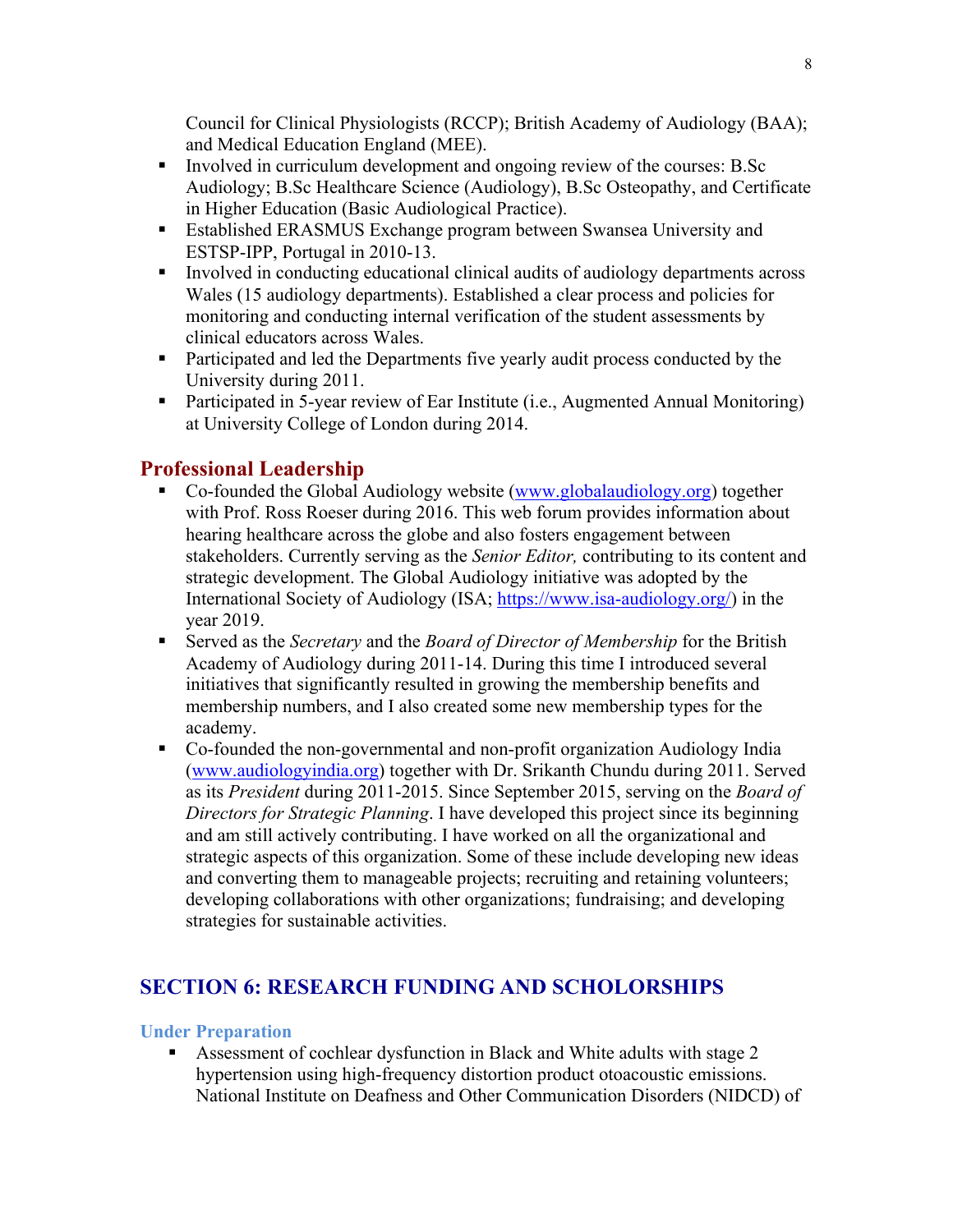the National Institute of Health (NIH) – R21. PI: Baiduc, R.R. Co-Is: Manchai, V. & Vance, E. April 2023 to March 2026; **\$600,000.**

### **Under Review**

- § Outreach, engagement and training of community health representatives to promote hearing rehabilitation among underserved Hispanic/Latinx populations. University of Colorado – AB Nexus Grant; PIs: Bell-Lehmkuhler, B., Cabrera-Muffly, C., & Manchaiah, V. June 2022 to May 2023; **\$6,000.**
- Reenvisioning tinnitus service delivery: Personalizing internet-delivered cognitive behavioral therapy intervention for tinnitus using a stepped care approach. National Institute on Deafness and Other Communication Disorders (NIDCD) of the National Institute of Health (NIH) – R01. PI: Manchaiah, V. January 2023 to December 2027; **\$2,256,781.**
- **•** Human centred design  $\&$  telerehabilitation: Transforming the future of hearing care in Australia. National Health and Medical Research Council (NHMRC) – Targeted Call for Research into Hearing Health 2021. PI: Shekhawat, G. Co-PI: Manchaiah, V.; **\$1,00,000 AUS**.

### **Current Grants**

- Sound advice for delivering hearing health care: Evaluation of current and emerging service delivery models for hearing aids. University of Colorado – AB Nexus Grant; PI: Sharma, A., Co-PI: Manchaiah, V. June 2022 to May 2023, **\$50,000.**
- The emotions behind writing: Using natural language to understand hearing aid benefit and satisfaction. Sonova Holding AG. PIs: Swanepoel, D.W., & Manchaiah, V. May 2021 to April 2024; **\$90,000**.
- Cognitive Behavior Therapy based self-help delivered via the Internet for tinnitus suffers: Efficacy trial in the U.S. population. National Institute on Deafness and Other Communication Disorders (NIDCD) of the National Institute of Health (NIH) – R21. PI: Manchaiah, V. September 2018 – August 2021 (no cost extension till August 2022); **\$397,800**.

#### **Completed**

- A Center for Applications of Digital Technologies in Health and Disability (CADT). Lamar University Visionary Initiatives. PI: Harn, M. & Co-PIs: Andrei, S., Manchaiah, V., Dockens, A., Azios, J., Long, E. September 2016 – August 2019; **\$300,000**.
- **I** Internet-interventions for adults with tinnitus. British Society of Audiology,  $UK -$ Applied Research Grant. PI: Beukes, E.; Co-PI: Baguley, D., Andersson, G. & Manchaiah, V. March 2016 – February 2017; **\$7,500** (£4,992).
- Evaluating the advantages and limitations of Hypersound speakers. Industry Research Grant, Turtle Beach Corporation. PI: Manchaiah, V. November 2015 – October 2016. **\$12,000**.
- Virtual reality management of health issues Hearing loss in adults. Summer Research Grant, Gill Foundation, USA. PI: Manchaiah, V.; Co-PIs: Dockens, A., Harn, M. & Andrei, S. June to September 2016; **\$3,000**.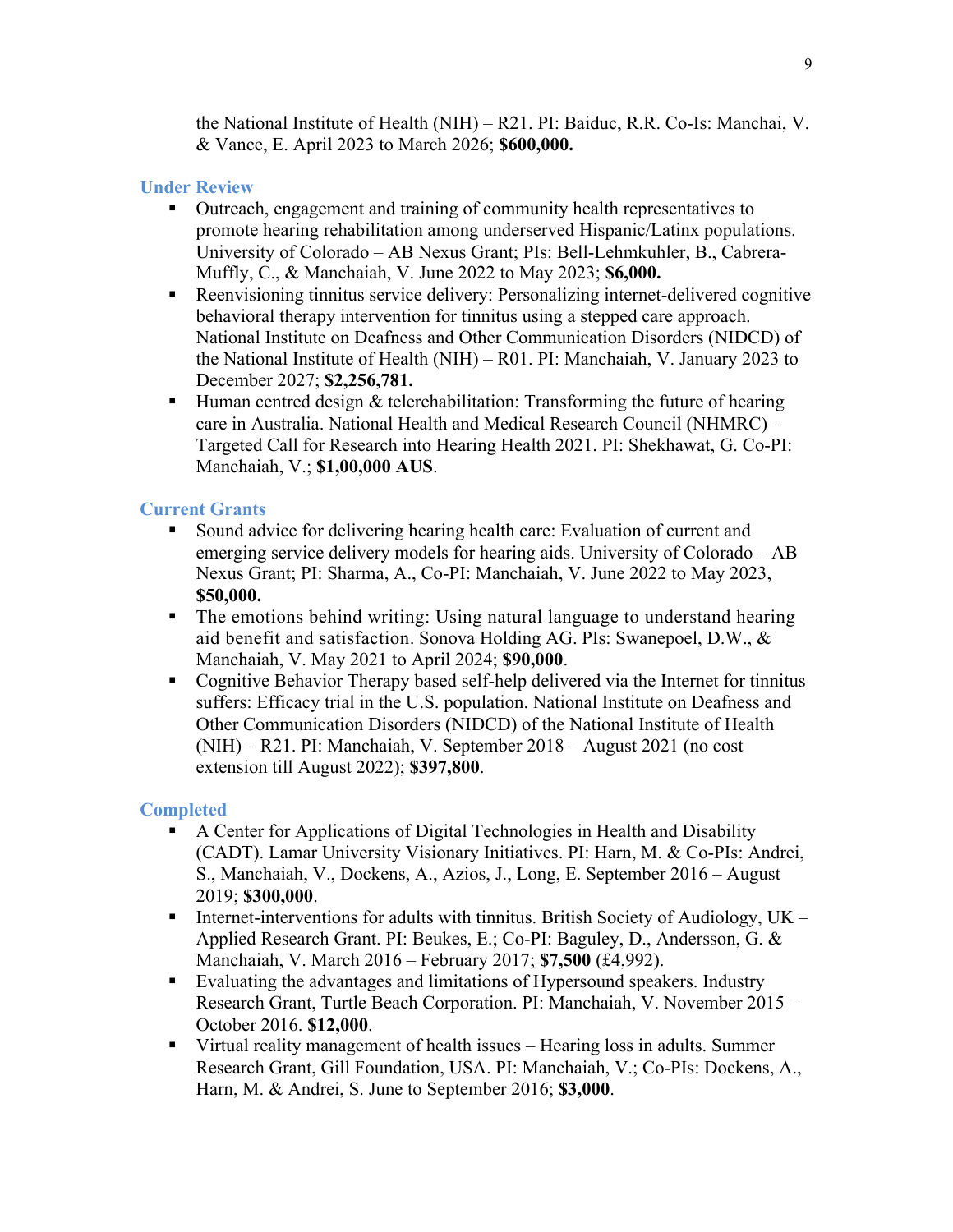- § An exploratory study of tinnitus in Indian context. AIISH Research Fund, All India Institute of Speech and Hearing, Mysore, India. PI: Krishna, R.; Co-PI: Manchaiah, V. August 2014 – October 2015; **\$7,500** (INR 4,60,000/-).
- Erasmus Staff Exchange Grant to visit Audiology Department, Escola Superior de Tecnologia da Sáude do Porto (ESTSP-IPP), Portugal. Anglia Ruskin University, UK. PI: Manchaiah, V. 2014; **\$1,500** (£1,000).
- European Networking Grant. Anglia Ruskin University, UK. PI: Manchaiah, V. 2014; **\$1,600** (£1,050).
- Summer student research taster grant. Anglia Ruskin University, UK. PI: Manchaiah, V. 2013; **\$3,000** (£2,000).
- UK-India Education and Research Initiative (UKIERI) Staff Exchange Programme. British Council. PI: Manchaiah, V. 2012; **\$3,400** (£2,250).
- § Erasmus Staff Exchange grant to visit Audiology Department, Escola Superior de Tecnologia da Sáude do Porto (ESTSP-IPP), Portugal. Swansea University, UK. PI: Manchaiah, V. 2011; **\$1,500** (£1,000).
- Accessibility and usability of information from digital television in hearing impaired community. Engineering and Physical Sciences Research Council (EPSRC) – Bridging the Gaps (BTG) Open Progarm Grant. PI: Wu, Y.; Co-PI: Manchaiah, V. January 2011 – December 2012; **\$750** (£500).

## **Scholarships Awarded**

- § Travel grant. International Office, Linköping University, Sweden. PI: Manchaiah, V. 2012; **\$1,150** (8,000 SEK).
- Travel and subsistence support during Doctor of Philosophy (PhD) studies. The Swedish Institute for Disability Research (SIDR), Linköping University, Sweden. PI: Manchaiah, V. 2011-13; **\$10,000** (100,000 SEK).
- § Doctor of Philosophy (PhD) scholarship. HEAD Graduate School, Linköping University, Sweden. PI: Manchaiah, V. 2011-13; **\$12,000** (30,000SEK).
- § Scholorship for Doctor of Philosophy (PhD) studies. Oticon Foundation. PI: Manchaiah, V. 2011; **\$9,000** (£6,000).
- Scholorship for Doctor of Audiology (AuD) studies. Oticon Foundation. PI: Manchaiah, V. 2008; **\$6,300** (£4,250).

## **Unsuccessful Grant Applications**

- § Success with Stories: A transformative approach to parent training. Institute of Education Sciences (IES) – Transformative Research in the Education Sciences Grants Program. PIs: Morris, L.R., & Bellon-Harn, M.L. Key Personnel: Manchaiah, V. 2022-2026; **\$1,579,072**.
- Hearing Aid Users Satisfaction About Hearing Healthcare Services: What can we learn from online consumer feedback? – Audigy Group Llc. PI – Manchaiah, V.; **\$17,901.**
- Development and evaluation of an ultra-low-cost hearing aid platform. National Institute of Health (NIH) – National Institute on Deafness and Other Communication Disorders (NIDCD) – R21/R33. PI: Bhamla, S. Co-PI: Manchaiah, V. **\$1,934,149**.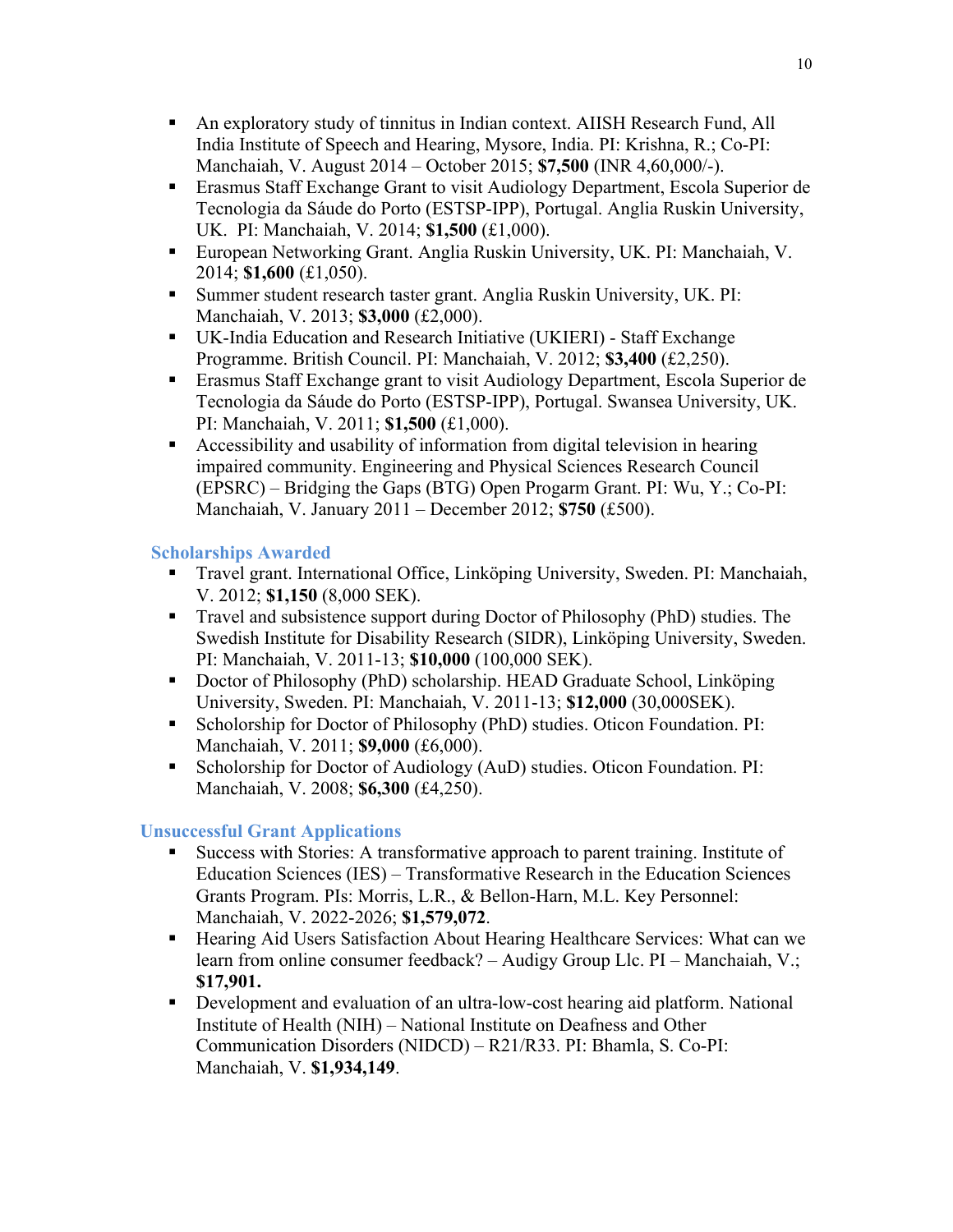- Internet-based guided self-help for Ménière's disease: A randomized controlled trial. American Hearing Research Foundation – Regular Grant. PI: Manchaiah, V.; **\$40,000**.
- § Internet-based self-management using the cognitive behavioral therapy approach for tinnitus management: A randomized controlled trial. Department of Defense – PRMRP – Clinical Trial. PI: Manchaiah, V.; **\$500,000**.
- § Internet-based self-help for tinnitus management: Adaptation of Cognitive Behavioral Therapy approach and evaluation of its outcome for the U.S. population. National Institute of Health (NIH) – RO1. PI: Manchaiah, V.; **\$776,921**.
- Implementation of eHealth and telemedicine for personalized hearing health care. European Union Grant SC1-PM-21-2016. PI: Jouhala, M. & Co-PI: Manchaiah, V. & eight other partners from European countries. **\$6 Million** (€5.45 Million) with a sub-contracting budget of **\$400,000**.
- Testing the efficacy of Internet-based interventions for people with hearing loss and tinnitus in United States. Lamar University – Research Enhancelent Grant (REG). PI: Manchaiah, V. 2015; **\$15,000**
- Professional training in audiology: How evidence-based it is? Lamar University Research Enhancelent Grant (REG). PI: Reading, H. & Co-PI: Manchaiah, V. 2015; **\$5,000**
- mHealth for citizen empowerment in hearing, balance and tinnitus. European Union - Horizon 2020 - PHC26. MPIs: Attias, J., Pyykko, I. & Co-PI: Manchaiah, V. & six other partners from European countries. 2014; **\$4.83 Million** (€4.83 Million) and sub-contracting budget of **\$476,456**.
- Societal costs of hearing disorder: Study in Sweden and Wales. European Union FP-7 Grant - *Health Innovation* scheme. PI: Manchaiah, V. & Co-PIs: Phillips, C. & Brännström, J. 2013; **\$500,000** (€496,176).
- Hearing loss identification training for teachers. Hear the World Foundation. PI: Manchaiah, V. 2012; **\$20,000** (19,764 Swiss Franc).
- § RNID Flexi Grant. PI: Manchaiah, V. 2009; **\$6,300** (£4,200).
- § Deafness Research Travel Grant. PI: Manchaiah, V. 2009; **\$7,500** (£4,950).
- § A. Charles Holland Scholarship. PI: Manchaiah, V. 2009; **\$7,000** (€6,000).

## **SECTION 7: RESEARCH AND SCHOLARSHIP**

## **Scholarship Record**

**Citation Record**

| As of June 03, 2022      | <b>Google Scholar</b> | <b>Scopus</b> | <b>Publons</b> |
|--------------------------|-----------------------|---------------|----------------|
| <b>Total times cited</b> | 2,781                 | .445          | 992            |
| <i>h</i> -index          | רי                    |               |                |
| <i>i10</i> -index        | <i>——</i>             |               | -              |

### **Scientific Database Profiles**

§ Google Scholar: http://scholar.google.co.uk/citations?user=rgECg40AAAAJ&hl=en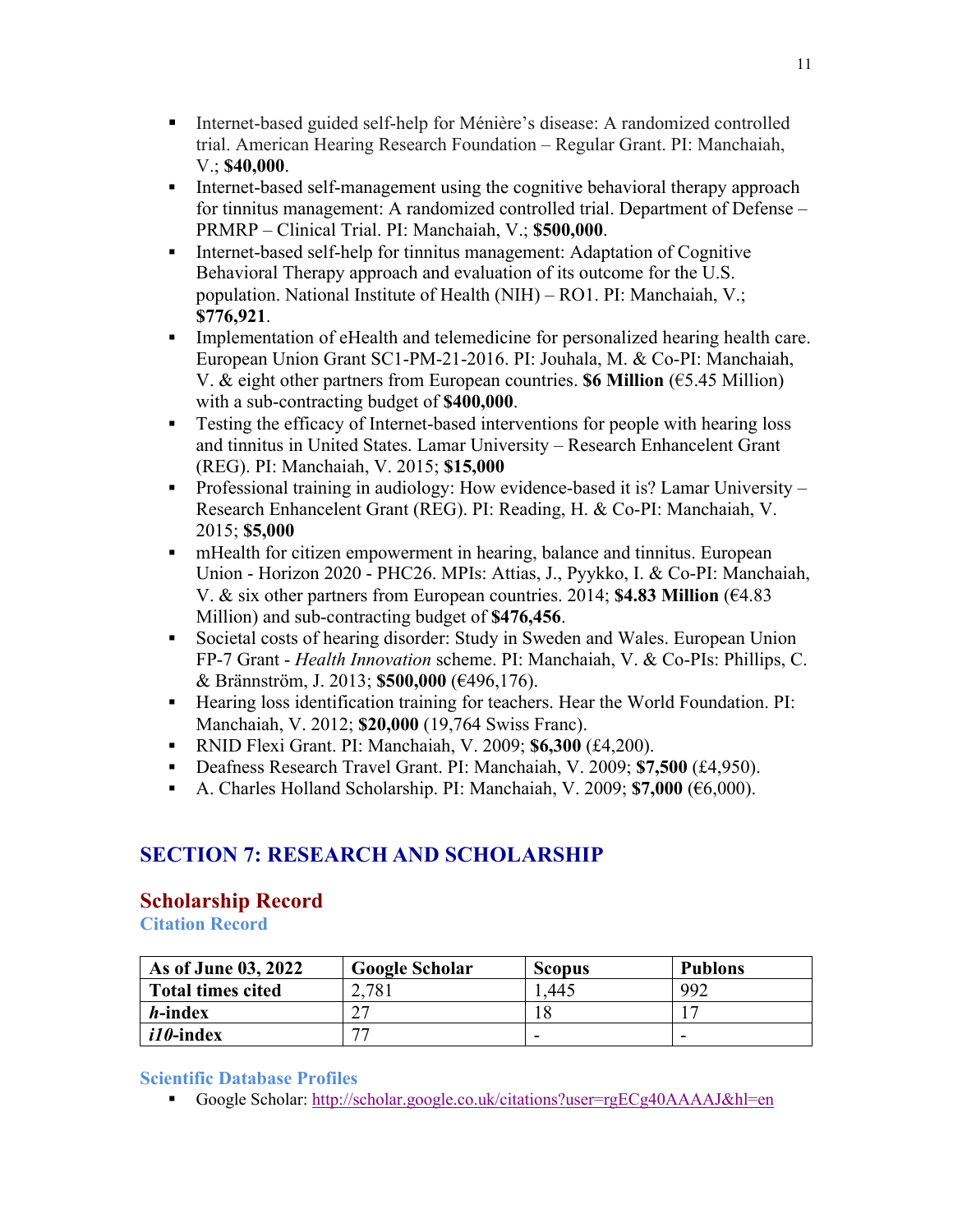- ResearchGate: http://www.researchgate.net/profile/Vinaya\_Manchaiah
- ORCID: http://orcid.org/0000-0002-1254-8407
- Scopus: http://www.scopus.com/authid/detail.url?authorId=35330310500
- Web of Science ResearcherID: http://www.researcherid.com/rid/I-1824-2014
- Publons: https://publons.com/researcher/2511650/vinaya-manchaiah/
- PubMed: https://www.ncbi.nlm.nih.gov/pubmed/?term=manchaiah

## **Scientific and Scholarly Production**

**Book (5 Published; 1 Under Preparation)**

- Beukes, E.W., **Manchaiah, V.**, & Swanepoel, D.W. (Under Preparation). *Teleaudiology today: Remote assessment and management of hearing loss*.
- § **Manchaiah, V.**, Beukes, E., & Roeser, R.J. (2021). *Evaluating and conducting research in audiology.* San Diego, USA: Plural Publishing Inc.
- Beukes, E., Andersson, G., **Manchaiah, V. & Kaldo, V. (2021).** *Cognitive behavioral therapy for tinnitus.* San Diego, USA: Plural Publishing Inc.
- **Manchaiah, V.**, Danermark, B., Ratinaud, P. & Germundsson, P. (2019). *Disability and Social Representation Theory: The Case of Hearing Loss.* Oxon, UK: Routledge.
- § **Manchaiah, V.** & Taylor, B. (2018). *The role of communication partners in the audiological rehabilitation*. New York, USA: Nova Science Publishers, Inc.
- § **Manchaiah, V.** & Danermark, B. (eds). (2017). *The experiences of hearing loss: Journey through aural rehabilitation*. Oxon, UK: Routledge.

### **Book Chapter (9 Published; 1 In Press)**

- 1. Yoshinaga-Itano, C., **Manchaiah, V.,** & Hunnicutt, C. (2022). Rationale for UNHS/EDHI program. *Fast Facts*, In Press.
- 2. Beukes, E.W. & **Manchaiah, V.** (2022). Audiologist-delivered cognitive behavioral therapy for tinnitus. In: A. Deshpande & J.W. Hall III (eds). *Tinnitus: Advances in Prevention, Assessment, and Management*. San Diego, USA: Plural Publishing Inc.
- 3. Beukes, E.W. & **Manchaiah, V.** (2022). Implications of the COVID 19 pandemic for tinnitus. In: A. Deshpande & J.W. Hall III (eds). *Tinnitus: Advances in Prevention, Assessment, and Management*. San Diego, USA: Plural Publishing Inc.
- 4. Beukes, E.W., **Manchaiah, V.**, Allen, P.A., Andersson, G.A. & Baguley, D.M. (2021). Exploring tinnitus heterogeneity. *Progress in Brain Research,* 260, 79-99. https://doi.org/10.1016/bs.pbr.2020.05.022
- 5. Li, Y., Kaneria, A., Zhao, X. & **Manchaiah, V.** (2020). Learning drivers' behavior using social networking service. In: N. Stanton (ed). *Advances in Human Factors of Transportation*. Springer Nature: Switzerland AG, pp. 341-350.
- 6. Beukes, E.W., **Manchaiah, V.**, Andersson, G., Allen, P.M. & Baguley, D.M. (2019). A framework for designing and evaluating Internet-interventions to improve Tinnitus care. In: *Tele-Audiology and the Optimization of Hearing Health Care Delivery*. Hershey, Pennsylvania, USA: ISI Global, pp. 121-160.
- 7. **Manchaiah, V.**, Felipe, L. & Pyykkö, I. (2018). Questionnaire based assessment of vestibular disorders. In: N.K. Singh & C.S. Vanaja (eds). *Evaluation and*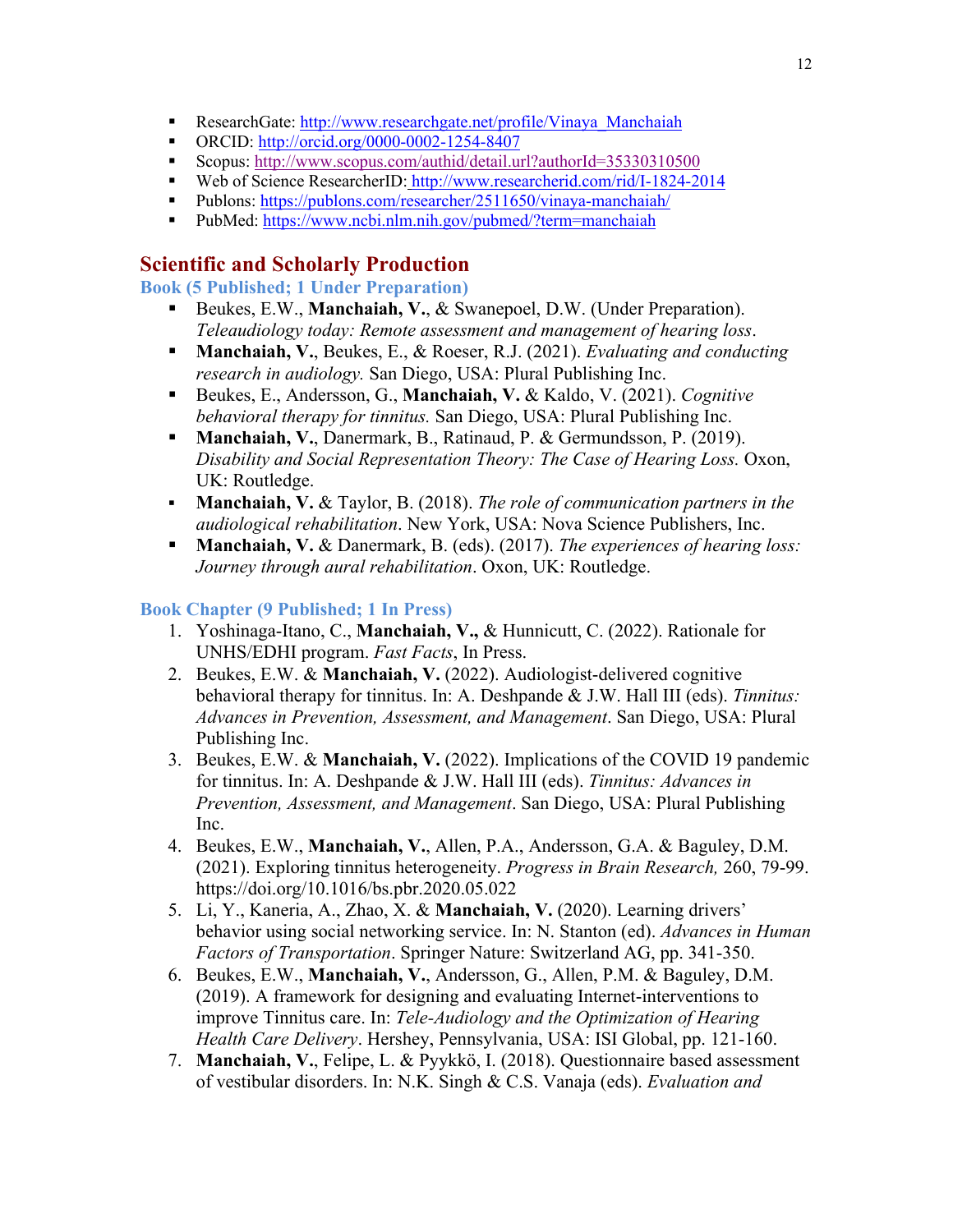*management of vestibular dysfunction*. Mysore, India: Indian Speech and Hearing Association, pp. 35-48.

- 8. **Manchaiah, V.** & Danermark, B. (2017). Introduction: Experiences of people with hearing loss. In: V. Manchaiah & B. Danermark (eds). *The Experiences of Hearing Loss: Journey through Aural Rehabilitation*. Oxon, UK: Routledge, pp. 1-16.
- 9. **Manchaiah, V.** & Danermark, B. (2017). Journey of a person with hearing loss. In: V. Manchaiah & B. Danermark (eds). *The Experiences of Hearing Loss: Journey through Aural Rehabilitation*. Oxon, UK: Routledge, pp. 29-44.
- 10. **Manchaiah, V.** & Danermark, B. (2017). Communication partners' journey through their partner's hearing loss. In: V. Manchaiah & B. Danermark (eds). *The Experiences of Hearing Loss: Journey through Aural Rehabilitation*. Oxon, UK: Routledge, pp. 45-55.

#### **Peer-Reviewed Journal (190 Published/Accepted; 28 Submitted; 18 Under Preparation; \*= Student Involvement)**

- 1. Chundu, S., Allen, P.M., Han, W., Krishna, R., Ratinaud, P. & **Manchaiah, V.** (Writing Manuscript). Social representation of 'hearing loss' among communication partners of adults with hearing loss.
- 2. Chundu, S., Allen, P.M., Han, W., Krishna, R., Ratinaud, P. & **Manchaiah, V.** (Writing Manuscript). Social representation of 'hearing aids' among communication partners of adults with hearing loss.
- 3. Deshpande, A.K., Chaudhry, S., & **Manchaiah, V.** (Writing Manuscript). Microlevel analysis of tinnitus data on social media platforms.
- 4. **O'Brien**, C.A., Deshpande, A.K., & **Manchaiah, V.** (Writing Manuscript). Awareness of online tinnitus-related information among social media users.
- 5. Revel, M., **Manchaiah, V.**, Londero, A., Deshpande, A.K., Palacios, G., Boyd, R., & Ratinaud, P. (Writing Manuscript). Identification of user profiles in online discussions about tinnitus in Reddit social media.
- 6. Revel, M., **Manchaiah, V.**, Londero, A., Deshpande, A.K., Palacios, G., Boyd, R., & Ratinaud, P. (Writing Manuscript). Examination of online discussions about tinnitus in Reddit using the Latent Dirichlet Allocation (LDA).
- 7. Deshpande, A.K., Boyd, R., & **Manchaiah, V.** (Writing Manuscript). Content and misinformation coding of online discussions about tinnitus in Reddit social media.
- 8. Choudhury, M., Deshpande, A.K., Beukes, A.E., & **Manchaiah, V.** (Writing Manuscript). Individuals with tinnitus hoping for cure.
- 9. Deshpande, A.K., Beukes, A.E., Choudhury, M., & **Manchaiah, V.** (Writing Manuscript). Dietary supplements for tinnitus.
- 10. Beukes, A.E., Choudhury, M., Deshpande, A.K., & **Manchaiah, V.** (Writing Manuscript). Personal tinnitus timeline.
- 11. Beukes, E.W., Andersson, G., & **Manchaiah, V.** (Writing Manuscript). Experiences of individuals undergoing Internet-based cognitive behavioral therapy for tinnitus in the United States.
- 12. Beukes, E.W., Andersson, G., & **Manchaiah, V.** (Writing Manuscript). Changes in health-related quality of life in individual with tinnitus following the Internetbased cognitive behavioral therapy in the United States.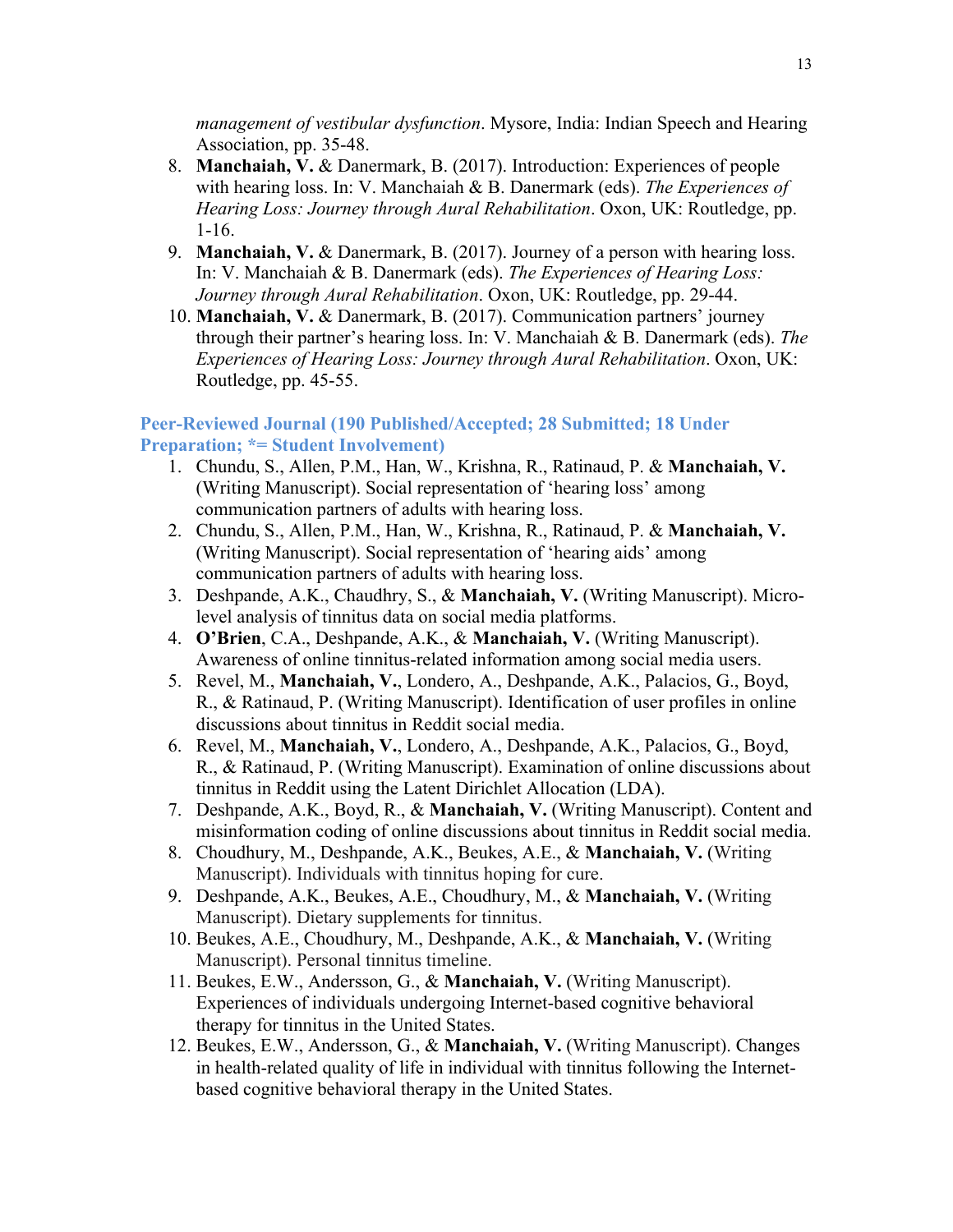- 13. Beukes, E.W., Andersson, G., & **Manchaiah, V.** (Writing Manuscript). Psychometric validation of Tinnitus Qualities Questionnaire (TQQ).
- 14. Oosthuizen, I., **Manchaiah, V.**, Boyd, R., Pennebaker, J.W., & Swanepoel, D.W., (Writing Manuscript). Examining language dimensions used by hearing aid users when describing their hearing aid experience.
- 15. Oosthuizen, I., Lakshmi, M.S.K., Nisha, K.V., Swanepoel, D.W., Granberg, S., Karlsson, E., & **Manchaiah, V.** (Writing Manuscript). Content validity and feasibility of patient-reported questionnaire instruments of hearing aid benefit and satisfaction.
- 16. Mothamare, C., Mahomed-Asmail, F., **Manchaiah, V.**, Graham, M.A., Swanepoel, D.W. (Writing Manuscript). The hearing aid effect with modern hearing devices in African communities.
- 17. Mothemela, B., **Manchaiah, V.**, Knoetze, M., & Swanepoel, D.W. (Writing Manuscript). Factors influencing hearing aid use, benefit and satisfaction in adults with hearing loss: A systematic review of the past decade.
- 18. Knoetze, M., **Manchaiah, V.**, Mothemela, B., & Swanepoel, D.W. (Writing Manuscript). Factors influencing hearing help-seeking and hearing device uptake in adults with hearing difficulties: A systematic review of the past decade.
- 19. **Manchaiah, V.**, Chundu, S., Ratinaud, P., Andersson, G., & Beukes, E.W. (Submitted). Internet-based cognitive behavioral therapy positively influenced the social representations of tinnitus. *International Journal of Audiology*.
- 20. Pyykkö, I., Zou, J., & **Manchaiah, V.** (Submitted). Constant versus episodic vertigo in Ménière's disease: Health-related quality of life, cognitive complaints and postural problems. *Auris Nasus Larynx*.
- 21. Beukes, E.W., Chundu, S., Ratinaud, P., Andersson, G., & **Manchaiah, V.** (Writing Manuscript). Patterns in social representations of 'tinnitus' among individuals with tinnitus seeking online psychological interventions. *International Journal of Audiology*.
- 22. Pyykkö, I., Zou, J., Vetskas, A., & **Manchaiah, V.** (Submitted). Diverse phenotype of Meniere's disease associated with family history, thyroid disorder and migraine. *B-ENT*.
- 23. Pyykkö, I., Vetkas, A., Zou, J., & **Manchaiah, V.** (Submitted). Effect of head injury, neck injury, and chronic noise exposure on phenotype of Ménière's disease. *Annals of Otology, Rhinology & Laryngology*.
- 24. **Manchaiah, V.**, Chundu, S., Ratinaud, P., Andersson, G., & Beukes, E.W. (Submitted). Social representations of 'tinnitus' and 'health' among individuals with tinnitus seeking online psychological interventions. *American Journal of Audiology*.
- 25. Jacob, R.S., John, S., Bellon-Harn, M.L., & **Manchaiah, V.** (Submitted). Maternal interaction during shared book reading in Indian home contexts. *Early Childhood Education Journal.*
- 26. Universal Newborn Hearing Screening Review Group, Edmond, K., Chadha, S., Hunnicutt, C., Strobel, N., **Manchaiah, V.**, & Yoshinaga-Itano, C. (Submitted). Effectiveness of universal newborn hearing screening: A systematic review and meta-analysis to inform global implementation. *Journal of Global Health*.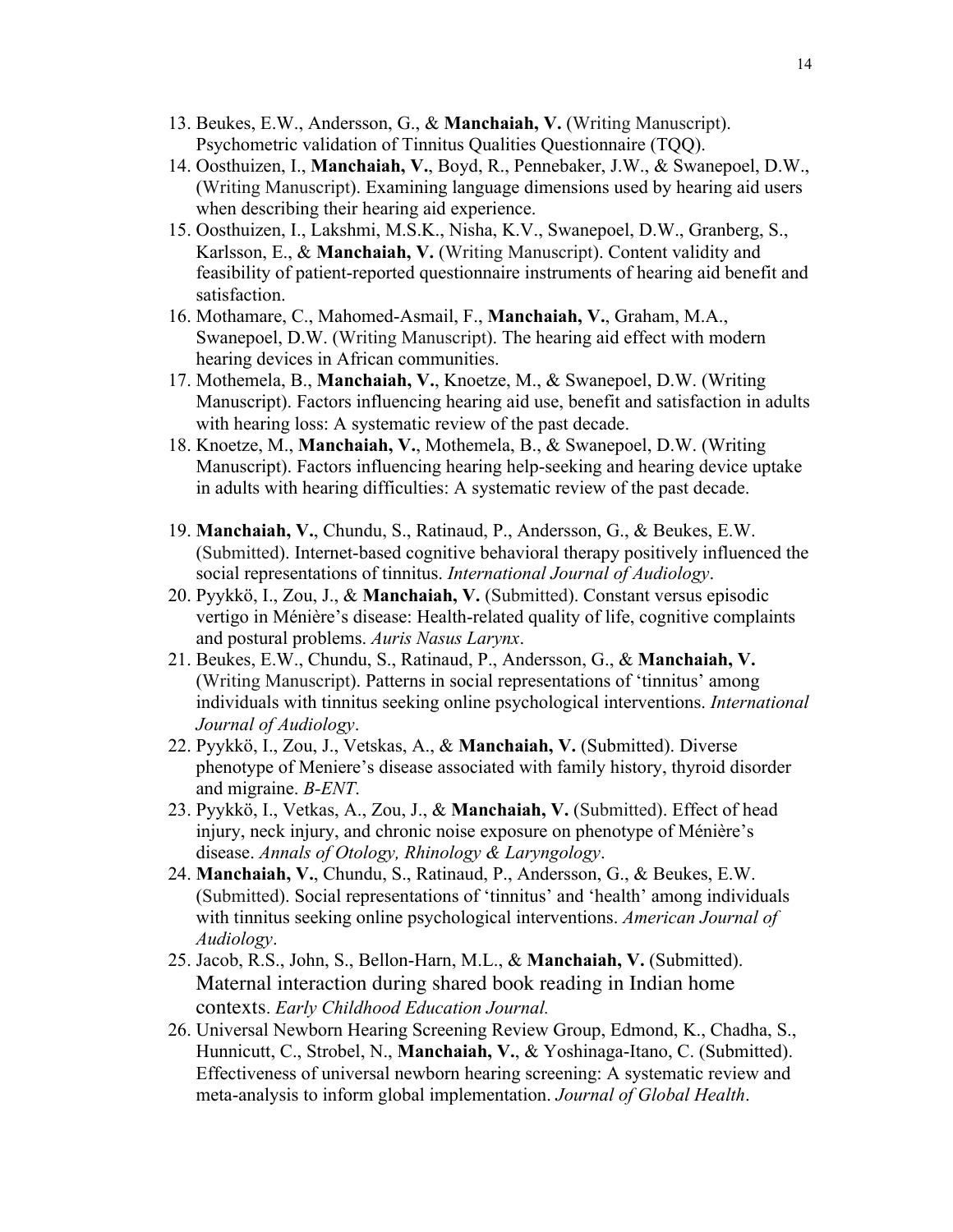- 27. Beukes, E.W., Andersson, G., & **Manchaiah, V.** (Submitted). Long-term efficacy of audiologist-guided Internet-based cognitive behavior therapy for tinnitus in the United States. *Clinical Otolaryngology*.
- 28. Oosthuizen, I., **Manchaiah, V.**, Launer, S., & Swanepoel, D.W. (Submitted). Experiences of adult hearing aid users: A systematic review of qualitative studies. *Trends in Hearing*.
- 29. Swanepoel, D.W., Oosthuizen, I., Graham, M., & **Manchaiah, V.** *(*Submitted). Does hearing aid outcomes vary between an emerging direct-to-consumer and the conventional hearing care professional service delivery models? *Journal of American Geriatrics Society.*
- 30. \*Frisby, C., Eikelboom, R., Mahomed-Ismail, F., Kuper, H., de Kock, T., **Manchaiah, V.**, & Swanepoel, D.W. (Submitted). Community-based adult hearing care provided by community health workers using mHealth technologies. *Global Health Action*.
- 31. \*Mui, B., **Manchaiah, V.**, & Shekhawat, G.S. (Submitted). COVID 19 and tinnitus: An initiative to improve tinnitus care. *International Journal of Audiology*.
- 32. Picou, E.M., Bannon, L., Bailey, A., & **Manchaiah, V.** (Submitted). Consumer survey on hearing aid benefit and satisfaction. *Journal of Speech, Language, and Hearing Research.*
- 33. Vasupradaa, M., Medina, A., Maruthy, S., Singhal, M., Agarwal, A., & **Manchaiah, V.** (Submitted). Positive experiences related to stuttering in adults who stutter. *Journal of Fluency Disorders*.
- 34. Beukes, E.W., **Manchaiah, V.**, Pyykkö, N. & Pyykkö, I. (Submitted). Investigating COVID-19 vaccination effects in Finnish patients with Meniere's disease. *F1000 Research.*
- 35. Rodrigo, H.S., Beukes, E.W., Andersson, G., & **Manchaiah, V.** (Submitted). Predicting the outcome of internet-based cognitive behavioral therapy for tinnitus: Applications of Artificial Neural Network and Support Vector Machine. *American Journal of Audiology*.
- 36. **\***Bellon-Harn, M.L., Smith, C., & Manchaiah, V. (Submitted). A cross-sectional study of the portrayal of articulation and phonological intervention for child speech sound disorders in YouTube videos. *Perspectives of the ASHA Special Interest Group*.
- 37. Karlsson, E., **Manchaiah, V.**, Mäki-Torkko, E., Granberg, S., Gustavsson, J., & Widén, S. (Submitted). Hearing and Functioning in Everyday life Questionnaire (HFEQ): Construct validity and internal consistency reliability. *International Journal of Audiology*.
- 38. Karlsson, E., Mäki-Torkko, E., Granberg, S. Widén, S., **Manchaiah, V.**, Swarnalatha Nagaraj, V., Pichora-Fuller, K., Sleb, M., Swanepoel, D.W., Yerragutla, K., & Gustavsson, J. (Submitted). Hearing and Functioning in Everyday life Questionnaire (HFEQ): Development and validation of an ICFbased instrument. *Ear and Hearing*.
- 39. Beukes, E.W., Andersson, G., & **Manchaiah, V.** (Submitted). The indirect effect of Internet-based intervention on third-party disability for significant others of individuals with tinnitus. *Psychology, Health & Medicine*.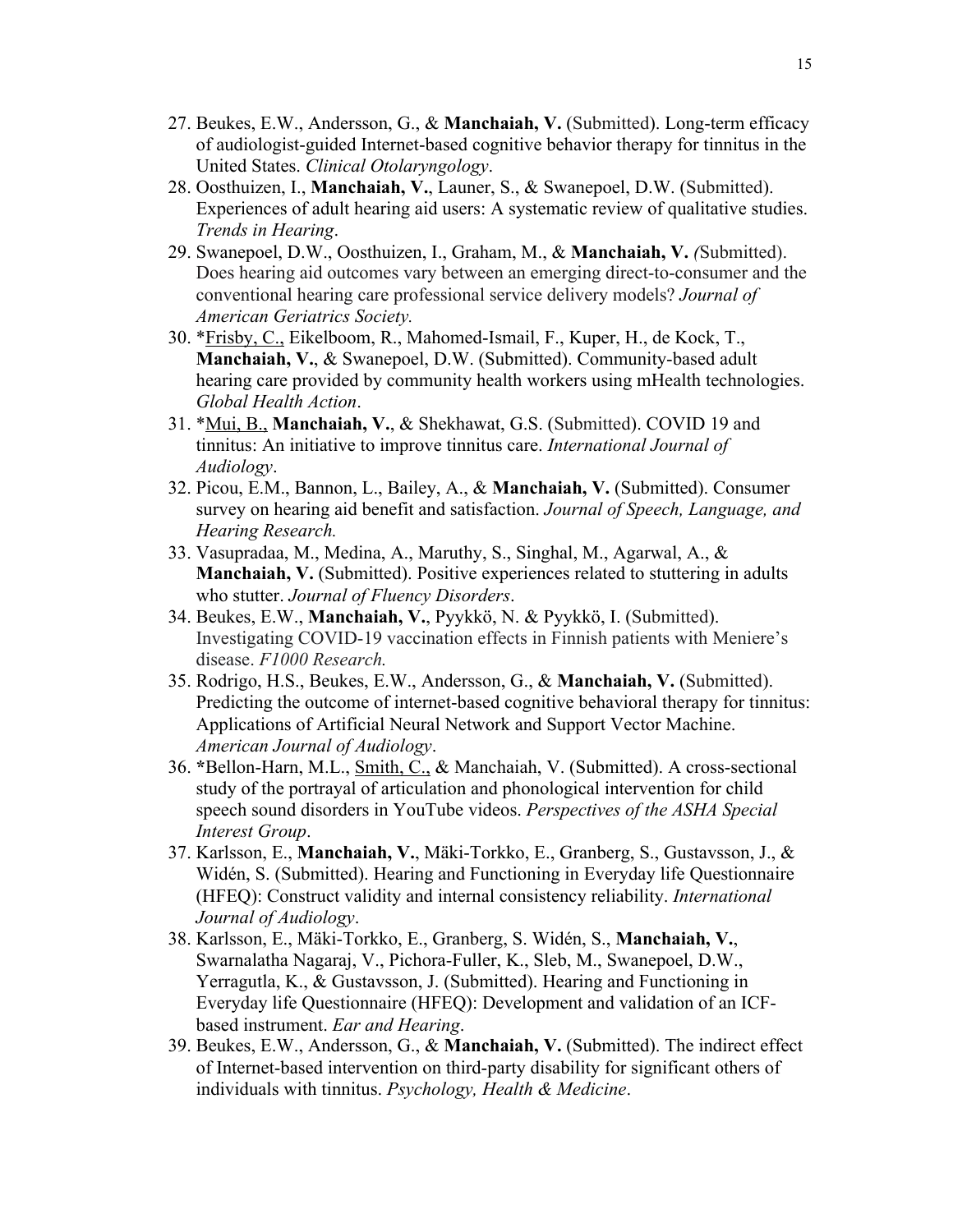- 40. Beukes, E.W., Andersson, G., & **Manchaiah, V.** (Submitted). Third party disability for significant others of individuals with tinnitus: A cross-sectional survey design. *Peer J*.
- 41. Saar, K.W., Saar, M., Bellon-Harn, M.L., Harn, W.E., Byod, R., & **Manchaiah, V.** (Submitted). Applied Behavior Analysis as Treatment for Autism: Content, Purpose and Evidence of Reddit Posts. *British Journal of Health Psychology.*
- 42. Pyykkö, I., Pyykkö, N., & **Manchaiah, V.** (Submitted). Association between selfadministered exercises and characteristics of Ménière's disease. *International Journal of Advanced Otology.*
- 43. Kelly-Campbell, R.J., **Manchaiah, V.**, Marrone, M.L. & Johnson, J. (Submitted). Plain language is not enough: Assessment of English and Spanish consumer audiology information on the American Speech-Language-Hearing Association website. *American Journal of Audiology*.
- 44. Loughlin, A., Das, V., **Manchaiah, V.**, Beukes, E.W., Andersson, G. & Shekhawat, G.S. (Submitted). The positive side of living with tinnitus: A crosssectional study. *International Journal of Audiology*.
- 45. \*Azios, M., Ni, J., Harn, W.E., Bellon-Harn, M.L., Zhang, J. & **Manchaiah, V.** (Submitted). Twitter usage using common reference to stuttering. *Perspectives of the ASHA Special Interest Group*.
- 46. Liu, H., Andersson, G., & **Manchaiah, V.** (Submitted). Editorial: The process evaluation of clinical trials. *Frontiers in Medicine*. – Editorial
- 47. \*Ulep, A., Deshpande, A., Beukes, E., Placette, A., & **Manchaiah, V.** (2022). Social media use in tinnitus, hearing loss, and vestibular disorders: A systematic review. *American Journal of Audiology*, In Press.
- 48. \*Eubank, T.N., Beukes, E.W., Swanepoel, D.W., Kemp, K.G., & **Manchaiah, V.** (2022). Community-based assessment and rehabilitation of hearing loss: A scoping review. *Health and Social Care in the Community*, Published Online. https://doi.org/10.1111/hsc.13846
- 49. \*Bennett, B.J, Cummings, E., Eihelboom, R.H., **Manchaiah, V.**, Badcock, J., & Swanepoel, D.W. (2022). Changes in audiologist's mental wellbeing during the COVID-19 pandemic: The supportive role of professional associations, workplaces and hearing aid manufacturers. *International Journal of Audiology*, Published Online. https://doi.org/10.1080/14992027.2022.2058626
- 50. **Manchaiah, V.**, Londero, A., Deshpande, A.K., Revel, M., Palacios, G., Boyd, R., & Ratinaud, P. (2021). Online discussions about tinnitus: What can we learn from natural language processing of Reddit posts? *American Journal of Audiology,* Published Online. https://doi.org/10.1044/2021\_AJA-21-00158
- 51. **Manchaiah, V.**, Andersson, G., Fagelson, M.A., Boyd, R.L., & Beukes, E.W. (2021). Use of open-ended questionnaires to examine the effects of tinnitus and its relation to patient-reported outcome measures. *International Journal of Audiology,* Published Online. https://doi.org/10.1080/14992027.2021.1995790
- 52. Beukes, E.W., Andersson, G., & **Manchaiah, V.** (2021). Internet-based cognitive behavioral therapy for tinnitus in Spanish: A global feasibility trial. *International Journal of Audiology,* Published Online. https://doi.org/10.1080/14992027.2021.1971780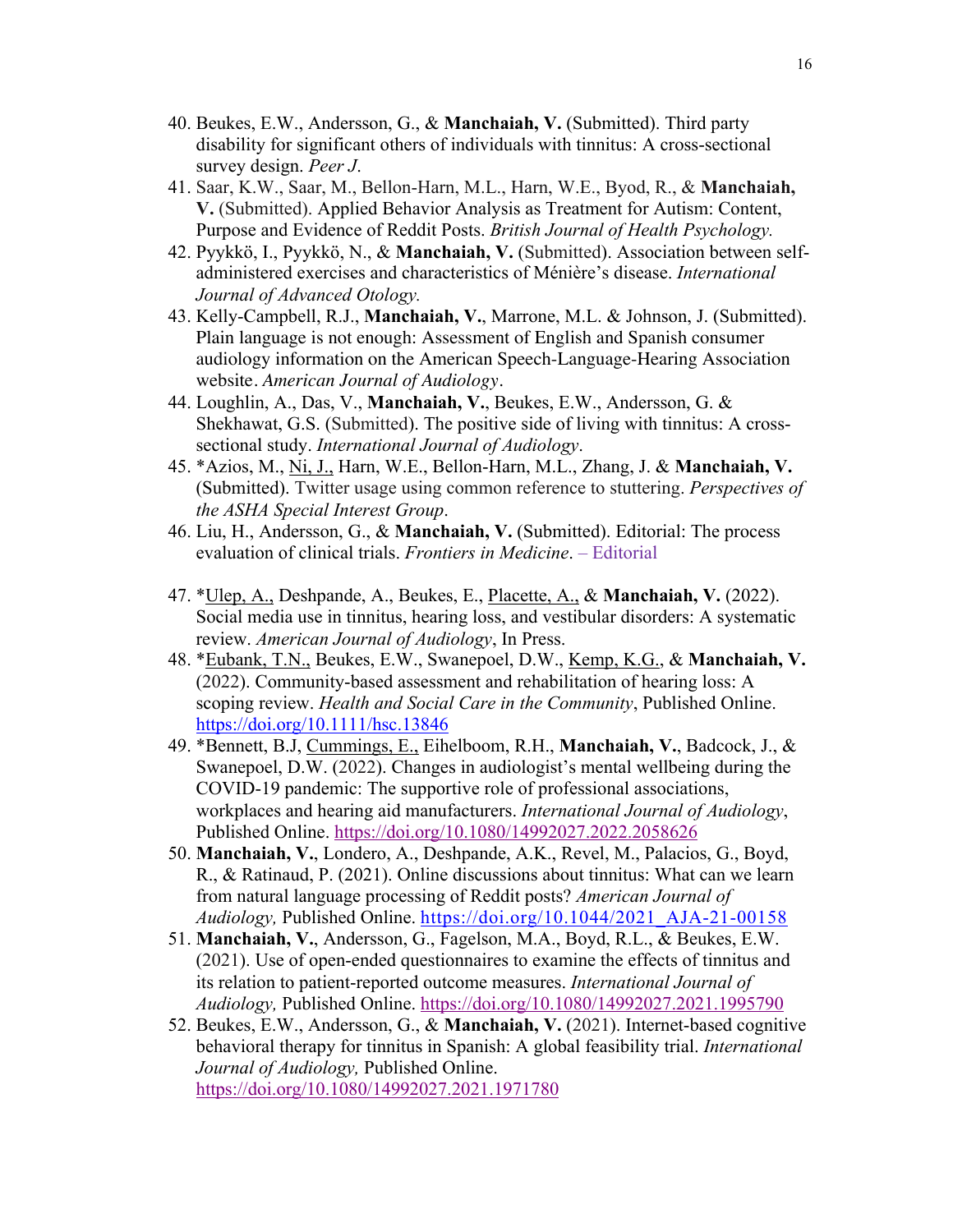- 53. van Zyl, M., Clark, J.L., Wong, L.L.N., **Manchaiah, V.,** & Swanepoel, D.W. (2022). Translated or culturally adapted audiology tests and questionnaires: Balancing regional and international interests and resources. *International Journal of Audiology,* 61(6), 441-442. https://doi.org/10.1080/14992027.2022.2070982. – Editorial
- 54. Beukes, E.W., **Manchaiah, V.,** Andersson, G., & Maidment, D.W. (2022). Application of the Behavioral Change Wheel within the context of internet-based cognitive behavioral therapy for tinnitus management. *American Journal of Audiology*, 31(2), 433-444. https://doi.org/10.1044/2022\_AJA-21-00160
- 55. \*Heselton, T., Bennett, R.J., **Manchaiah, V.** & Swanepoel, D.W. (2022). Online consumer reviews of hearing aid acquisition and use: A qualitative thematic analysis. *American Journal of Audiology,* 31(2), 284-298. https://doi.org/10.1044/2021\_AJA-21-00172
- 56. Bennett, B.J, **Manchaiah, V.**, Eikelboom, R., Badcock, J., & Swanepoel, D.W. (2022). International survey of audiologists during the COVID-19 pandemic: Effects on mental well-being of audiologists. *International Journal of Audiology*, 61(4), 283-292. https://doi.org/10.1080/14992027.2021.1944675
- 57. Eikelboom, R.H., Bennett, B.J., **Manchaiah, V.**, Parmar, B., Beukes, E.W., Rajasingam, S., & Swanepoel, D.W. (2022). International survey of audiologists during the COVID-19 pandemic: Use of and attitudes to telehealth. *International Journal of Audiology*, 61(4), 273-282. https://doi.org/10.1080/14992027.2021.1957160
- 58. **Manchaiah, V.**, Eikelboom, R.H, Bennett, B.J, & Swanepoel, D.W. (2022). International survey of audiologists during the COVID-19 pandemic: Effects on the workplace. *International Journal of Audiology*, 61(4), 265-272. https://doi.org/10.1080/14992027.2021.1937348
- 59. Kutlubaev, M.A., Xu, Y., Peter, R., Manchaiah, V., Zou, J., & Pyykkö, I. (2022). Vestibular drop attacks in Ménière's disease: A systematic review and metaanalysis of frequency, correlates and consequences. *Journal of Vestibular Research*, 32(2), 171-182. https://doi.org/10.3233/VES-201514
- 60. Oosthuizen, I., Saunders, G., **Manchaiah, V.**, & Swanepoel, D.W. (2022). Impact of SARS-CoV-2 virus (COVID-19) preventative measures on communication: A scoping review. *Frontiers in Public Health*, 10, 815259. https://doi.org/10.3389/fpubh.2022.815259
- 61. Pyykkö, N., Pyykkö, I., Zou, J., & **Manchaiah, V.** (2022). Does the self-training in Ménière's disease fit the disease characteristics and help alleviate the balance problems? *International Journal of Advanced Otology*, 18(1), 25-31. https://doi.org/10.5152/iao.2022.21205
- 62. \*Beukes, E.W., Ulep, A.J., Andersson, G., & **Manchaiah, V.** (2022). The effect of tinnitus on significant others. *Journal of Clinical Medicine*, 11(5), 1393. https://doi.org/10.3390/jcm11051393
- 63. Balasubramanium, R.K., **Manchaiah, V.**, & Rangarathnam, B. (2022). Telepractice intervention for dysphagia secondary to head and neck cancers. *EBP Briefs*, 15(4), 1-6.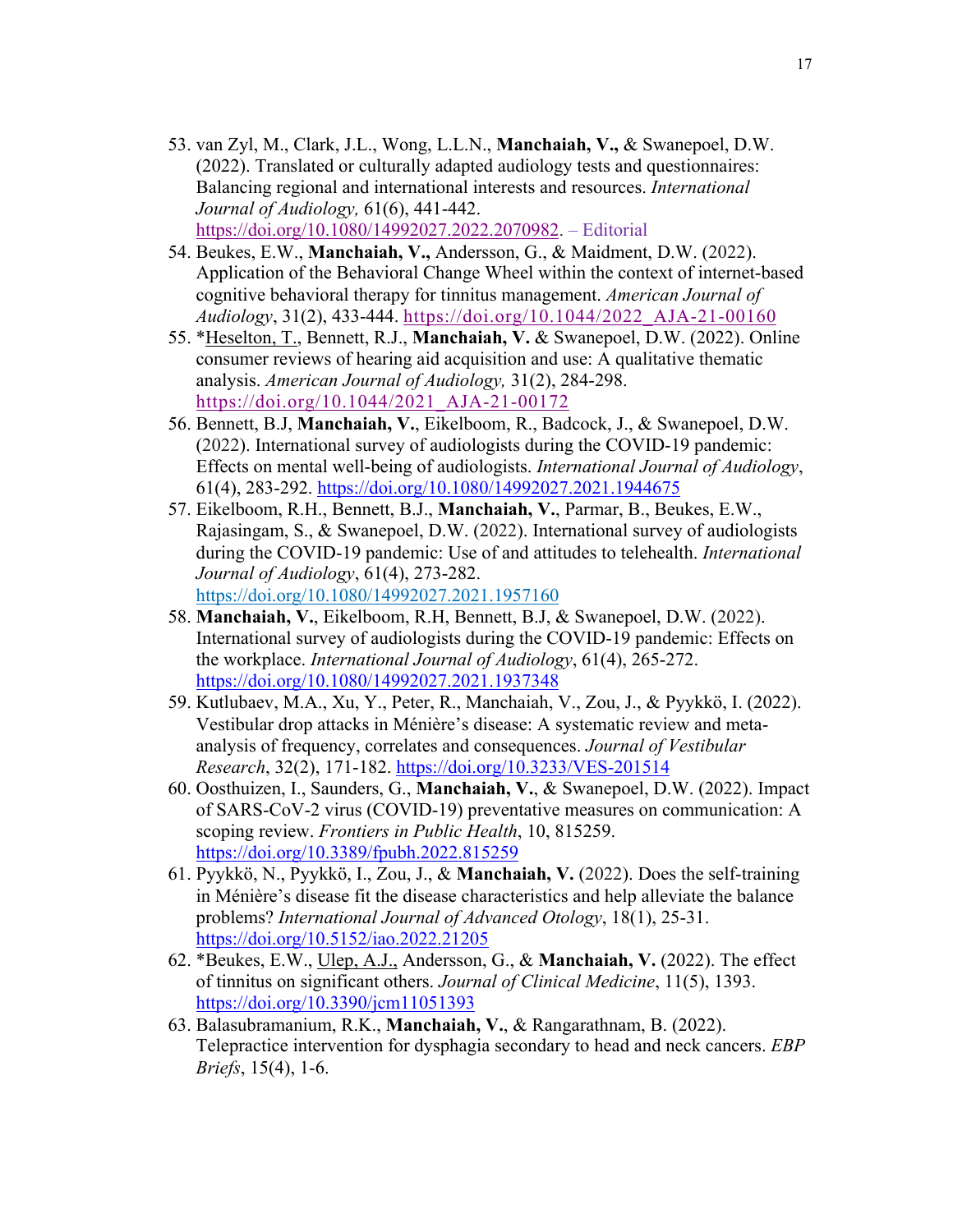- 64. Beukes, E.W., Andersson, G., Fagelson, M.A., & **Manchaiah, V.** (2022). Internet-based audiologist-guided cognitive behavioral therapy for tinnitus: Randomized controlled trial. *Journal of Medical Internet Research,* 24(2), e27584*.* https://doi.org/10.2196/27584
- 65. Pandith, P., John, S., Bellon-Harn, M.L., & **Manchaiah, V.** (2022). Parental perspective on storybook reading in India home contexts. *Early Childhood Education Journal,* 50, 315-325. https://doi.org/10.1007/s10643-020-01147-0
- 66. **Manchaiah, V.**, Nisha, K.V., Prabhu, P., Granberg, S., Karlsson, E., Andersson, G., & Beukes, E.W. (2022). Examining the consequences of tinnitus using the multidimensional perspective. *Acta Oto-Laryngologica*, 142(1), 67-72. https://doi.org/10.1080/00016489.2021.2019307
- 67. Pyykkö, I., Pyykkö, N., Zou, J., & **Manchaiah, V.** (2022). Characterization of balance problems and rehabilitation needs of patients with Ménière's disease. *Audiology Research*, 12(1), 22-32. https://doi.org/10.3390/audiolres12010003
- 68. Bellon-Harn, M.L., Byod, R., & **Manchaiah, V.** (2022). Applied Behavior Analysis as treatment for Autism Spectrum Disorders: Topic modelling and linguistic analysis of Reddit posts. *Frontiers in Rehabilitation Sciences*, 2, 682533. https://doi.org/10.3389/fresc.2021.682533
- 69. **Manchaiah, V.,** Picou, E.M., Bailey, A., & Rodrigo, H. (2021). Consumer ratings of the most desirable hearing aid attributes. *Journal of the American Academy of Audiology,* 32(8), 537-546. https://doi.org/10.1055/s-0041-1732442
- 70. Ganesan, P., Rodrigo, H.S., Schmiedge, J., Reiter, R., Swapna, S., & **Manchaiah, V.** (2021). Combined amplification and sound therapy for individuals with tinnitus and co-existing hearing loss: A retrospective cohort study. *International Journal of Advanced Otology*, 17(6), 514-519. https://doi.org/10.5152/iao.2021.21169
- 71. Sandhya., Vinay., & **Manchaiah, V.** (2021). Perception of incongruent audiovisual speech: Distribution of modality specific responses. *American Journal of Audiology*, 30(4), 968-979. https://doi.org/10.1044/2021\_AJA-20- 00213
- 72. **Manchaiah, V.**, Brazelton, A., Rodrigo, H., Beukes, W.W., Fagelson, M.A., Andersson, G., & Trivedi, M.V. (2021). Medication use reported by individuals with tinnitus who are seeking internet-based psychological interventions. *American Journal of Audiology,* 30(4), 1088-1095. https://pubs.asha.org/doi/10.1044/2021\_AJA-21-00062
- 73. Beukes, E.W., Maidment, D.W., Andersson, G., Fagelson, M.A., Heffernan, E., & **Manchaiah, V.** (2022). Development and psychometric validation of a questionnaire assessing the impact of tinnitus on significant others. *Journal of Communication Disorders*, 95, 106159. https://doi.org/10.1016/j.jcomdis.2021.106159
- 74. **Manchaiah, V.**, Deshpande, A., Bellon-Harn, M.L., & Byod, R. (2021). Sudden sensorineural hearing loss: What can we learn from examining Reddit posts? *The Journal of Laryngology & Otology,* 135(12), 1109-1113. https://doi.org/10.1017/S0022215121003042
- 75. Beukes, E.W., Andersson, G., & **Manchaiah, V.** (2021). Patient uptake, experiences, and process evaluation of a randomized controlled trial of internet-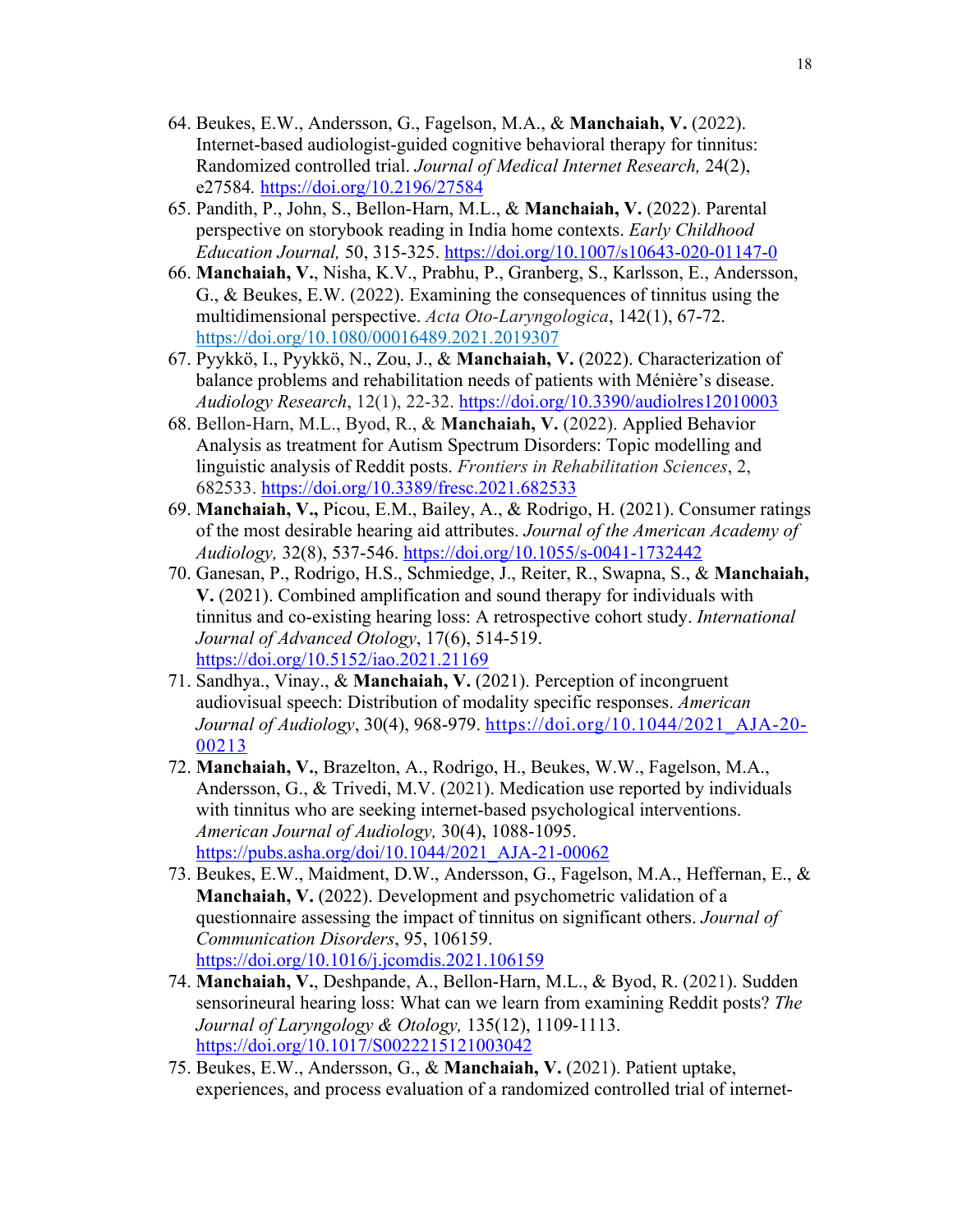based cognitive behavioral therapy for tinnitus in the United States. *Frontiers in Medicine*, 8, 771646. https://doi.org/10.3389/fmed.2021.771646

- 76. Chundu, S., Allen, P.M., Han, W., Ratinaud, P., Krishna, R., & **Manchaiah, V.** (2021). Social representation of hearing aids among adults with hearing loss: An exploratory study. *International Journal of Audiology*, 60(12), 964-978. https://doi.org/10.1080/14992027.2021.1886349
- 77. **Manchaiah, V.**, Vinay., & Thammaiah, S. (2021). Psychometric properties of the Kannada version of the International Outcome Inventory for Hearing Aids (IOI-HA). *International Journal of Audiology*, 60(12), 1039-1045. https://doi.org/10.1080/14992027.2021.1884910
- 78. Bennett, R., Swanepoel, D.W., Ratinaud, P., Bailey, A., Pennebaker, J.W., & **Manchaiah, V.** (2021). Hearing aid acquisition and ownership: What can we learn from online consumer reviews? *International Journal of Audiology,* 60(11, 917-926. https://doi.org/10.1080/14992027.2021.1931487
- 79. Rodrigo, H.S., Beukes, E.W., Andersson, G., & **Manchaiah, V.** (2021). Exploratory data mining techniques (decision tree models) for examining the impact of internet-based cognitive behavioral therapy for tinnitus: Machine learning approach. *Journal of Medical Internet Research*, 23(11), e28999. https://doi.org/10.2196/28999
- 80. Pyykkö, I., Pyykkö, N., & **Manchaiah, V.** (2021). Vestibular drop attacks in Ménière's disease. *Journal of Vestibular Research*, 31(5), 389-399. https://doi.org/10.3233/VES-201502
- 81. **Manchaiah, V.**, Swanepoel, D.W. & Bennett, R.J. (2021). Online consumer reviews on hearing health care services: A textual analysis approach to examine psychologically meaningful language dimensions. *American Journal of Audiology*, 30(3), 669-675. https://doi.org/10.1044/2021\_AJA-20-00223
- 82. **Manchaiah, V.**, Bennett, R., Ratinaud, P., & Swanepoel, D.W. (2021). Experiences with hearing healthcare services: What can we learn from online consumer reviews? *American Journal of Audiology,* 30(3), 745-754. https://doi.org/10.1044/2021\_AJA-21-00041
- 83. **Manchaiah, V.**, Swanepoel, D.W., Bailey, A., Pennebaker, J.W., & Bennett, R. (2021). Hearing aid consumer reviews: A linguistic analysis in relation benefit and satisfaction ratings. *American Journal of Audiology,* 30(3), 761-768. https://doi.org/10.1044/2021\_AJA-21-00061
- 84. Beukes, E.W., Andersson, G., Fagelson, M.A., & **Manchaiah, V.** (2021). Audiologist-supported Internet-based cognitive behavioral therapy for tinnitus in the United States: A pilot trial. *American Journal of Audiology*, 30(3), 717-729. https://doi.org/10.1044/2021\_AJA-20-00222
- 85. Gunjawate, D.R., Ravi, R., Bellon-Harn, M.L., Dueppen, A.J., & **Manchaiah, V.** (2021). YouTube videos on voice problems: What can laypeople learn? *Canadian Journal of Audiology and Speech-Language Pathology*, 45(3), 179-188.
- 86. \*Knoetze, M., Mahomed-Asmail, F., **Manchaiah, V.,** & Swanepoel, D.W. (2021). Sound-level monitoring earphones with smartphone feedback as an intervention to promote healthy listening behaviors in young adults. *Ear and Hearing,* 42(5), 1173-11182. https://doi.org/10.1097/AUD.0000000000001029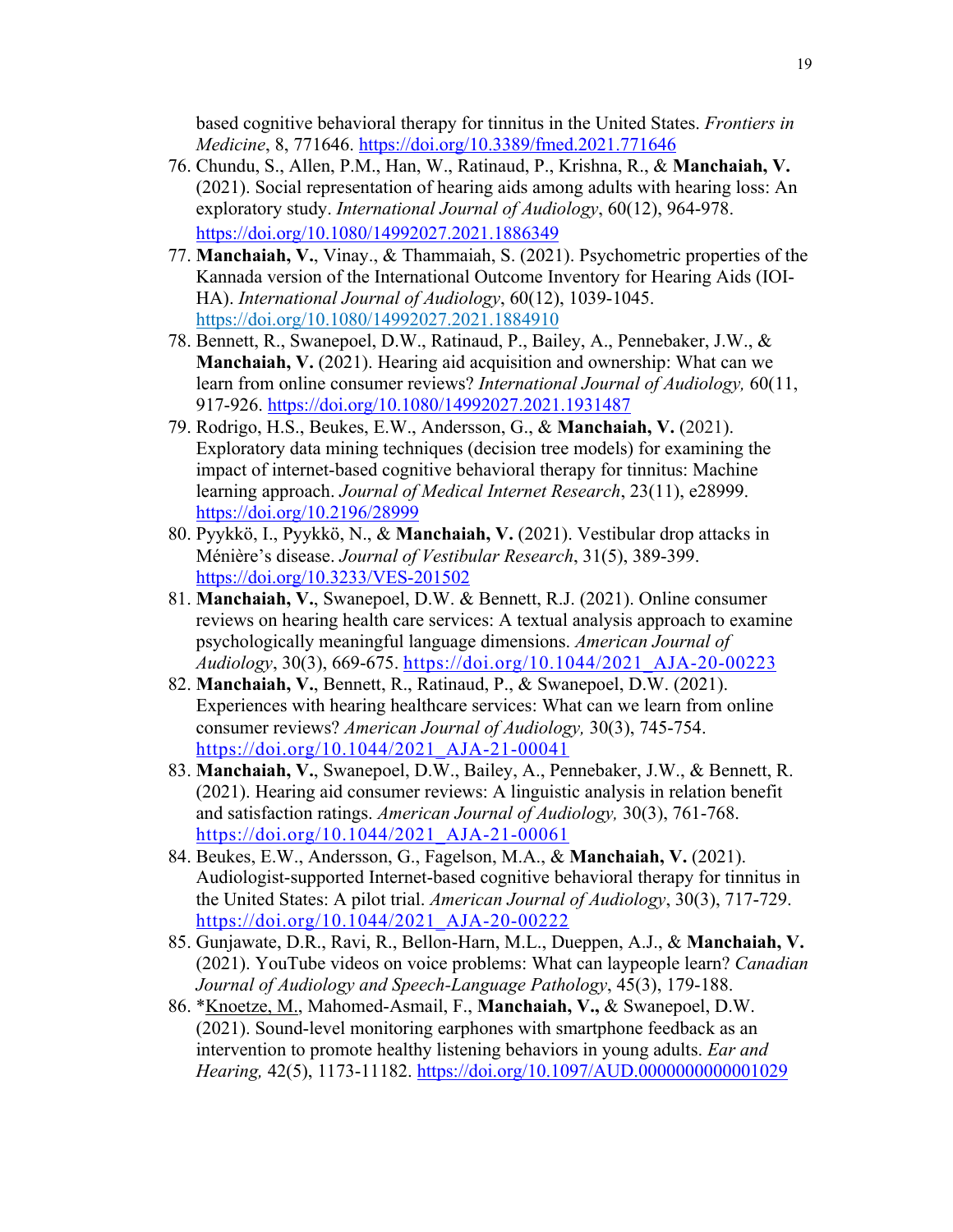- 87. Beukes, E.W., Andersson, G., Fagelson, M.A., & **Manchaiah, V.** (2021). Dismantling internet-based cognitive behavioral therapy for tinnitus. The contribution of applied relaxation: A randomized controlled trial. *Internet Interventions*, 25, 100402. https://doi.org/10.1016/j.invent.2021.100402
- 88. Rodrigo, H.S., Beukes, E.W., Andersson, G., & **Manchaiah, V.** (2021). Internetbased cognitive behavioral therapy for tinnitus: Secondary analysis to examine predictors of outcomes. *BMJ Open*, 11, e049384. https://doi.org/10.1136/bmjopen-2021-049384
- 89. Beukes, E.W., Baguley, D.M., **Manchaiah, V.,** Andersson, G., Allen, P.M., Kaldo, V., Jacquemin, L., Lourenco, M.P.C.G., Onozuka, J., Stockdale, D., & Maidment, D. (2021). Investigating tinnitus subgroups based on hearing-related difficulties. *International Journal of Clinical Practice,* 75(10), e14684*.*  https://doi.org/10.1111/ijcp.14684
- 90. Beukes, E.W., Lourenco, M.P.C.G., Biot, L., Andersson, G., Kaldo, V., **Manchaiah, V.**, & Jacquemin, L. (2021). Suggestions for shaping tinnitus service provision in Western Europe: Lessons from the COVID-19 pandemic. *International Journal of Clinical Practice*, 75(7), e14196. http://dx.doi.org/10.1111/ijcp.14196.
- 91. Yoshinaga-Itano, C., **Manchaiah, V.,** & Hunnicutt, C. (2021). Outcomes of universal newborn screening programs: Systematic review. *Journal of Clinical Medicine*, 10(13), 2784. https://doi.org/10.3390/jcm10132784
- 92. \*Beukes, E.W., Ulep, A., Eubank, T.N., & **Manchaiah, V.** (2021). The impact of COVID 19 and the pandemic on tinnitus: A systematic review. *Journal of Clinical Medicine*, *10*(13), 2763. https://doi.org/10.3390/jcm10132763
- 93. Frumkin, M.R., Kallogjeri, D., Piccirillo, J., Beukes, E.W., **Manchaiah, V.,** Andersson, G. & Rodebaugh, T.L. (2021). Development and preliminary evaluation of the tinnitus severity short form. *American Journal of Audiology*, 30(2), 404-415. https://doi.org/10.1044/2021\_AJA-20-00164
- 94. Beukes, E.W., Onozuka, J., Brazell, T.P., & **Manchaiah, V.** (2021). Coping with tinnitus during the COVID 19 pandemic. *American Journal of Audiology*, 30(2), 385-393. https://pubs.asha.org/doi/10.1044/2021\_AJA-20-00188
- 95. Bellon-Harn, M. L. & **Manchaiah, V.** (2021). Functionality, impact, and satisfaction of a web-based and mobile application support program for students with Autism Spectrum Disorder. *Online Learning Journal*, 25(2), 190-207. https://doi.org/10.24059/olj.v25i2.2204
- 96. Karlsson, E., Mäki-Torkko, E., Widén, S., Gustavsson, J., **Manchaiah, V.**, Mahomed, F., Swanepoel, D.W., Yerragutla, K., & Granberg, S. (2021). Validation of the Brief International Classification of Functioning, Disability and Health (ICF) core set for hearing loss: An international multicenter study. *International Journal of Audiology*, 60(6), 412-420. https://doi.org/10.1080/14992027.2020.1846088
- 97. Byers, B.A., Bellon-Harn, M.L., Allen, M., Saar, K.W., **Manchaiah, V.** & Rodrigo, H.S. (2021). A comparison of intervention intensity and service delivery models with school-age children with speech sound disorders in a school setting. *Language, Speech, and Hearing Services in Schools*, 52(2), 529-541. https://doi.org/10.1044/2020\_LSHSS-20-00057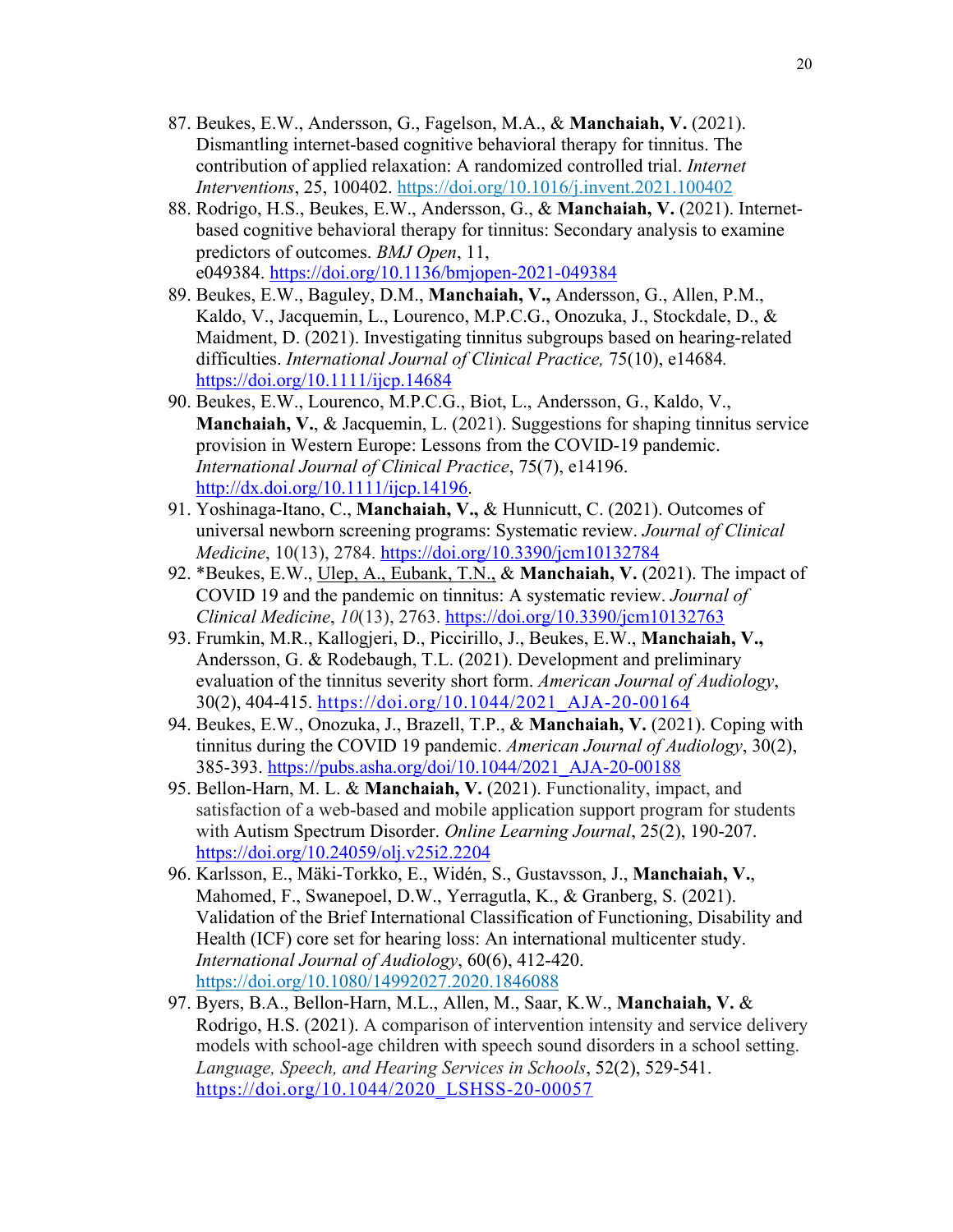- 98. Gunjawate, D.R., Ravi, R., Bellon-Harn, M.L. & **Manchaiah, V.** (2021). Content analysis of YouTube videos addressing infant hearing loss: A cross-sectional study. *Journal of Consumer Health on the Internet*, 25(1), 20-34. https://doi.org/10.1080/15398285.2020.1852387
- 99. Chundu, S., **Manchaiah, V.**, Han, W., Thammaiah, S., Ratinaud, P. & Allen, P.M. (2020). Social representation of 'hearing loss' among people with hearing loss: An exploratory cross-cultural study. *Journal of the American Academy of Audiology*, 31(1), 725-739. https://doi.org/10.1055/s-0040-1719127
- 100. **\*Manchaiah, V.**, Bellon-Harn, M.L., Michelles, M., Vinay., & Beukes, E.W. (2020). A cross-sectional analysis of portrayal of hearing aids in YouTube videos. *Journal of the American Academy of Audiology*, 31, 636-645. https://doi.org/10.1055/s-0040-1717123
- 101. \*Bellon-Harn, M.L., Ni, J., & **Manchaiah, V.** (2020). Twitter usage about Autism Spectrum Disorder. *Autism*, 24(7), 1805-1816. https://doi.org/10.1177/1362361320923173
- 102. Bellon-Harn, M. L., Morris, L.R., Harn, W. & **Manchaiah, V.** (2020). Use of videos and digital-media in parent-implemented interventions for parents of children with primary speech sound and/or language disorders: A scoping review. *Journal of Child and Family Studies,* 29, 3596-3608. https://doi.org/10.1007/s10826-020-01842-x
- 103. Zraick, R.I., Azios, M., Hanley, M.M., Bellon-Harn, M.L., & **Manchaiah, V.** (2021). Quality and readability of Internet information about stuttering. *Journal of Fluency Disorders,* 67, 105824. https://doi.org/10.1016/j.jfludis.2020.105824
- 104. Azios, M., Irani, F., Rutland, B., Ratinaud, P., & **Manchaiah, V.** (2020). Representation of stuttering in the United States newspaper media. *Journal of Consumer Health on the Internet*, 24(4), 329-345. https://doi.org/10.1080/15398285.2020.1810940
- 105. Beukes, E.W., Baguley, D.M., Jacquemin, L., Lourenco, M.P.C.G., Allen, P.M., Onozuka, J., Stockdale, D., Kaldo, V., Andersson, G., & **Manchaiah, V.**  (2020). Changes in tinnitus experiances during the COVID-19 pandemic. *Frontiers in Public Health*, 8, 592878. https://doi.org/10.3389/fpubh.2020.592878
- 106. Dueppen, A.J., Bellon-Harn, M.L., Radhakrishnan, N. & **Manchaiah, V.** (2020). Suitability of English language Internet-based information for Voice disorders. *Journal of Voice*, 34(6), 962.e1-962.e2. https://doi.org/10.1016/j.jvoice.2019.06.011
- 107. \*Sinha, S., Irani, U.D., **Manchaiah, V.** & Bhamla, M.S. (2020). Addressing age-related hearing loss through engineering accessible and affordable hearing technology. *PLoS ONE,* 15(9), e0238922. https://doi.org/10.1371/journal.pone.0238922
- 108. \*Bellon-Harn, M.L., Ulep, A.J., Dueppen, A., **Manchaiah, V.**, Ravi, R., & Gunjawate, D.R. (2020). A cross-sectional study of the portrayal of vocal health in YouTube videos. *Perspectives of the ASHA Special Interest Group,* 5(4), 867-875. https://doi.org/10.1044/2020\_PERSP-20-00058
- 109. **\*Manchaiah, V.,** Valescu, G., Varadaraj, S., Aronson, E.P., Fagelson, M.A., Munoz, M.F., Andersson, G. & Beukes, E.W. (2020). Features,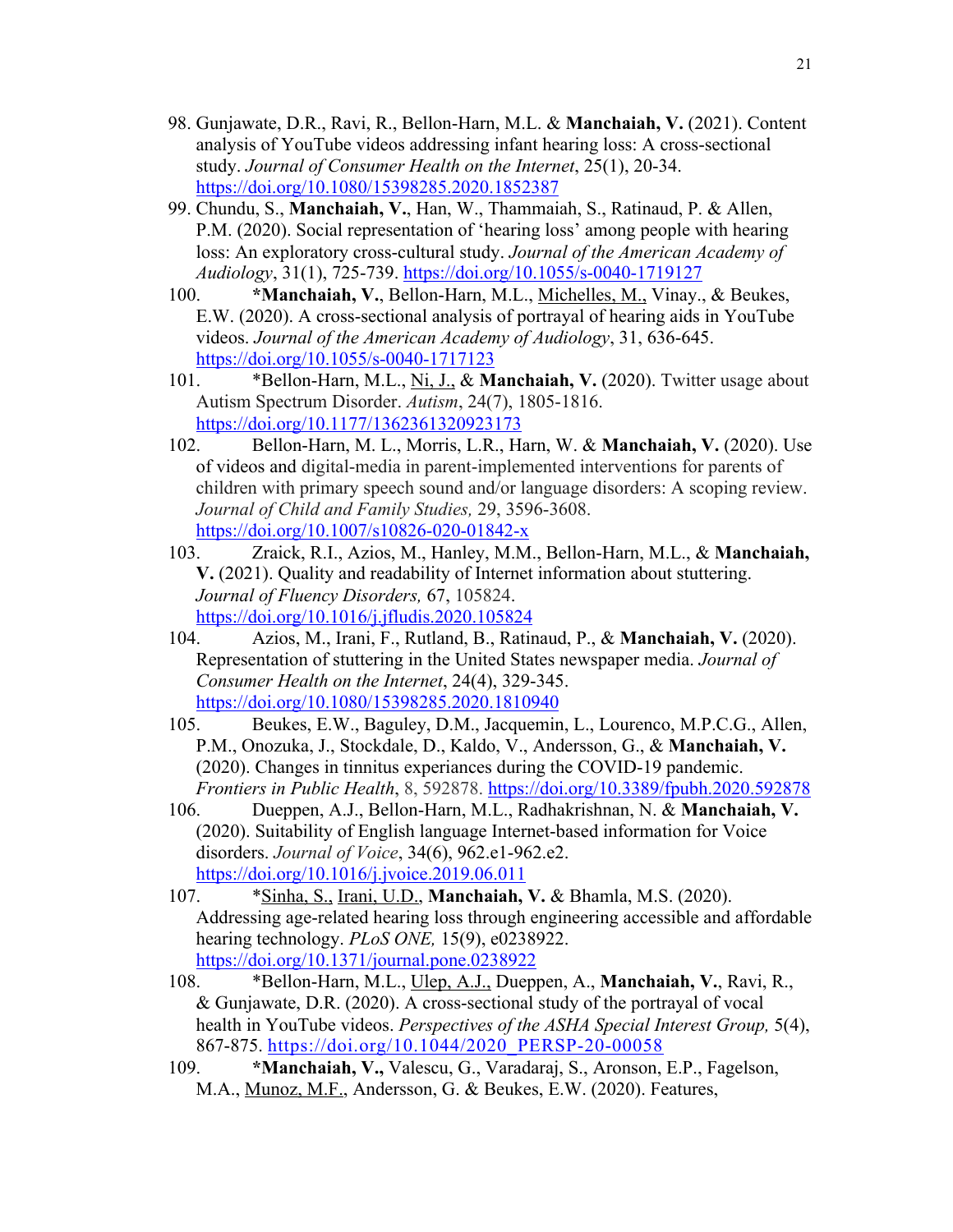functionality, and acceptability of Internet-based cognitive behavioral therapy for tinnitus in the United States. *American Journal of Audiology*, 29(3), 476-490. https://doi.org/10.1044/2020\_AJA-20-00002

- 110. **\*Manchaiah, V.**, Bellon-Harn, M.L., Mercado, I., Beukes, E.W. & Vinay. (2020). Portrayal of hearing loss in YouTube videos: An exploratory crosssectional analysis. *American Journal of Audiology*, 29(3), 450-459. https://doi.org/10.1044/2020\_AJA-19-00121
- 111. **Manchaiah, V.**, Kelly-Campbell, R. J., Bellon-Harn, M. L. & Beukes, E.W. (2020). Quality, readability and suitability of hearing health related materials: A descriptive review. *American Journal of Audiology,* 29(3), 513-527. https://doi.org/10.1044/2020\_AJA-19-00040
- 112. \*Bellon-Harn, M. L., **Manchaiah, V.** & Kunda, K. (2020). Readability, quality, and suitability of English-language Internet information about children with primary speech and language disorders. *Journal of Consumer Health on the Internet,* 24(3), 228-250. https://doi.org/10.1080/15398285.2020.1791667
- 113. **\*Manchaiah, V.,** Munoz, M.F., Hatfield, E., Fagelson, M.A., Aronson, E.P., Andersson, G. & Beukes, E.W. (2020). Translation and adaptation of three English language tinnitus related questionnaires to Spanish. *International Journal of Audiology*, 57(7), 513-518. https://doi.org/10.1080/14992027.2020.1717006
- 114. Pyykkö, I., Pyykkö, N. & **Manchaiah, V.** (2020). Vestibular drop attacks in Ménière's disease and its association with migraine. *European Archives of Oto-Rhino-Laryngology*, 277(7), 1907-1916. https://doi.org/10.1007/s00405-020- 05890-3
- 115. \*Bellon-Harn, M.L., Shashikanth, S., & **Manchaiah, V.** (2020). A crosssectional study of the portrayal of childhood speech and language disorders in YouTube videos. *Digital Health*, 6, 1-10. https://doi.org/10.1177/2055207620929785
- 116. \*Felipe, L., Beukes, E.W., Fox, B.A. & **Manchaiah, V.** (2020). Quality and readability of English-language Internet information for vestibular disorders. *Journal of Vestibular Research*, 30(2):63-72. https://doi.org/10.3233/VES-200698
- 117. **Manchaiah, V.**, Swanepoel, D.W., & Fortune, N. (2020). The International Classification of Health Interventions (ICHI): A new tool for describing and reporting interventions in audiology. *International Journal of Audiology*, 59(6), 403-405. https://doi.org/10.1080/14992027.2020.1736344 – Guest Editorial
- 118. **Manchaiah, V.**, Bellon-Harn, M.L., Kelly-Campbell, R.J., Beukes, E.W., Bailey, A., & Pyykkö, I. (2020). Media use by older adults with hearing loss: An exploratory survey. *American Journal of Audiology*, 29(2), 218-225. https://doi.org/10.1044/2020\_AJA-19-00039
- 119. \*Ni, J., Bellon-Harn, M.L., Zhang, J. & **Manchaiah, V.** (2020). Twitter usage using common reference to tinnitus. *American Journal of Audiology*, 29(2), 206-217. https://doi.org/10.1044/2020\_AJA-19-00055
- 120. \*Beukes, E.W., Fagelson, M.A., Aronson, E.P., Munoz, M.F., Andersson, G. & **Manchaiah, V.** (2020). Readability following cultural and linguistic adaptations of an Internet-based Intervention for Tinnitus for use in the United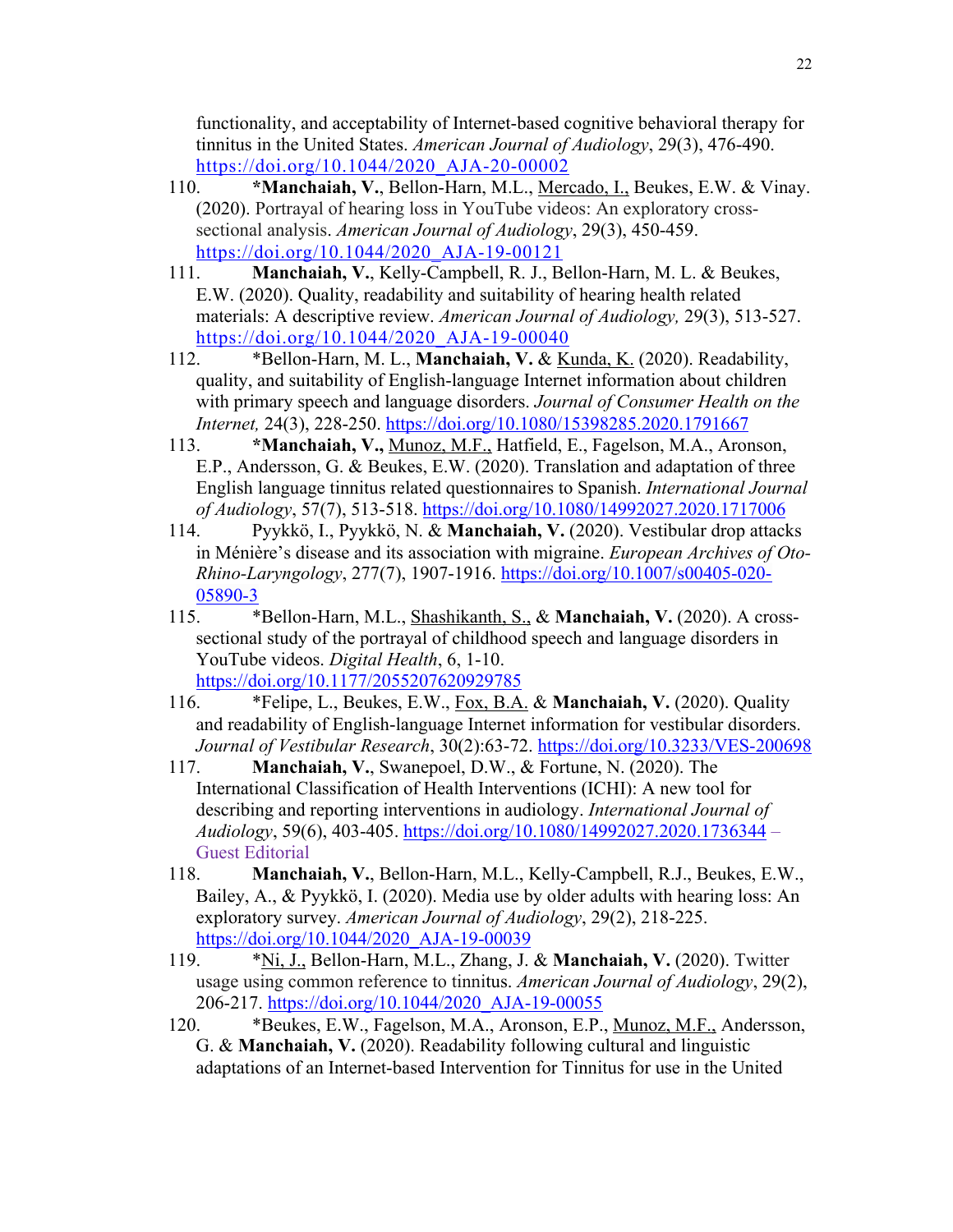States. *American Journal of Audiology*, 29(2), 97-109. https://doi.org/10.1044/2019\_AJA-19-00014

- 121. **Manchaiah, V.**, Pyykkö, I. & Pyykkö, N. (2020). The use of the Internet and social media by individuals with Ménière's disease: An exploratory survey of Finnish Ménière Federation members. *The Journal of International Advanced Otology*, 16(1), 13-17. https://doi.org/10.5152/iao.2020.7563
- 122. Kelly-Campbell, R. J. & **Manchaiah, V.** (2020). How to provide accessible hearing health information to promote patient-centered care. *Perspectives of the ASHA Special Interest Group,* 5(1), 173-180. https://doi.org/10.1044/2019\_PERSP-19-00044 – Invited
- 123. Bellon-Harn, M.L., **Manchaiah, V.**, & Azios, J.H. (2020). Patientcentered strategies for effective communication during initial audiology consultation sessions. *Perspectives of the ASHA Special Interest Group*, 4(6), 1406-1412*.* https://doi.org/10.1044/2019\_PERS-SIG7-2019-0005 – Invited
- 124. Bellon-Harn, M.L., **Manchaiah, V.** & Morris, L. (2020). A cross-sectional descriptive analysis of portrayal of Autism Spectrum Disorders in YouTube videos: A short report. *Autism,* 24(1), 263-268. https://doi.org/10.1177/1362361319864222
- 125. \*Upreti, R., \*Gurung, N., **Manchaiah, V.,** Harn, A., Dockens, A.L., Azios, J., Long, E., Dueppen, A., & Andrei, S. (2019). Design and developing a digital health learning platform – iManage. *ACET: Journal of Computer Education and Research*, 13(1), 1-11.
- 126. **Manchaiah, V.**, Bellon-Harn, M.L., Dockens, A.L., Hartwell-Azios, J. & Harn, W.E. (2019). Communication between audiologist, person with hearing loss and their family members during audiology consultation and rehabilitation sessions: A descriptive review. *Journal of the American Academy of Audiology*, 30(9), 810-819. https://doi.org/10.3766/jaaa.18032
- 127. **\*Manchaiah, V.**, Granberg, S., Grover, V., Saunders, G.H. & Hall, D.H. (2019). Content validity and feasibility of patient-reported questionnaire instruments of hearing disability. *International Journal of Audiology*, 58(9), 565- 575. https://doi.org/10.1080/14992027.2019.1602738
- 128. Pyykkö, I., **Manchaiah, V.**, Zou, J., Levo, H. & Kentala, E. (2019). Driving habits and risk of traffic accidents in people with Ménière's disease in Finland. *The Journal of International Advanced Otology*, 15(2), 289-295. https://doi.org/10.5152/iao.2019.5915
- 129. Beukes, E.W., **Manchaiah, V.**, Baguley, D.M., Allen, P.A. & Andersson, G.A. (2019). Internet-based interventions for adults with hearing loss, vestibular disorders and tinnitus: a systematic review. *Trends in Hearing,* 3:2331216519851749. https://doi.org/10.1177/2331216519851749
- 130. Pyykkö, I., **Manchaiah, V.**, Färkkilä, M., Kentala, E. & Zou, J. (2019). Association between Ménière's disease and Vestibular Migraine. *Auris Nasus Larynx*, 46(5), 724-733. https://doi.org/10.1016/j.anl.2019.02.002
- 131. Beukes, E.W. & **Manchaiah, V.** (2019). Internet-based audiological interventions: An update for clinicians. *Perspectives of the ASHA Special Interest Group*, 4(3), 542-552. https://doi.org/10.1044/2019\_PERS-SIG18-2018-0003 – Invited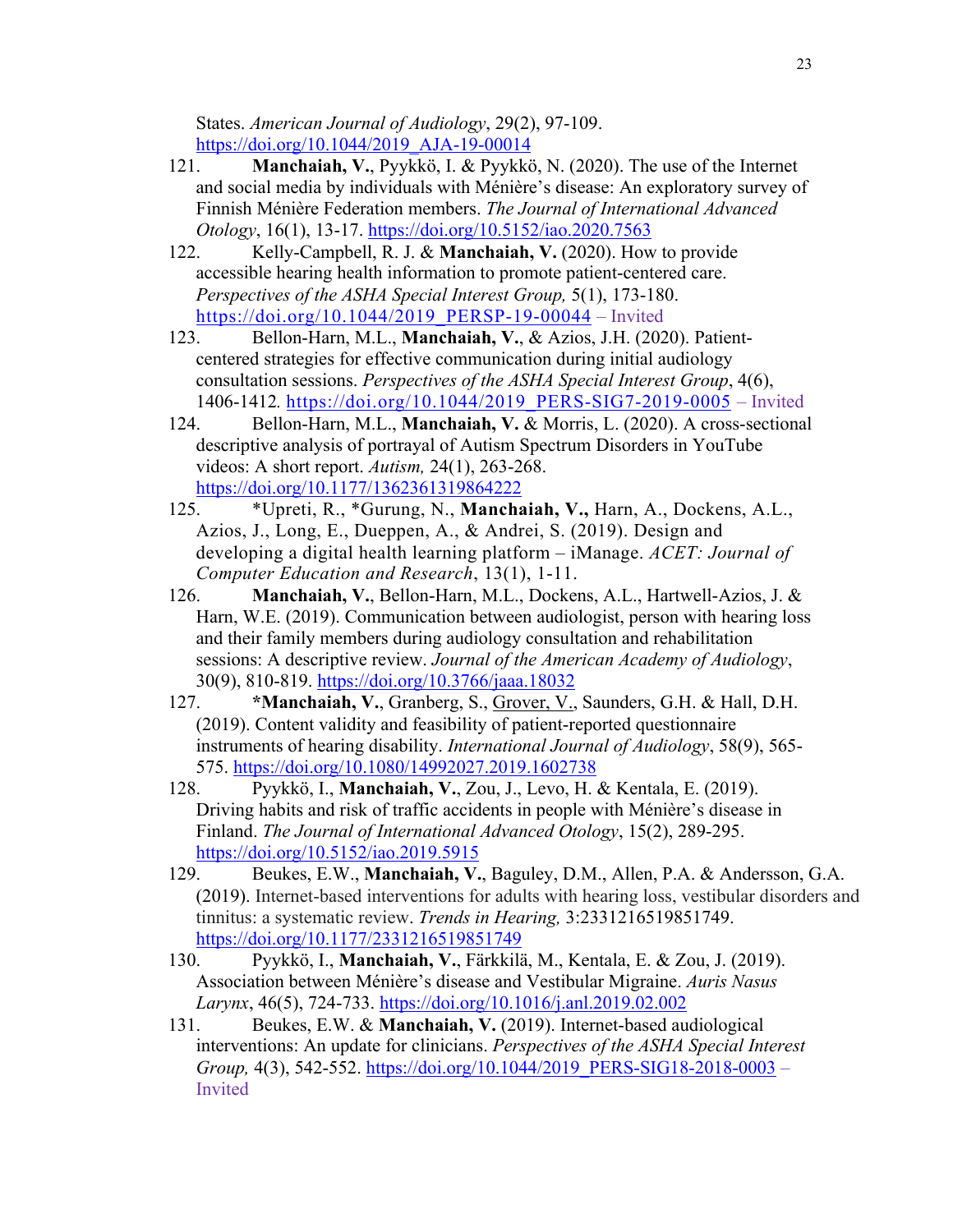- 132. **Manchaiah, V.**, Zhao, F. & Ratinaud, P. (2019). Young adults' knowledge and attitude regarding 'music' and 'loud music' across countries: Applications of Social Representations Theory. *Frontiers in Psychology,* 10, 1390. https://doi.org/10.3389/fpsyg.2019.01390
- 133. **Manchaiah, V.**, Abrams, H., Bailey, A. & Andersson, G. (2019). Negative side effects of hearing aids in adult hearing aid users. *Journal of the American Academy of Audiology*, 30(6), 472-481. https://doi.org/10.3766/jaaa.17118
- 134. **\*Manchaiah, V.**, Amlani, A.M., Bricker, C.M., Whitfield, C.T. & Ratinaud, P. (2019). Benefits and shortcomings of direct-to-consumer hearing devices: Analysis of large secondary data generated from Amazon customer reviews. *Journal of Speech, Language, and Hearing Research,* 62(5), 1506-1516. https://doi.org/10.1044/2018 JSLHR-H-18-0370
- 135. Dueppen, A.J., Bellon-Harn, M.L., Radhakrishnan, N. & **Manchaiah, V.** (2019). Quality and readability of English-language Internet information for Voice disorders. *Journal of Voice*, 33(3), 290-296. https://doi.org/10.1016/j.jvoice.2017.11.002
- 136. Thammaiah, S., **Manchaiah, V.**, Krishna, R., Zekveld, A.A. & Kramer, S.E. (2019). Validation of the Assessment of Quality of Life - 4 dimensions (AQoL-4D) questionnaire in Kannada language for use with adults with hearing loss. *International Journal of Audiology*, 58(6), 326-332. https://doi.org/10.1080/14992027.2019.1587181
- 137. Pyykkö, I., **Manchaiah, V.**, Zou, J., Levo, H. & Kentala, E. (2019). Association between syncope and Tumarkin attacks in Ménière's disease. *The Journal of International Advanced Otology*, 15(1), 135-140. https://doi.org/10.5152/iao.2019.6094
- 138. **Manchaiah, V.**, Ratinaud, P. & Beukes, E.W. (2019). Representation of hearing loss and hearing aid(s) in the United States newspaper media: Crosssectional analysis of secondary data. *American Journal of Audiology,* 28(1), 11- 25. https://doi.org/10.1044/2018\_AJA-18-0058
- 139. Azios, J.H., Bellon-Harn, M., **Manchaiah, V.** & Dockens, A.L. (2019). Quality and readability of English-language Internet information for Aphasia. *International Journal of Speech-Language Pathology,* 21(1), 1-9. https://doi.org/10.1080/17549507.2017.1362034
- 140. **Manchaiah, V.**, Dockens, A.L., Flagge, A., Bellon-Harn, M., Hartwell Azios, J., Kelly-Campbell, R. & Andersson, G. (2019). Quality and readability of English-language Internet information for tinnitus. *Journal of the American Academy of Audiology*, 30(1), 31-40. https://doi.org/10.3766/jaaa.17070
- 141. **\***Beukes, E.W., Andersson, G.A., Allen, P.A., **Manchaiah, V.** & Baguley, D.M. (2018). Effectiveness of guided Internet-based Cognitive Behavioral Therapy vs face-to-face clinical care for treatment of tinnitus: A randomised clinical trial. *JAMA Otolaryngology – Head & Neck Surgery,* 144(12), 1126-1133. https://doi.org/10.1001/jamaoto.2018.2238
- 142. **\*Manchaiah, V.**, Beukes, E.W., Granberg, S., Durisala, N., Baguley, D.M., Allen, P.M. & Andersson, G. (2018). Problems and life effects experienced by tinnitus research study volunteers: An exploratory study using the ICF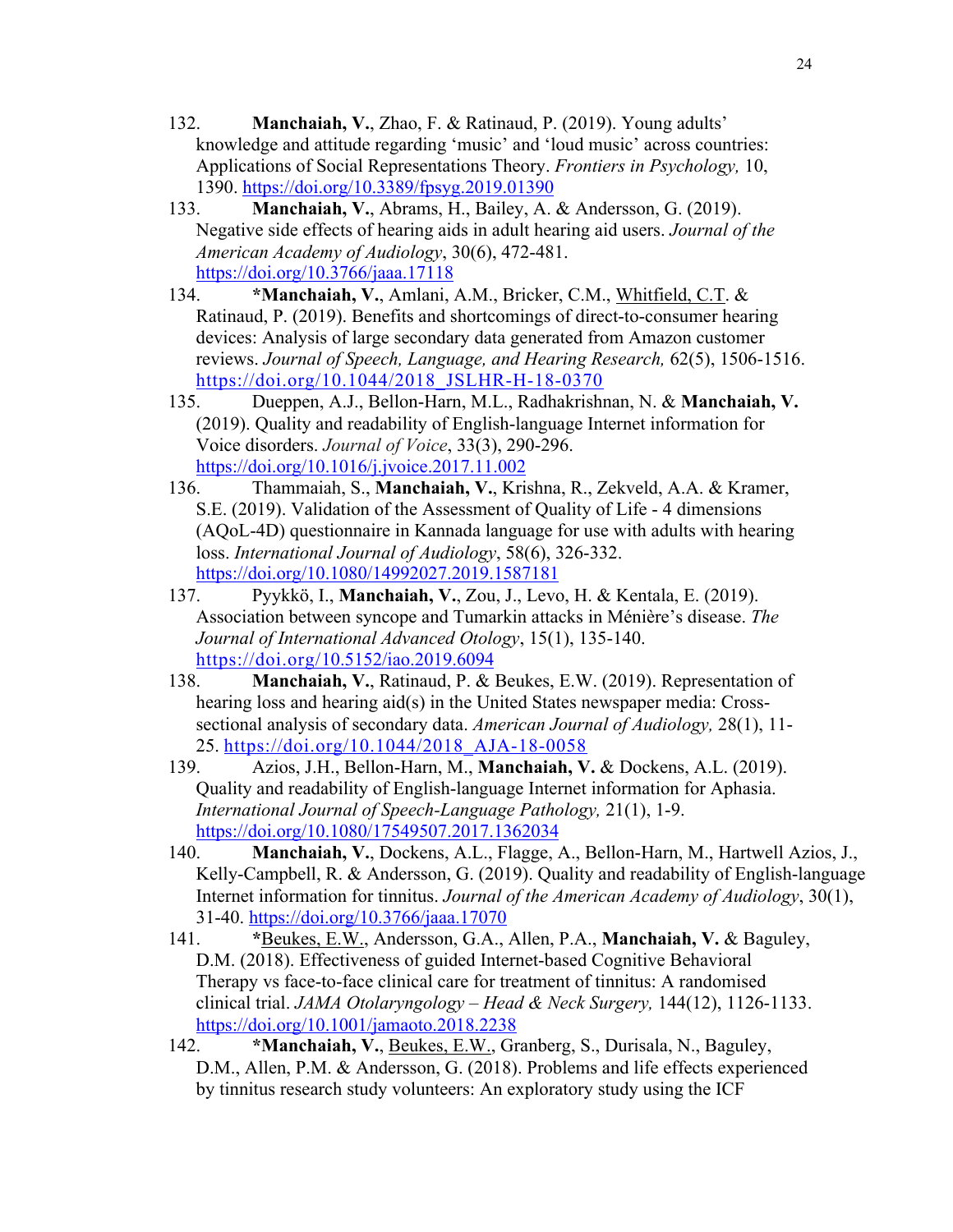classification. *Journal of the American Academy of Audiology,* 29(10), 936-947. https://doi.org/10.3766/jaaa.17094

- 143. Pyykkö, I., **Manchaiah, V.**, Zou, J., Levo, H. & Kentala, E. (2018). Impact of Tumarkin attacks on complaints and work ability in Ménière's disease. *Journal of Vestibular Research*, 28(3-4), 319-330. https://doi.org/10.3233/VES-180634
- 144. Beukes, E.W., **Manchaiah, V.**, Baguley, D.M., Allen, P.A. & Andersson, G.A. (2018). Internet-based interventions for adults with hearing loss, tinnitus and vestibular disorders: a protocol for a systematic review. *Systematic Reviews,* 7, 205. https://doi.org/10.1186/s13643-018-0880-9
- 145. Beukes, E.W., **Manchaiah, V.**, Andersson, G.A., Allen, P.A. & Baguley, D.M. (2018). Participants experiences of an Internet-based cognitive-behavioral therapy for tinnitus. *International Journal of Audiology,* 57(12), 947-954. https://doi.org/10.1080/14992027.2018.1514538
- 146. Germundsson, P.**, Manchaiah, V.**, Ratinaud, P., Tympas, A. & Danermark, B. (2018). Patterns in social representation of "hearing loss" across countries: How do demographic factors influence this representation? *International Journal of Audiology*, 57(12), 925-932. https://doi.org/10.1080/14992027.2018.1516894
- 147. **\***Beukes, E.W., **Manchaiah, V.**, Terlizzi, P.M., Baguley, D.M., Allen, P.M. & Andersson, G. (2018). Situationally influenced tinnitus coping strategies: A mixed methods approach. *Disability and Rehabilitation*, 40(24), 2884-2894. https://doi.org/10.1080/09638288.2017.1362708
- 148. \*Tran, N. & **Manchaiah, V.** (2018). Outcomes of direct-to-consumer hearing devices for people with hearing loss: A review. *Journal of Audiology and Otology,* 22(4), 178-188. https://doi.org/10.7874/jao.2018.00248
- 149. Thammaiah, S., **Manchaiah, V.**, Easwar, V., Krishna, R. & McPherson, B. (2018). The Participation Scale: Psychometric properties of a South Indian translation with hearing-impaired respondents. *Disability and Rehabilitation,*  40(22), 2650-2657. https://doi.org/10.1080/09638288.2017.1347208
- 150. **Manchaiah, V.** & Beukes, E.W. (2018). Comments on Tao et al. (2017), "Multiple-Frequency Matching Treatment Strategy for Tinnitus". *Journal of International Advanced Otology,* 14(2), 344-345. https://doi.org/10.5152/iao.2018.5537
- 151. **\***Beukes, E.W., **Manchaiah, V.**, Baguley, D.M., Allen, P.M. & Andersson, G. (2018). Long-term efficacy of Audiologist-guided Internet-based Cognitive Behaviour Therapy for Tinnitus. *American Journal of Audiology*, 27(3S), 431-447. https://doi.org/10.1044/2018\_AJA-IMIA3-18-0004
- 152. **Manchaiah, V.** (2018). Direct-to-consumer hearing devices for adults with hearing loss: Definitions, summary of literature, and analysis of risks and benifits. *Perspectives of the ASHA Special Interest Group*, 3(7), 5-11. https://doi.org/10.1044/persp3.SIG7.5 – Invited
- 153. \*Bellon-Harn, M.L., Smith, D.J., Dockens, A.L., **Manchaiah, V.** & Hartwell Azios, J. (2018). Quantity, quality and readability of online information for college students with ASD seeking student support services. *Reading Improvement,* 55(1), 7-14.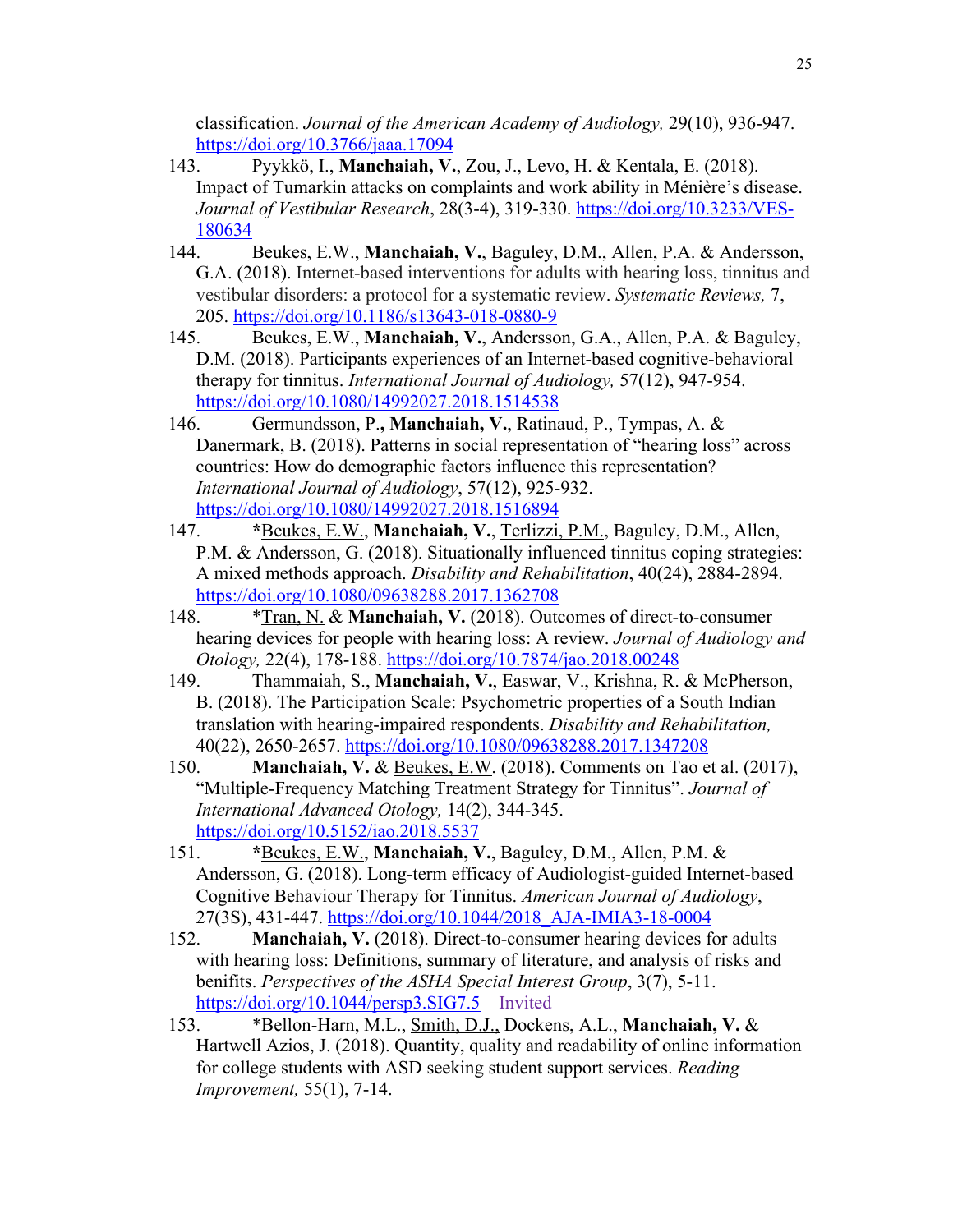- 154. \*Beukes, E.W., Baguley, D.M., Allen, P.M., **Manchaiah, V.** & Andersson, G. (2018). Audiologist-Guided Internet-based Cognitive Behaviour Therapy for adults with Tinnitus in the United Kingdom: A randomised controlled trial. *Ear and Hearing*, 39(3), 423-433. https://doi.org/10.1097/AUD.00000000000000505
- 155. **Manchaiah, V.**, Ratinaud, P. & Andersson, G. (2018). Representation of Tinnitus in the US newspaper media and in Facebook pages: Cross-sectional analysis of secondary data. *Interactive Journal of Medical Research*, 7(1), e9. https://doi.org/10.2196/ijmr.9065
- 156. **Manchaiah, V.**, Hernandez, B. M. & Beck, D. L. (2018). Applications of transtheoretical (stages of change model) in studying attitudes and behaviors of adults with hearing loss: A systematic review. *Journal of the American Academy of Audiology,* 29(6), 548-560. https://doi.org/10.3766/jaaa.16122
- 157. Hall, D.A., Domingo, S.Z., Hamdache, L.Z., **Manchaiah, V.**, Thammaiah, S., Evans, C. & Wong, L. (2018). A good practice guide for translating and adapting hearing-related questionnaires for different languages and cultures. *International Journal of Audiology*, 57(3), 161-175. https://doi.org/10.1080/14992027.2017.1393565
- 158. Ganesan, P., Scmmiedge, J. & **Manchaiah, V.** (2018). Ototoxicity: A challenge in diagnosis and treatment. *Journal of Audiology and Otology*, 22(2), 59-68. https://doi.org/10.7874/jao.2017.00360
- 159. **Manchaiah, V.**, Zhao, F., Oladeji, S. & Ratinaud, P. (2018). Examination of previously published data to identify patterns in social representation of 'loud music' in young adults across countries. *Noise and Health,* 20(92), 16-22. https://doi.org/10.4103/nah.NAH\_21\_17
- 160. **\***Beukes, E.W., **Manchaiah, V.**, Valien, T., Baguley, D.M., Allen, P.M. & Andersson, G. (2018). Positive experiences related to living with tinnitus: A cross-sectional survey. *Clinical Otolaryngology,* 43(2), 489-495. https://doi.org/10.1111/coa.13002
- 161. **Manchaiah, V.**, Ratinaud, P., Tympas, A., Danermark, B. & Germundsson, P. (2018). Examination of previously published data to identify patterns in the social representation of 'hearing aids' across countries. *Journal of Audiology and Otology*, 22(2), 96-104. https://doi.org/10.7874/jao.2017.00318
- 162. Pyykkö, I., **Manchaiah, V.**, Zou, J., Levo, H. & Kentala, E. (2018). Relational quality, illness interference and partner support in Ménière's disease. *International Journal of Audiology*, 57(1), 69-75. https://doi.org/10.1080/14992027.2017.1367847
- 163. **Manchaiah, V.**, Pyykkö, I., Levo, H. & Kentala, E. (2018). Impact of Ménière's disease on significant others health and life. *Journal of the American Academy of Audiology,* 29(1), 63-72. https://doi.org/10.3766/jaaa.16166
- 164. Pyykkö, I., **Manchaiah, V.**, Zou, J., Levo, H. & Kentala, E. (2018). Vestibular syncope: A disorder associated with drop attack in Ménière's disease. *Auris Nasus Larynx*, 45(2):234-241. https://doi.org/10.1016/j.anl.2017.03.023
- 165. **Manchaiah, V.**, Durisala, N. & Marimuthu, V. (2017). Tympanometric norms for Chinese older adults. *Audiology Research,* 7(2), 67-70. https://doi.org/10.4081/audiores.2017.190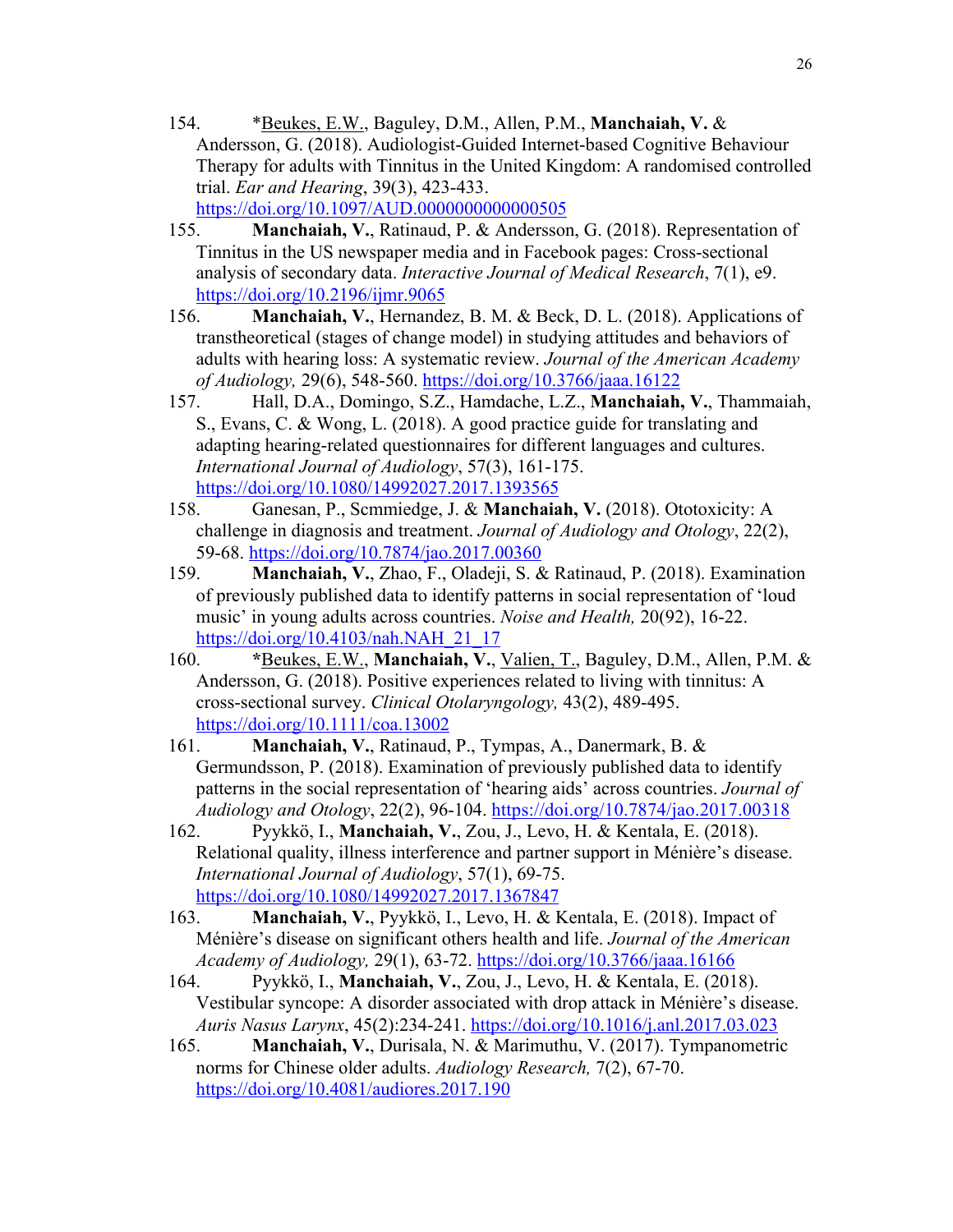- 166. **\***Beukes, E.W., **Manchaiah, V.**, Baguley, D.M., Allen, P.M. & Andersson, G. (2017). A process evaluation of implementing a guided Internetbased cognitive behavioural therapy intervention for adults with tinnitus in a randomised control trial. *International Journal of Audiology*, 57(2), 98-109. https://doi.org/10.1080/14992027.2017.1384858
- 167. Pyykkö, I., **Manchaiah, V.**, Levo, H., Kentala, E. & Juhola, M. (2017). Internet-based self-help for Ménière's disease: Details and outcome of a single group open trial. *American Journal of Audiology,* 26, 496-506. https://doi.org/10.1044/2017\_AJA-16-0068
- 168. **Manchaiah, V.**, Pyykkö, I., Zou, J., Levo, H. & Kentala, E. (2017). Patients reported benefits from patient organization magazines and Internet-based peer support program in Ménière's disease. *Patient Preference and Adherence*, 11, 1851-1857. https://doi.org/10.2147/PPA.S142257
- 169. Bellon-Harn, M.L., Hartwell Azios, J., Dockens, A.L. & **Manchaiah, V.** (2017). Speech and language pathologists' preferences for patient-centeredness. *Journal of Communication Disorders,* 68, 81-88. https://doi.org/10.1016/j.jcomdis.2017.06.012
- 170. \*Beukes, E.W., Baguley, D.M., Allen, P.M., **Manchaiah, V.** & Andersson, G. (2017). Guided Internet-based versus face-to-face clinical care in the management of tinnitus: Study protocol for a multi-center randomised controlled trial. *Trials,* 18(1), 1-11. https://doi.org/10.1186/s13063-017-1931-6
- 171. \***Manchaiah, V.**, Taylor, B., Dockens, A.L., Tran, N.R., Lane, N., Castle, M. & Grover, V. (2017). Applications of direct-to-consumer hearing devices for adults with hearing loss: A review. *Clinical Interventions in Aging*, 12:859-871. https://doi.org/10.2147/CIA.S135390
- 172. Pyykkö, I., **Manchaiah, V.**, Zou, J., Levo, H. & Kentala, E. (2017). Do patients with Ménière's disease have attacks of syncope? *Journal of Neurology,*  264(1), 48-54. https://doi.org/10.1007/s00415-017-8452-9
- 173. \*Dockens, A.L., Bellon-Harn, M., Burns, E., **Manchaiah, V.** & Hinojosa, O. (2017). Examination of an audiologist's response to patient's expression of symptoms: A pilot study. *Journal of Audiology and Otology*, 21(2), 115-119. https://doi.org/10.7874/jao.2017.21.2.115
- 174. Pyykkö, I., **Manchaiah, V.**, Levo, H., Kentala, E. & Juhola, M. (2017). Internet-based peer support for Ménière's disease: A summary of web-based data collection, impact evaluation, and user evaluation. *International Journal of Audiology*, 56(7), 453-463. https://doi.org/10.1080/14992027.2017.1282631
- 175. Ganesan, P., Kothandaraman, P.P., Swapna, S. & **Manchaiah, V.** (2017). A retrospective study of the clinical characteristics and post-treatment hearing outcome in Idiopathic Sudden Sensorineural Hearing loss. *Audiology Research*, 7(168), 10-14. http://dx.doi.org/10.4081/audiores.2017.168
- 176. \*Beukes, E.W., Allen, P.M., **Manchaiah, V.**, Baguley, D.M. & Andersson, G. (2017). Internet-based intervention for tinnitus: Outcome of a single-group open trial. *Journal of the American Academy of Audiology*, 28(4), 340-351. https://doi.org/10.3766/jaaa.16055
- 177. \***Manchaiah, V.,** Zhao, F., Widen, S., Auzenne, J., Beukes, E.W., Ahmadi, T., Tomé, D., Mahadeva, D., Rajalakshmi, K., & Germundsson, P.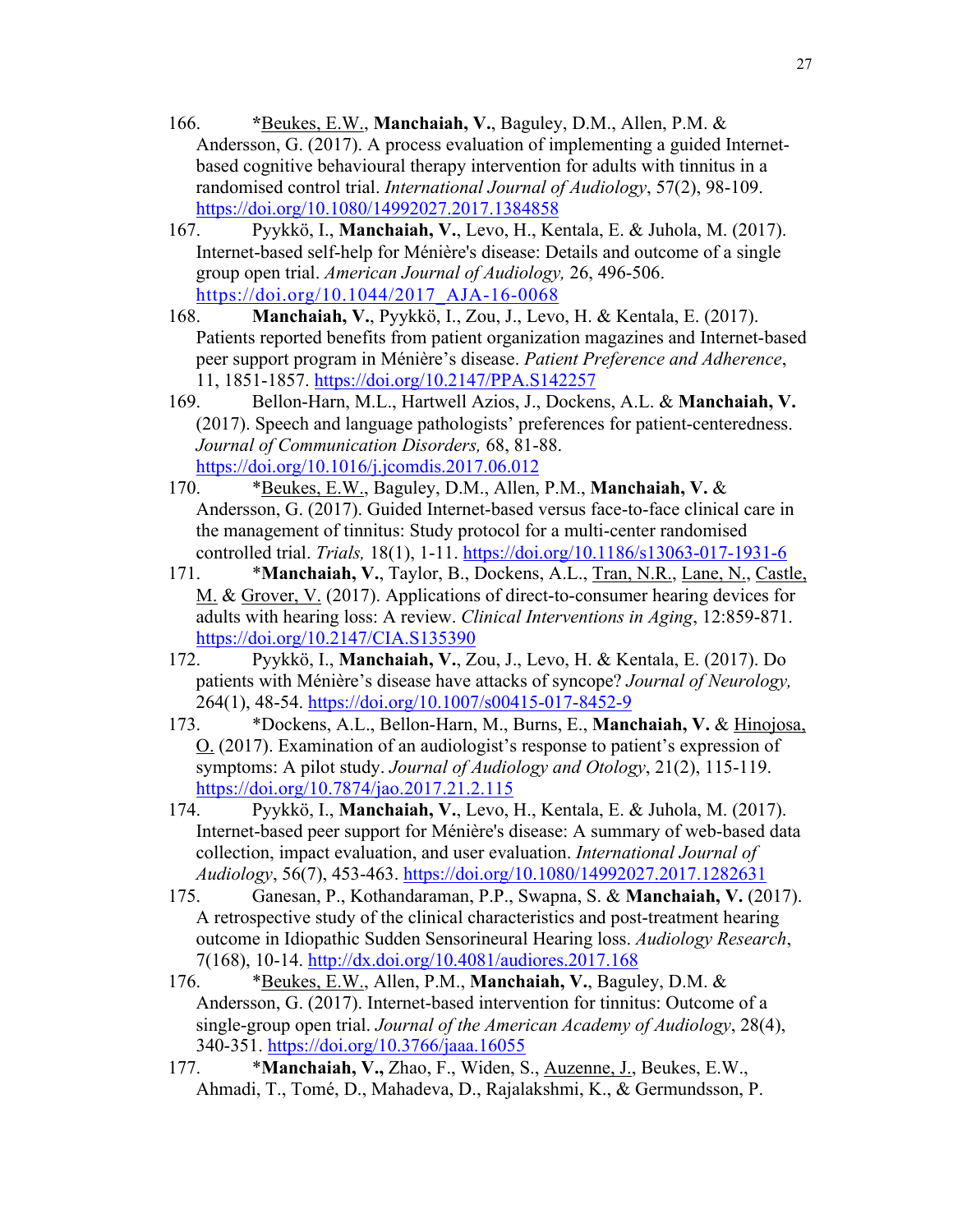(2017). Social representation of 'loud music' in adolescents and young adults: A cross-cultural study. *Journal of the American Academy of Audiology*, 28(6), 522- 533. https://doi.org/10.3766/jaaa.16046

- 178. **Manchaiah, V.**, Dockens, A.L., Bellon-Harn, M. & Burns, E. (2017). Non-congruence between audiologists and patient's preferences for patientcenteredness and its association with patient satisfaction. *Journal of the American Academy of Audiology*, 28(7), 636-643. https://doi.org/10.3766/jaaa.16084
- 179. **Manchaiah, V.** (2017). Role of self-reported hearing disability and measured hearing sensitivity in understanding participation restrictions and health-related quality of life: A study with hundred and three older adults with hearing loss. *Clinical Otolaryngology,* 42(4), 924-926. https://doi.org/10.1111/coa.12758
- 180. Thammaiah, S., **Manchaiah, V.**, Easwar, V., Krishna, R. & McPherson, B. (2017). Community-based hearing rehabilitation: Implementation and outcome evaluation. *Perspectives of the ASHA Special Interest Group,* 2(2), 1-13. https://doi.org/10.1044/persp2.SIG17.xx – Invited
- 181. Durisala, N., **Manchaiah, V.**, Granberg, S. & Möller, K. (2017). Determination and classification of the problems experienced by adults with single-sided deafness using the ICF classification: An exploratory study using twenty-six participants. *Clinical Otolaryngology*, 42(3), 748-752*.*  https://doi.org/10.1111/coa.12671
- 182. **Manchaiah, V.**, Easwer, V., Boothalingam, S. & Thammaiah, S. (2016). Audiology India (Non-Governamantal Organization): Background, mission and accomplishments. *Perspectives of the ASHA Special Interest Group,* 1(1), 1-19. https://doi.org/10.1044/persp1.SIG17.12 – Invited
- 183. \***Manchaiah, V.,** Zhao, F., Widen, S., Auzenne, J., Beukes, E.W., Ahmadi, T., Tomé, D., Mahadeva, D., Rajalakshmi, K. & Germundsson, P. (2017). Social representation of 'music' in young adults: A cross-cultural study. *International Journal of Audiology*, 56(1), 24-32. https://doi.org/10.1080/14992027.2016.1227481
- 184. Thammaiah, S., Manchaiah, V., Easwar, V., Krishna, R. & McPherson, B. (2016). Psychometric properties of the Hearing Handicap Questionnaire: A Kannada (South-Indian) translation. *International Journal of Audiology*, 56(3), 194-201. https://doi.org/10.1080/14992027.2016.1247500
- 185. \*Saar, K.W., Harn, M., **Manchaiah, V.** & Danielle, E. (2016). Effects of an accent management program on intelligibility of non-native speakers of American English. *International Journal of Speech & Language Pathology and Audiology*, 4(2), 74-85*.*
- 186. Arthur, J., Watts, T., Davies, R., **Manchaiah, V.** & Slater, J. (2016). An exploratory study identifying a possible response shift phenomena of the Glasgow Hearing Aid Benefit Profile. *Audiology Research*, 6(152), 44-48. DOI: http://dx.doi.org/10.4081/audiores.2016.152
- 187. \*Beukes, E.W., Valescu, G., Allen, P.M., **Manchaiah, V.**, Baguley, D.M. & Andersson, G. (2016). Development and usability evaluation of an Internetbased intervention for tinnitus in the UK. *Internet Interventions*, 6, 6-15. http://dx.doi.org/10.1016/j.invent.2016.08.002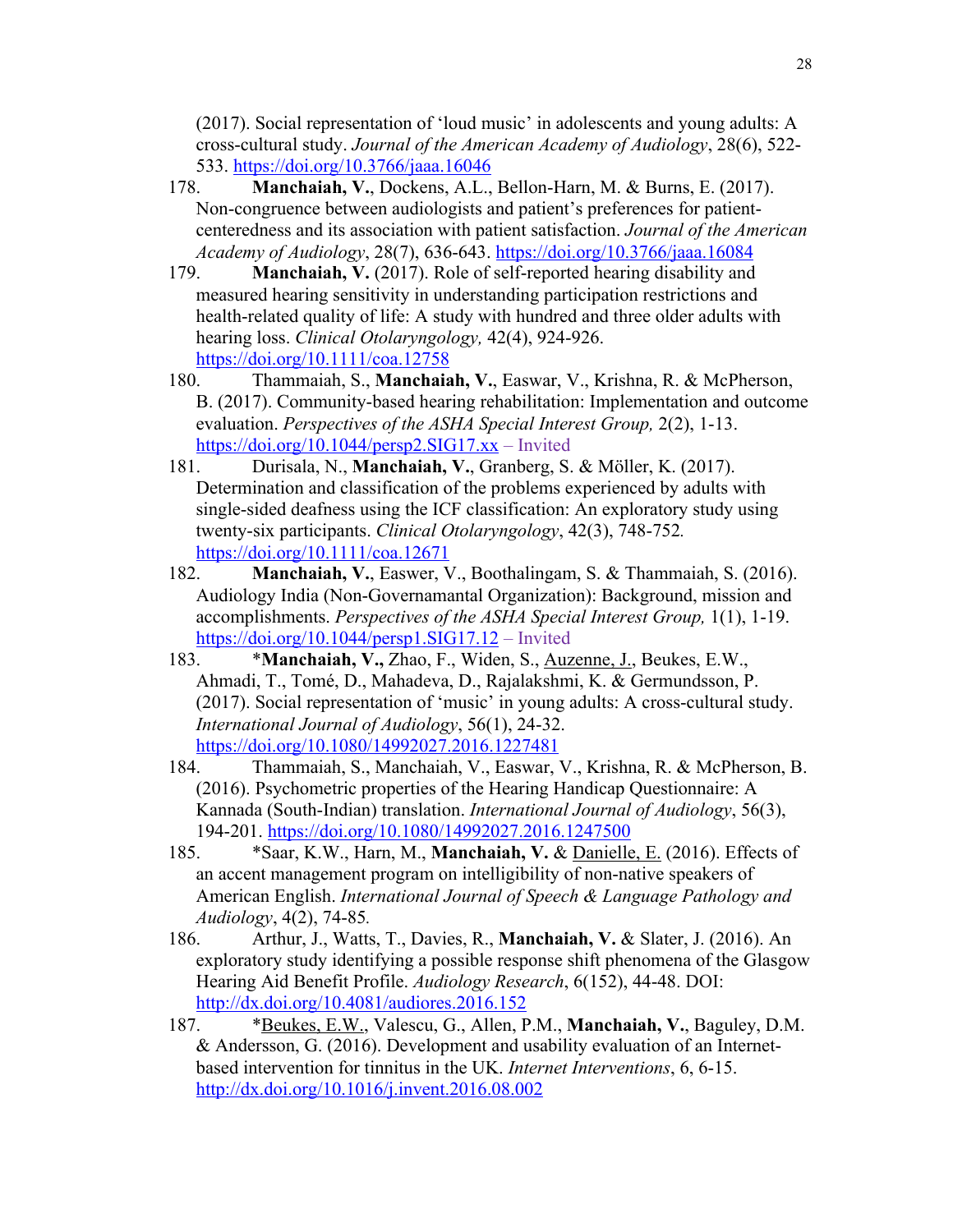- 188. Thammaiah, S., **Manchaiah, V.**, Easwar, V. & Krishna, R. (2016). Translation and adaptation of five English self-report health measures to South-Indian Kannada language. *Audiology Research*, 6(153), 22-27. DOI: http://dx.doi.org/10.4081/audiores.2016.153
- 189. Dockens, A., Harn, M. & **Manchaiah, V.** (2016). Preferences to patientcenteredness in pre-service speech and hearing science students: A cross-sectional study. *Journal of Audiology & Otology*, 20(2), 73-79. https://doi.org/10.7874/jao.2016.20.2.73
- 190. **Manchaiah, V.**, Tomé, D., Dockens, A., Harn, M. & Ganesan, P. (2016). Preference to patient-centeredness in undergraduate audiology students in Portugal. *Journal of the American Academy of Audiology*, 27(10), 816-823.
- 191. \*Jiang, W., Zhao, F., Guderley, N. & **Manchaiah, V.** (2016). Daily music exposure dose using personal listening devices and hearing problems in adolescents and young adults: A systematic review. *International Journal of Audiology*, 55(4), 197-205. https://doi.org/10.3109/14992027.2015.1122237
- 192. Abdollahi, F.Z., Ahmadi, T., **Manchaiah, V.** & Lotfi, Y. (2016). Auditory electrophysiological characteristics in hyperbillirubinemic infants. *Journal of Audiology & Otology*, 20(1), 13-16. https://doi.org/10.7874/jao.2016.20.1.13
- 193. Niemensivu, R., **Manchaiah, V.**, Roine, R., Sintonen, H. & Kentala, E. (2015). Health related quality of life in adults with hearing impairment before and after hearing aid rehabilitation in Finland. *International Journal of Audiology*, 54(12), 967-75. https://doi.org/10.3109/14992027.2015.1077400
- 194. **Manchaiah, V.,** Arthur, J. & Williams, H. (2015). Does hearing aid use increase the chances of cerumen impaction? *Journal of Audiology & Otology*,19(3), 168-171. https://doi.org/10.7874/jao.2015.19.3.168
- 195. **\*Manchaiah, V.,** Stein, G., Germundsson, P. & Danermark, B. (2015). Positive, neutral and negative connotations associated with social representation of 'hearing loss' and 'hearing aids'. *Journal of Audiology & Otology*, 19(3), 132- 137. https://doi.org/10.7874/jao.2015.19.3.132
- 196. Pyykkö, I., **Manchaiah, V.**, Levo, H. & Kentala, E. (2015). Impact evaluation and association with EuroQol 5D health-related utility values in Ménière's disease. *Springer Plus*, 4, 717. https://doi.org/10.1186/s40064-015- 1527-0
- 197. **Manchaiah, V.,** Danermark, B., Ahmadi, T., Tomé, D., Rajalakshmi, K., Zhao, F., Li, Q. & Germundsson, P. (2015). Social representation of 'hearing loss': Cross-cultural exploratory study in India, Iran, Portugal and United Kingdom. *Clinical Interventions in Aging,* 10, 1857-1872. DOI http://dx.doi.org/10.2147/CIA.S91076
- 198. \*Beukes, E.W., **Manchaiah, V.**, Baguley, D.M., Andersson, G. & Allen, P.M. (2015). Internet-based cognitive Behavioural therapy for adults with tinnitus in the United Kingdom: Study protocol for a randomised controlled Trial. *BMJ Open*, 5: e008241. https://doi.org/10.1136/bmjopen-2015-008241
- 199. Tomé, D., Patrício, B.F., **Manchaiah, V.**, Barbosa, F. & Marques-Teixeira, J. (2015). Mismatch negativity and N2 elicited by pure-tone and speech sounds in anomic aphasia: a case study. *Journal of Hearing Sciences,* 5(2), 1-9.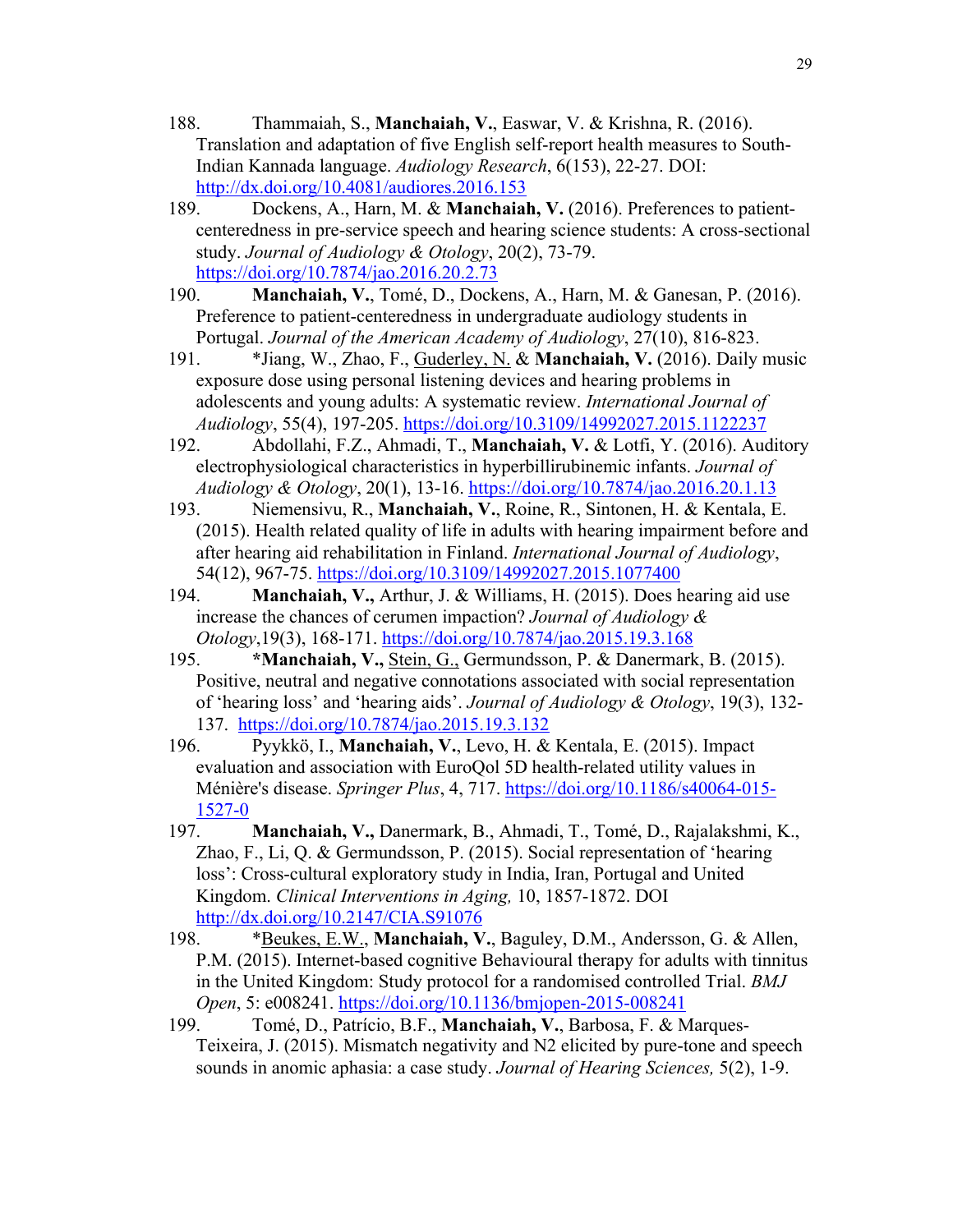- 200. Rasku, J., Pyykkö, I., Levo, H., Kentala, E. & **Manchaiah, V.** (2015). Disease profiling for computerized peer-support of Ménière's disease. *JMIR Rehabilitation and Assistive Technologies,* 2(2), e9*.* https://doi.org/10.2196/rehab.4109
- 201. **Manchaiah, V.,** Danermark, B., Vinay., Ahmadi, T., Tomé, D., Rajalakshmi, K., & Germundsson, P. (2015). Social representation of 'hearing aids': Cross-cultural study in India, Iran, Portugal and United Kingdom. *Clinical Interventions in Aging*, 10, 1601-1615. http://dx.doi.org/10.2147/CIA.S86108
- 202. Zhao, F., **Manchaiah, V.,** St. Claire, L., Danermark, B., Jones, L., Brandreth, M., Rajalakshmi, K. & Goodwin, R. (2015). Exploring the influence of culture on hearing help-seeking and hearing-aid uptake. *International Journal of Audiology*, 54(7), 435-443*.* https://doi.org/10.3109/14992027.2015.1005848
- 203. **Manchaiah, V.**, Möller, K., Pyykkö, I. & Durisala, N. (2015). Capturing positive experiences of a health condition such as hearing loss and balance disorders when using the ICF framework. *Hearing, Balance and Communication*, 13(3), 134-136.
- 204. **Manchaiah, V.,** Rönnberg, J., Andersson, G. & Lunner, T. (2015). Stages of change profiles among adults experiencing hearing difficulties who have not taken any action: A cross-sectional study. *PLOS One*, 10(6): e0129107. https://doi.org/10.1371/journal.pone.0129107
- 205. **Manchaiah, V.**, Easwar, V., Boothalingam, S., Chundu, S. & Rajalakshmi, K. (2015). Psychological work environment and professional satisfaction among Indian audiologists. *International Journal of Speech & Language Pathology and Audiology,* 3, 20-27. http://dx.doi.org/10.12970/2311- 1917.2015.03.01.3
- 206. Pyykkö, I., **Manchaiah, V.**, Levo, H., Kentala, E., & Rasku, J. (2015). Attitudes of significant others of patients with Ménière's disease vary from coping to victimization. *International Journal of Audiology,* 54(5), 316- 322. https://doi.org/10.3109/14992027.2014.989547
- 207. **Manchaiah, V.,** Baguley, D., Pyykkö, I., Kentala, E. & Levo, H. (2015). Positive experiences associated with acquired hearing loss, Ménière's Disease and tinnitus: A review. *International Journal of Audiology*, 54(1), 1-10*.* https://doi.org/10.3109/14992027.2014.953217
- 208. Chundu, S., Jeyaraman, J., Mandke, K. & **Manchaiah, V.** (2014). Benefits and shortcomings of cochlear implantation in children: Parental reports from India. *International Journal of Speech & Language Pathology and Audiology*, 2(3), 125-131. http://dx.doi.org/10.12970/2311-1917.2014.02.03.3
- 209. **Manchaiah, V.**, Gomersall, P.A., Tomé, D., Ahmadi, T. & Rajalakshmi, K. (2014). Audiologists' preferences for patient-centredness: A cross-sectional questionnaire study of cross-cultural differences and similarities among professionals in in Portugal, India and Iran. *BMJ Open*, 4: e005915. https://doi.org/10.1136/bmjopen-2014-005915
- 210. **Manchaiah, V.,** Danermark, B., Rönnberg, J. & Lunner, T. (2014). Importance of 'process evaluation' in audiological rehabilitation: Examples from studies on hearing impairment. *International Journal of Otolaryngology,* Article ID 168684. http://dx.doi.org/10.1155/2014/168684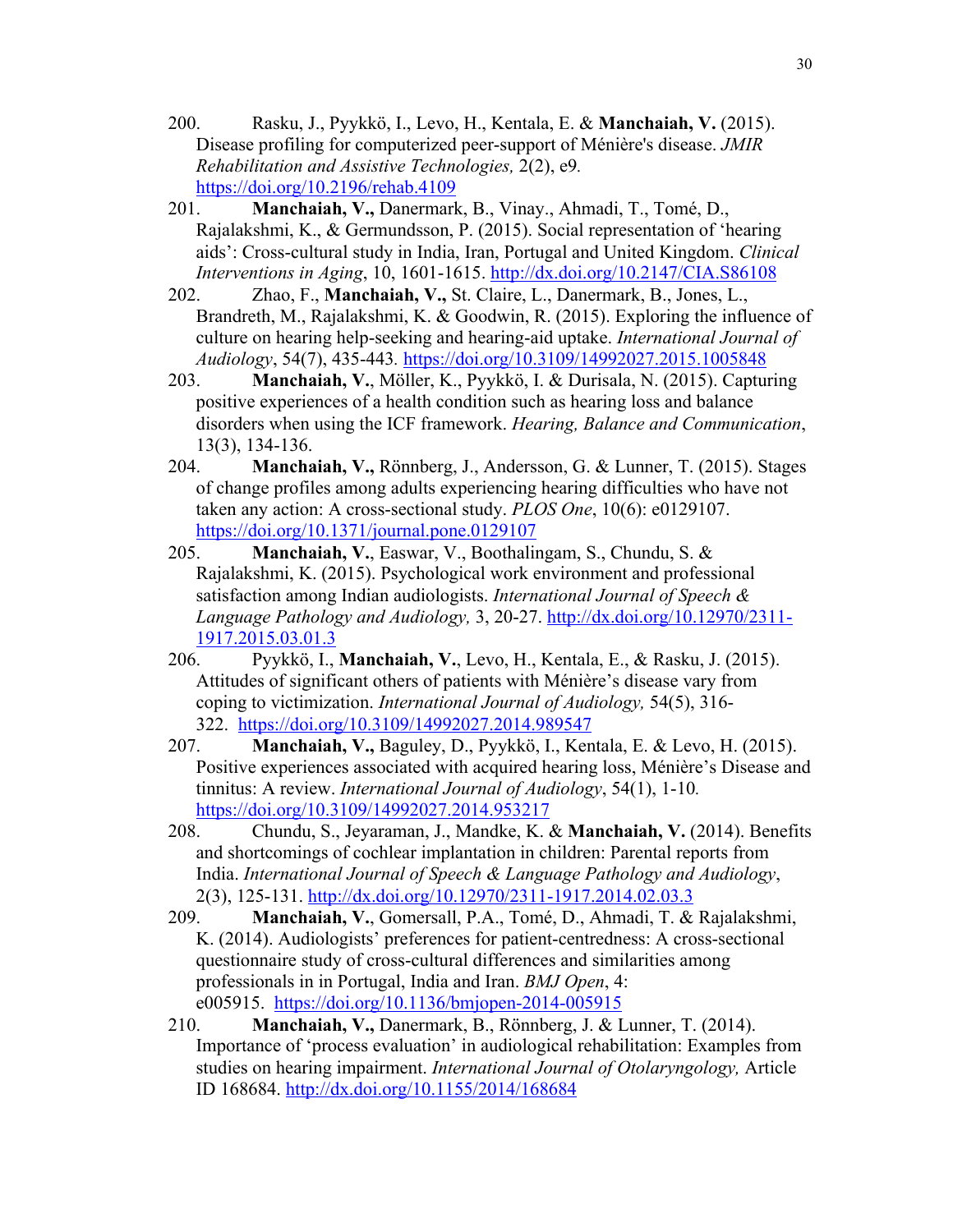- 211. **Manchaiah, V.** (2014). Internet-based interventions for hearing and balance disorders. *Journal of Otology and Rhinology,* 3:4. https://doi.org/10.4172/2324-8785.1000163 – Editorial
- 212. **Manchaiah, V.**, Rönnberg, J., Andersson, G. & Lunner, T. (2014). Use of the 'patient journey' model in the internet-based pre-fitting counseling of a person with hearing disability: Lessons from a failed clinical trial. *BMJ Ear, Nose and Throat Disorders,* 14, 3. https://doi.org/10.1186/1472-6815-14-3
- 213. Pyykkö, I., **Manchaiah, V.K.C.**, Kentala, E. & Levo, H. (2014). Significant others of patients with hearing and balance disorders report positive experiences. *International Journal of Audiology*, 53(4), 285-286. https://doi.org/10.3109/14992027.2013.869840
- 214. **Manchaiah, V.K.C.,** Molander, P., Rönnberg, J., Andersson, G. & Lunner, T. (2014). The acceptance of hearing disability among adults experiencing hearing difficulties: A cross-sectional study. *BMJ Open*, 3, 1-8. https://doi.org/10.1136/bmjopen-2013-004066
- 215. Easwar, V., Boothalingam, S., Chundu, S., **Manchaiah, V.K.C.** & Ismail, S.M. (2013). Audiological practices in India: An internet-based survey of audiologists. *Indian Journal of Otolaryngology and Head & Neck Surgery*, 65(3), 636-644. https://doi.org/10.1007/s12070-013-0674-2
- 216. **Manchaiah, V.K.C.,** Pyykkö, I., Kentala, E., Levo, H. & Stephens, D. (2013). Positive impact of Ménière's disorder on significant others as well as on patients: Our experience from eighty-eight respondents. *Clinical Otolaryngology,*  38, 550-554. https://doi.org/10.1111/coa.12190
- 217. **Manchaiah, V.K.C.,** Stephens, D. & Lunner, T. (2013). Communication partners' journey through their partner's hearing impairment. *International Journal of Otolaryngology,* 1-11. http://dx.doi.org/10.1155/2013/707910
- 218. **Manchaiah, V.K.C.,** Stephens, D., Andersson, G., Rönnberg, J. & Lunner, T. (2013). Use of the 'patient journey' model in the internet-based prefitting counseling of a person with hearing disability: Study protocol for a randomized controlled trial. *Trials,* 14(1), 25, 1-7. https://doi.org/10.1186/1745- 6215-14-25
- 219. **Manchaiah, V.K.C.** & Stephens, D. (2013). Life consequences and positive experiences reported by communication partners of person with hearing impairment: A pilot study. *Speech, Language & Hearing,* 16(1), 2-8.
- 220. **Manchaiah, V.K.C.** & Stephens, D. (2013). Perspectives in defining 'hearing loss' and its consequences. *Hearing, Balance and Communication,*  11(1), 6-16.
- 221. Chundu, S., **Manchaiah V.K.C.,** Stephens D., & Kumar, N. (2013). Parental reported benefits and shortcomings of cochlear implantation: Pilot study findings from Southeast Asia. *Cochlear Implant International*, 14(1), 22-27.
- 222. \*Zhao, F., French, D., **Manchaiah, V.K.C.**, Liang, M. & Price S. (2012). Music exposure and hearing health education: A review of knowledge, attitude and behavior in adolescents and young adults. *Health Education Journal*, 71(6), 709-724.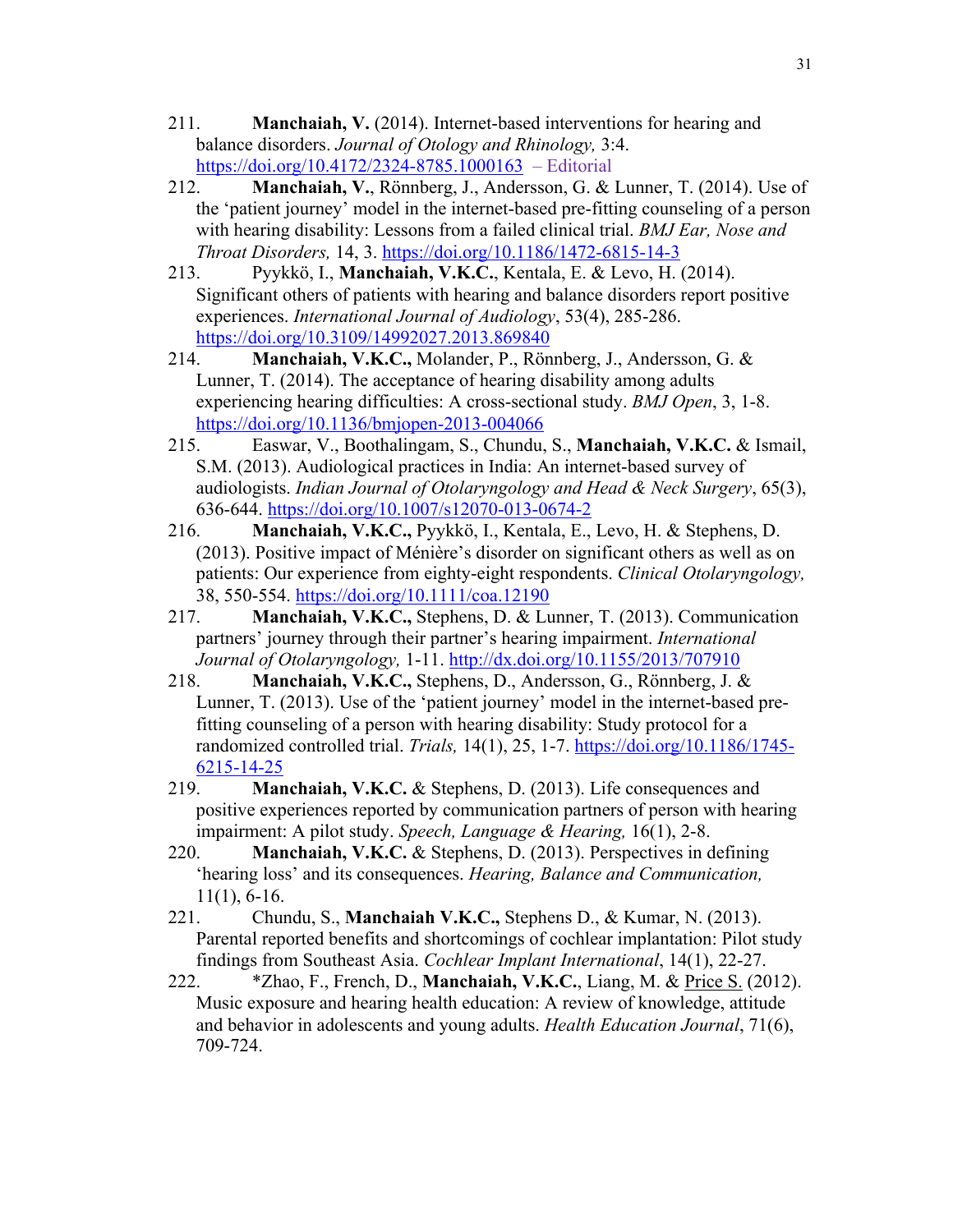- 223. **Manchaiah, V.K.C.** & Zhao, F. (2012). Storytelling in different cultural context: Applications to hearing loss public awareness campaign. *Journal of Behavioral Health,* 1(4), 322-329.
- 224. **Manchaiah VKC** & Zhao, F. (2012). Professor Dafydd Stephens 1942- 2012. *International Journal of Audiology*, 51(10), 714-714.
- 225. **Manchaiah, V.K.C.,** Stephens D. & Lunner, T. (2012). Information about the prognosis given to sudden-sensorineural hearing loss patients: Implications to 'patient journey' process. *Audiological Medicine*, 10, 109-113.
- 226. \*Evans, R., Bardsley, B. & **Manchaiah, V.K.C.** (2012). Auditory Complaints in Scuba Divers: An overview. *Indian Journal of Otolaryngology and Head & Neck Surgery*, 64(1), 71-78.
- 227. **Manchaiah, V.K.C.**, Stephens D, Zhao, F. & Kramer, S.E. (2012). The role of communication partners in the audiological enablement/rehabilitation of a person with hearing impairment: An overview. *Audiological Medicine*, 10(1), 21- 30.
- 228. **Manchaiah, V.K.C.** (2012). Health behaviour change in hearing healthcare: A discussion paper. *Audiology Research*, 2(e4), 12-16.
- 229. **Manchaiah, V.K.C.** & Stephens, D. (2012). The patient journey of adults with sudden-onset acquired hearing impairment: A pilot study. *The Journal of Laryngology & Otology*, 126(5), 475-481.
- 230. **\*Manchaiah, VKC,** Zhao, F., Danesh, A.A. & Duprey, R. (2011). The genetic basis of Auditory Neuropathy Spectrum Disorder (ANSD). *International Journal of Pediatric Otorhinolaryngology*, 75, 151-158.
- 231. **Manchaiah, VKC**, Stephens, D. & Meredith, R. (2011). The patient journey of adults with hearing impairment: the patients' view. *Clinical Otolaryngology*, 36, 227-234. https://doi.org/10.1111/j.1749-4486.2011.02320.x
- 232. **Manchaiah, V.K.C.** & Freeman, B. (2011). Audiogram: Is there a need for change in the approach to categorise degree/severity of hearing loss? *International Journal of Audiology*, 50, 638-640.
- 233. **Manchaiah, V.K.C.** & Stephens D. (2011). Models to represent communication partners within the social networks of people with hearing impairment. *Audiological Medicine*, 9(3), 103-109.
- 234. **Manchaiah, V.K.C.** & Stephens. D. (2011). The patient journey: Living with hearing impairment. *Journal of the Academy of Rehabilitative Audiology*, 44, 29-40.
- 235. \*Zhao, F., **Manchaiah, V.K.C.**, French, D. & Price, S. (2010). Music exposure and hearing disorders: An overview. *International Journal of Audiology,*  49(1), 54-64.
- 236. **Manchaiah, V.K.C.**, Eyles, J. & Verschuur, C. (2009). The effect of stimulation rate on speech perception in individuals using Nucleus Freedom Cochlear Implant. *Journal of Indian Speech & Hearing Association*, 23, 61-73.

#### **Technical Reports (3)**

■ Performed systematic literature review on "SARS-CoV-2 Virus (COVID-19) preventative measures on communication" in collaboration with Prof. Christine Dr. Ilze Oosthuizen, Dr. Gabrielle Saunders and Prof. De Wet Swanepoel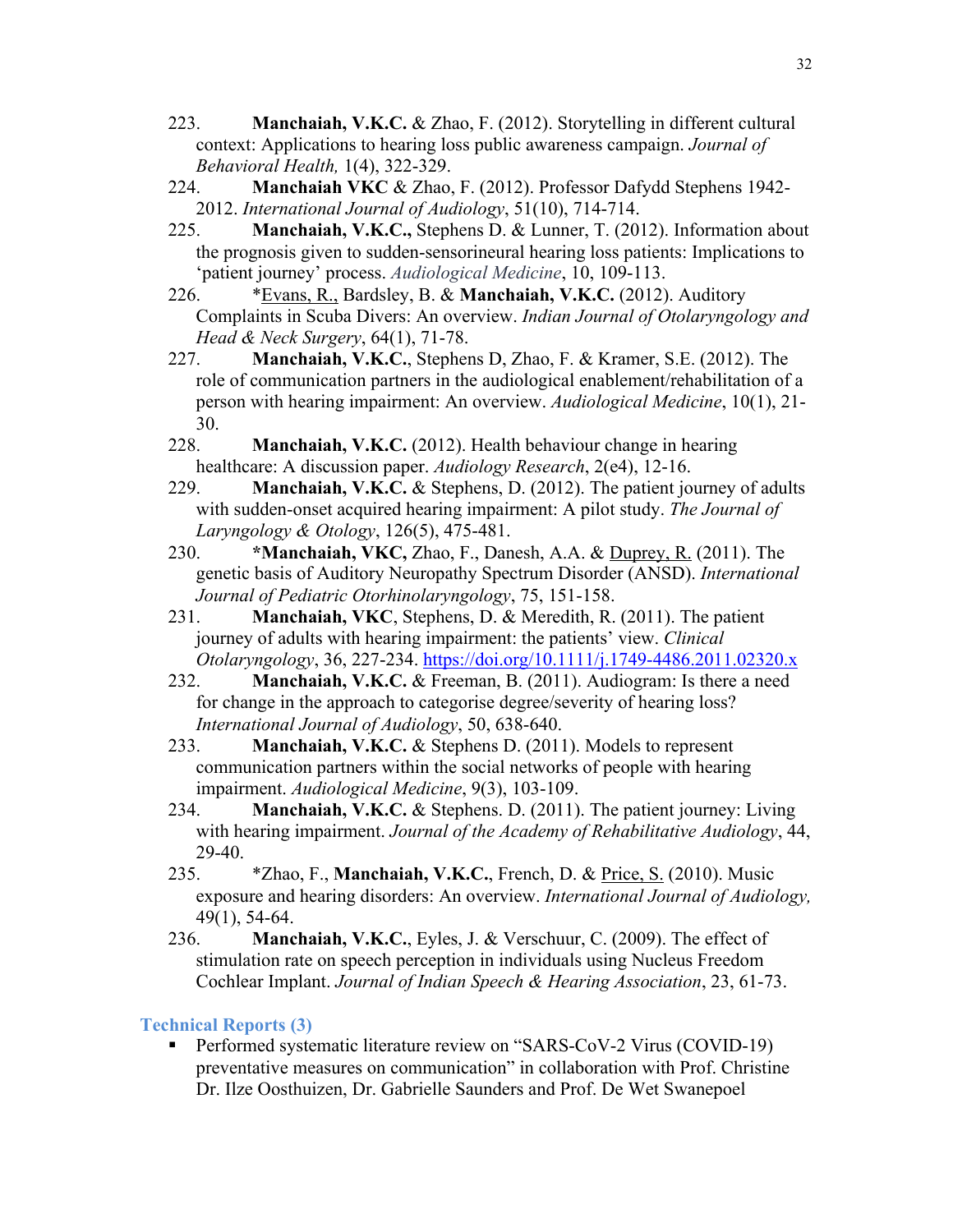(https://doi.org/10.3389/fpubh.2022.815259) that informed the World Health Organization (WHO) scientific brief on COVID, hearing and communication.

- Performed systematic literature review on "Universal newborn hearing screening (UNHS)" in collaboration with Prof. Christine Yoshinaga-Itano and Ms. Cynthia Hunnicutt (http://dx.doi.org/10.1111/ijcp.14196) that informed the World Health Organization (WHO) recommendations on maternal and newborn care for a positive postnatal experience. Available at: https://www.who.int/publications/i/item/9789240045989
- Provided expert comments on "emerging hearing assistive technology applications" section of the WIPO Technology Trends 2021 report on "Assistive Technology." Available at: https://www.wipo.int/publications/en/details.jsp?id=4541

## **Trade Journal/Magazine (26)**

- 1. Oosthuizen, I., **Manchaiah, V.**, Launer, S., & Swanepoel, D.W. (2022). Patients' perspectives on ways to improve audiology services. *The Hearing Journal*, In Press.
- 2. Swanepoel, D.W., & **Manchaiah, V.** (2021). Online reviews provide insights into consumer satisfaction. *The Hearing Journal*, 74(10, 12-13. https://doi.org/10.1097/01.HJ.0000795644.28815.6c
- 3. Beukes, E.W. & **Manchaiah, V.** (2021). The effect of the COVID-19 pandemic on tinnitus. *The Hearing Journal*, 74(4), 10-11. https://doi.org/10.1097/01.HJ.0000743704.23182.40
- 4. **Manchaiah, V.** (2021). Consumer reviews offer hearing care insights. Audiology Online, Article 27693. Retrieved from www.audiologyonline.com
- 5. Beukes, E.W. & **Manchaiah, V.** (2020). Multinational survey reveals the impact of the coronavirus pandemic on people with tinnitus. *Tinnitus Today*, 49(3), 4-7.
- 6. Beukes, E.W. & **Manchaiah, V.** (2020). Coping with tinnitus during the COVID 19 pandemic. *Tinnitus Today*, 49(3), 27-29.
- 7. Bennett, B., Swanepoel, D.W., **Manchaiah, V.**, & Eikelboom, R. (2020). Teleaudiology services in Australia: A shift in clinical practices. *Audiology Now*, 81, 11-13.
- 8. Ballachanda, B., Abrams, H., Hall III, J.W., **Manchaiah, V.**, Minihane, D., Kleindienst Robler, S., & Swanepoel, D.W. (2020). Tele-audiology in a pandemic and beyond: Flexibility and suitability in audiology practice. *Audiology Today*, 32(3), 12-21.
- 9. **Manchaiah, V.** & Beukes, E.W. (2020). How to develop and deliver an audiological Internet-based intervention. *The Hearing Journal*, April 23, 2020. https://journals.lww.com/thehearingjournal/blog/onlinefirst/pages/post.aspx?PostI  $D=61$
- 10. Beukes, E.W. & **Manchaiah, V.** (2020). How can there be so many unanswered questions after so many doctor's appointments? Launching Internet-based tinnitus care. *Tinnitus Today*, 45(1), 14-18.
- 11. Beukes, E.W. & **Manchaiah, V.** (2019). Does evidence support audiological Internet-based interventions? *The Hearing Journal*, 72(10, 44-45. https://doi.org/10.1097/01.HJ.0000602920.83942.c5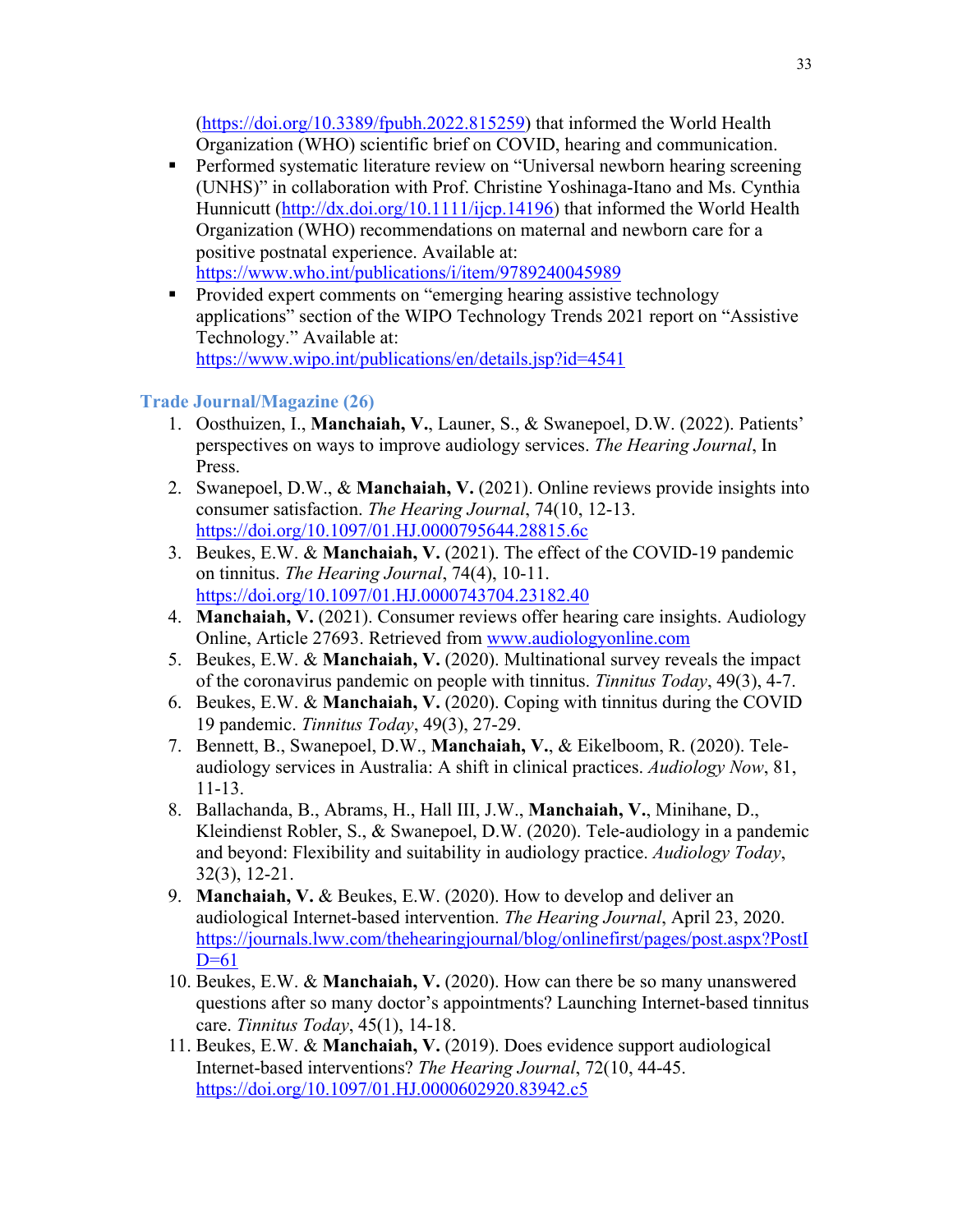- 12. Taylor, B. & Manchaiah, V. (2019). Pathways to Care: How innovations are decoupling professional services from the sale of hearing devices? *Audiology Today*, 31(5), 16-24.
- 13. Beukes, E.W. & **Manchaiah, V.** (2019). U.S. media portrayal of hearing loss and hearing aids. *The Hearing Journal*, 72(6), 36-37. https://doi.org/10.1097/01.HJ.0000558468.82774.8a
- 14. **Manchaiah, V.**, Thammaiah, S. & Krishna, R. (2019). Sustainability of nonprofit organizations: Initiatives of Audiology India. *The Hearing Journal*, https://journals.lww.com/thehearingjournal/blog/OnlineFirst/pages/post.aspx?Post  $ID=40$ .
- 15. **Manchaiah, V.**, Roeser, R. & Rogers, R. (2018). Promoting audiology worldwide: Global Audiology initiative. *Audiology Today*, 30(4), 48-52.
- 16. Taylor, B., **Manchaiah, V.** & Clutterbuck, S. (2016). Using the Personal Assessment of Communication Abilities (PACA) tool. *Hearing Review*, 23(3), 20.
- 17. **Manchaiah, V.** (2016). Hearing Healthcare in India. *ENT & Audiology News*, 25(1), 73-74.
- 18. **Manchaiah, V.K.C**. (2014). The journey through hearing loss. *RX Factor Profile Specsaver Magazine*, December 2014, 18.
- 19. Acharya, C., **Manchaiah, V.K.C.,** Lewis, A. & Timbleby, H. (2014). Hearing aid battery ingestion: Medical error or poor design? *BAA Magazine*, 31, 27-28.
- 20. **Manchaiah, V.K.C.** & Zhao, F. (2012). Professor Dafydd Stephens (1942-2012) Pioneer in the field of Audiology and audiological medicine. *BAA Magazine*, 25, 34-35.
- 21. **Manchaiah, V.K.C.** & Casey, A. (2011). Implications of AQP (any qualified provider) for audiology. *BAA Magazine*, 22, 20-21.
- 22. **Manchaiah, V.K.C.** (2011). Restricted scope of practice for audiologists in the UK. *BAA Magazine*, 20, 10-11.
- 23. Meredith, R., **Manchaiah, V.K.C.** & Stephens, D. (2011). Estimating NHS Hearing Aid Uptake in Wales Using AuditBase. *BSA News,* 62, 17-21.
- 24. **Manchaiah, V.K.C**. (2011). New degree/severity classification for Audiogram: What do audiologists have to say? *Audiology Online,* 29th August 2011.
- 25. **Manchaiah, V.K.C.**, Sivaprasad, M.R., Chundu, S. & Dutt, S.N. (2010). Ear and Hearing Healthcare Services in India. *ENT & Audiology News*, 19(5), 93-95.
- 26. **Manchaiah, V.K.C.**, Sivaprasad, M.R. & Chundu, S. (2009). Audiology in India. *Audiology Today, 21(6),* 38-44.

#### **Service Users Magazine/Website (15)**

- 1. Pykkö, I., Pykkö, N., Kallunki,N., **Manchaiah, V.,** & Knuts, L-R. (2022). Huimauksen kuntoutuksen uudet tuulet: Tasapainon ja aivojen yhteistoiminnan parantaminen. *Suomen Meniere-Posti.* Available from: https://www.suomenmeniereliitto.fi/liity-jaseneksi/
- 2. Pykkö, I., **Manchaiah, V.,** Pykkö, N., Kallunki,N., & Knuts, L-R. (2022). COVID-19 infektio, rokotukset ja Menieren tauti. *Suomen Meniere-Posti.*  Available from: https://www.suomenmeniereliitto.fi/liity-jaseneksi/
- 3. Pykkö, I., **Manchaiah, V.,** Pykkö, N., Kallunki,N., & Knuts, L-R. (2021). Miten Menieren tautia sairastavan tulisi kuvata oireitaan – ongelmapohjainen kuvaus vai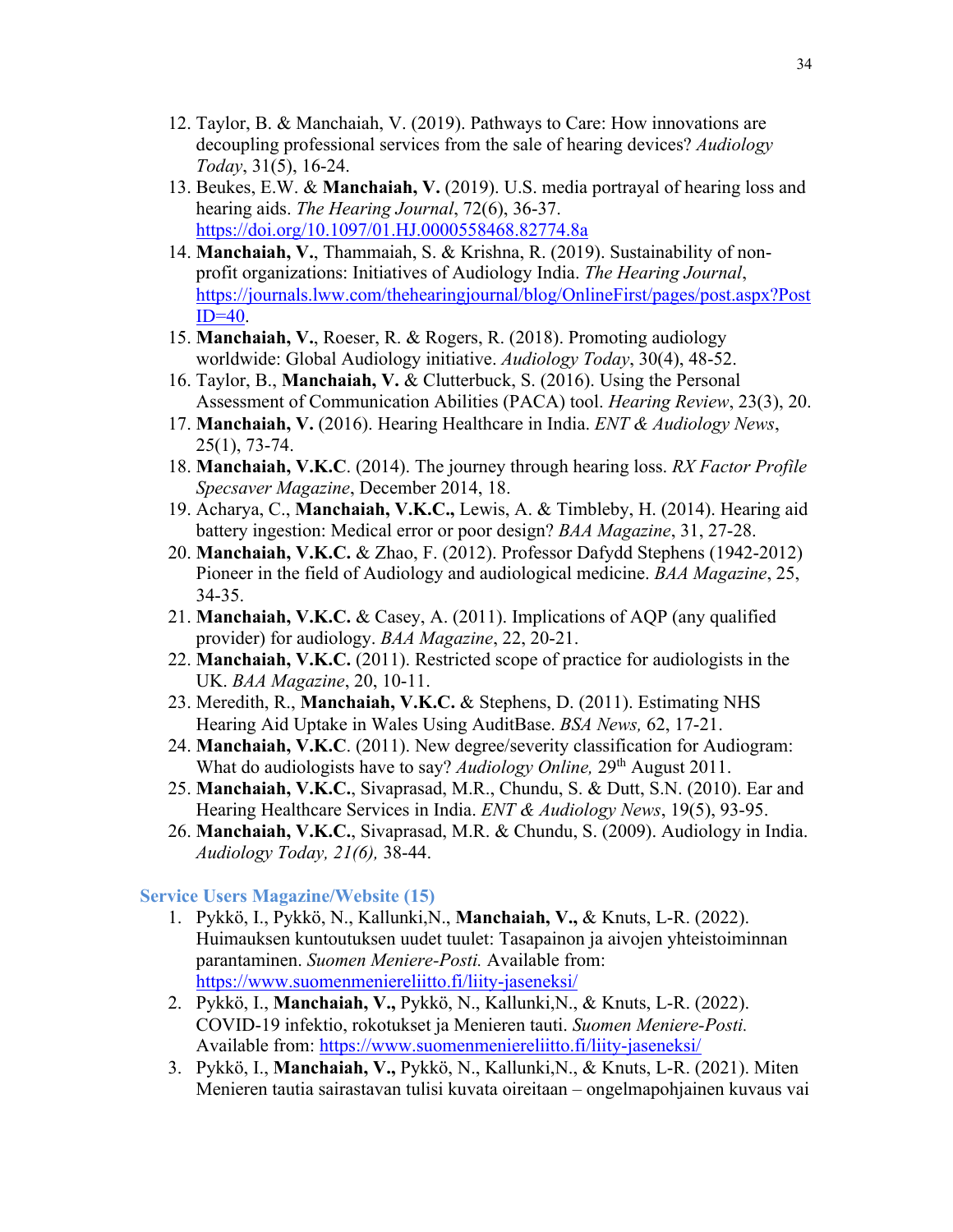oirekuvaus? *Suomen Meniere-Posti.* Available from: https://www.suomenmeniereliitto.fi/liity-jaseneksi/

- 4. Pyykkö, I., Kentala, E., Levo, H. & **Manchaiah, V.** (2019). Onko kortisonihoidosta apua Menieren taudissa? *Suomen Meniere-Posti.* Available from: https://www.suomenmeniereliitto.fi/liity-jaseneksi/
- 5. **Manchaiah, V.** & Amlani, A.M. (2018). A perfunctory peep at the economic value of direct-to-consumer hearing devices. *Hearing Health & Technology Matters.* Available from: https://hearinghealthmatters.org/hearingeconomics/2018/economic-value-directto-consumer-otc-hearing-aid-devices/#comment-4909
- 6. Pyykkö, I., Kentala, E., Levo, H. & **Manchaiah, V.** (2018). Migreeni ja Menieren tauti. *Suomen Meniere-Posti.* Available from: https://www.suomenmeniereliitto.fi/liity-jaseneksi/
- 7. Pyykkö, I., Kentala, E., Levo, H., **Manchaiah, V.** & Kallunki, N. (2018). Autolla ajo Menieren taudissa - turvallista? *Suomen Meniere-Posti.* Available from: https://www.suomenmeniereliitto.fi/liity-jaseneksi/
- 8. Rogers, R., Roser, R. & **Manchaiah, V.** (2017). Global Audiology: Promoting hearing healthcare internationally. *Asian Indian Caucus Newsletter – Asha Kiran*, November, 2017. Available from: https://sites.google.com/site/asianindiancaucusasha/newletters
- 9. **Manchaiah, V.** (2017). Audiology in India. *Global Audiology.* Available from: http://globalaudiology.org/index.php/audiology-in-india/
- 10. Easwer, V., Boothalingam, S., Thammaiah, S. & **Manchaiah, V.** (2016). Audiology India: Small steps towards improving hearing health care in India. *Asian Indian Caucus Newsletter – Asha Kiran*, November, 2016. Available from: https://sites.google.com/site/asianindiancaucusasha/newletters
- 11. Pyykkö, I., Kentala, E., Levo, H. & **Manchaiah, V.** (2016). Voiko Menieren taudin kohtauksessa pyörtyä? *Suomen Meniere-Posti.*  https://www.suomenmeniereliitto.fi/liity-jaseneksi/
- 12. Pyykkö, I., Kentala, E., Levo, H. & **Manchaiah, V.** (2016). The symptoms of Ménière's mapping and forecasting disease. *Suomen Meniere-Posti.* Available from: https://www.suomenmeniereliitto.fi/liity-jaseneksi/
- 13. Pyykkö, I., Kentala, E., Levo, H. & **Manchaiah, V.** (2016). Ménière's disease and its treatment. *Suomen Meniere-Posti.* Available from: https://www.suomenmeniereliitto.fi/liity-jaseneksi/
- 14. Pyykkö, I., Kentala, E., Levo, H. & **Manchaiah, V.** (2016). Betahistine in the treatment of Ménière's disease. *Suomen Meniere-Posti.* Available from: https://www.suomenmeniereliitto.fi/liity-jaseneksi/
- 15. Pyykkö, I., Kentala, E., Levo, H. & **Manchaiah, V.** (2014). Vestibulaarimigreenin ja Menieren taudin erottaminen. *Suomen Meniere-Posti.*  Available from: https://www.suomenmeniereliitto.fi/liity-jaseneksi/

#### **Book Review (3)**

1. **Manchaiah, V.K.C.** (2016). Professional Communication in Audiology. *ENT & Audiology News*.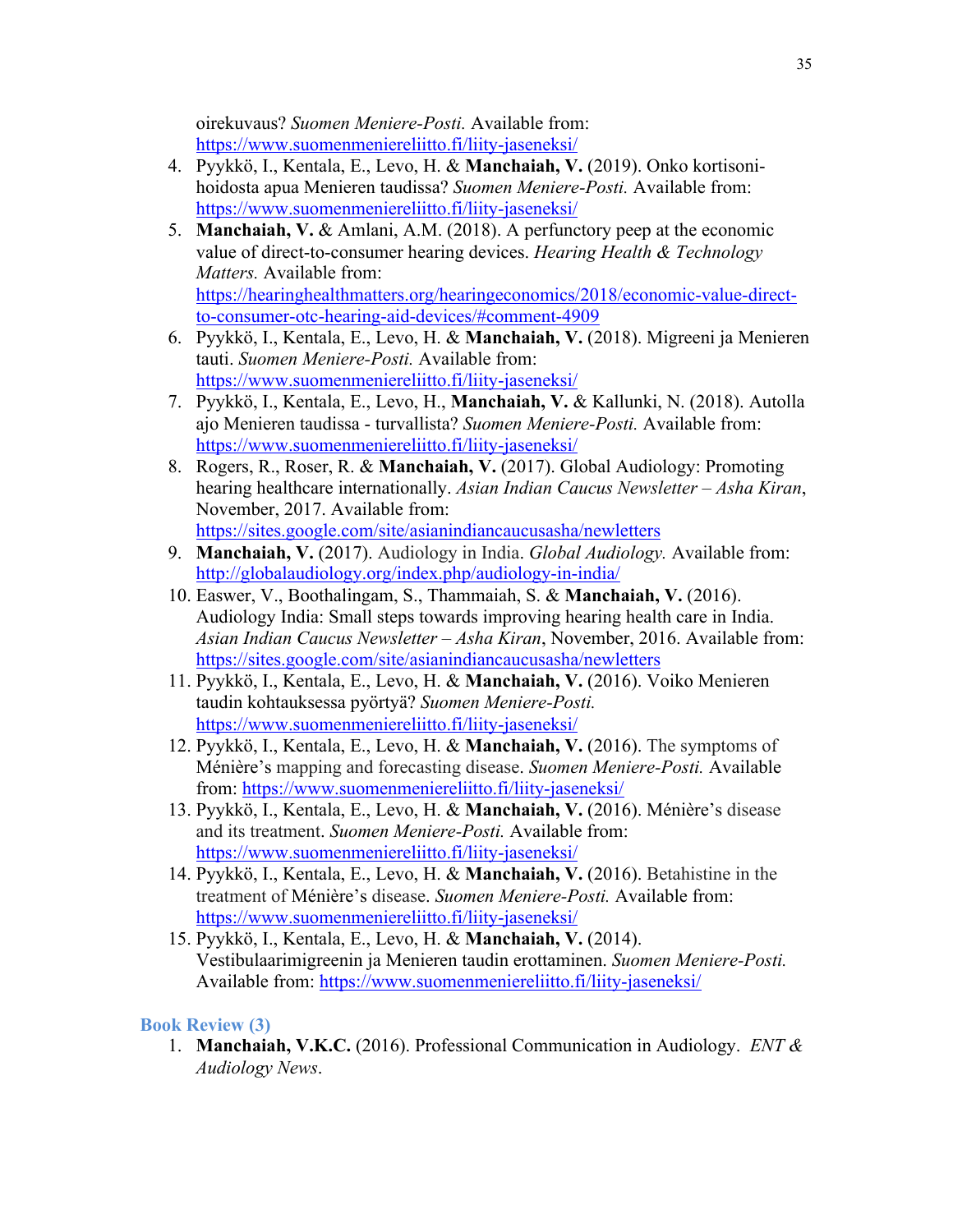- 2. **Manchaiah, V.K.C**. (2014). The Hearing Sciences, 2nd Edition. *International Journal of Audiology*, 53(1), 64.
- 3. **Manchaiah, V.K.C.** (2009). The Hearing Sciences by Teri A. Hamill & Lloyd L. Price (eds), Plural Publishing, 2008. *Audiological Medicine*, 7(2), 125.

### **Thesis (4)**

- 1. **Manchaiah, V.K.C.** (2013). Evaluating the process of change: Studies on patient journey, hearing disability acceptance and stages-of-change. Thesis towards 'Doctor of Philosophy (PhD) in Disability Research', The Swedish Institute for Disability Research (SIDR), Linköping University, Sweden.
- 2. **Manchaiah, V.K.C.** (2013). Managing Disability Housing and Related Support: An exploratory study in South-Wales. Thesis towards 'Executive – Masters in Business Administration (E-MBA)', School of Business and Economics, Swansea University, Swansea, UK.
- 3. **Manchaiah, V.K.C.** (2011). PGCtHE Portfolio. Thesis towards 'Post-graduate Certificate in teaching in higher education (PGCtHE)', Swansea University, Swansea, UK.
- 4. **Manchaiah, V.K.C.** (2007). The effect of stimulation rate on speech perception in 4th generation cochlear implant users. Thesis towards 'M.Sc Audiology', Institute of Sound and Vibration Research, University of Southampton, Southampton, UK.

## **Conference and Other Academic Presentations**

**Conference Presentations/ Papers/Posters (114; \*= student involvement)**

- 1. \*Meaney, K., **Manchaiah, V.,** & Deshpande, A.K. (2022). Qualitative and quantitative analysis of Reddit posts on tinnitus. *American Academy of Audiology (AAA) Annual Conference "Audiology Now,"* St Louis, March 2022. – Poster
- 2. Deshpande, A.K.**,** O'Brien-Russo, C., & **Manchaiah, V.** (2022). How susceptible is tinnitus community to online tinnitus misinformation? *American Academy of Audiology (AAA) Annual Conference "Audiology Now,"* St Louis, March 2022. – Poster
- 3. \*Ulep, A.J., Eubank, T., **Manchaiah, V.,** Beukes, E.W. (2022). Systematic review on the impact of COVID 19 and the pandemic on tinnitus. *American Academy of Audiology (AAA) Annual Conference "Audiology Now,"* St Louis, March 2022. – Poster
- 4. **Manchaiah, V.** (2022). General trends in teleaudiology. *53rd Annual Convention of the Indian Speech and Hearing Association (ISHACON 2022)*, Virtual Meeting, February 2022. – Invited
- 5. **Manchaiah, V.** (2022). Internet interventions for audiovestibular disorders. *Ultimate Colorado Midwinter Meeting*, Vail, February 2022.
- 6. \*Ulep, A.J., Eubank, T., Beukes, E.W. & **Manchaiah, V.** (2021). The impact of COVID 19 and the pandemic on tinnitus: A systematic review. *Texas Academy of Audiology (TAA) Annual Conference*, Houston, October 2021. – Poster
- 7. \*Azeem, S., Welborn, T., Beukes, E.W., & **Manchaiah, V.** (2021). Effects of work on tinnitus and daily tasks: A cross-sectional study. *Texas Academy of Audiology (TAA) Annual Conference*, Houston, October 2021. – Poster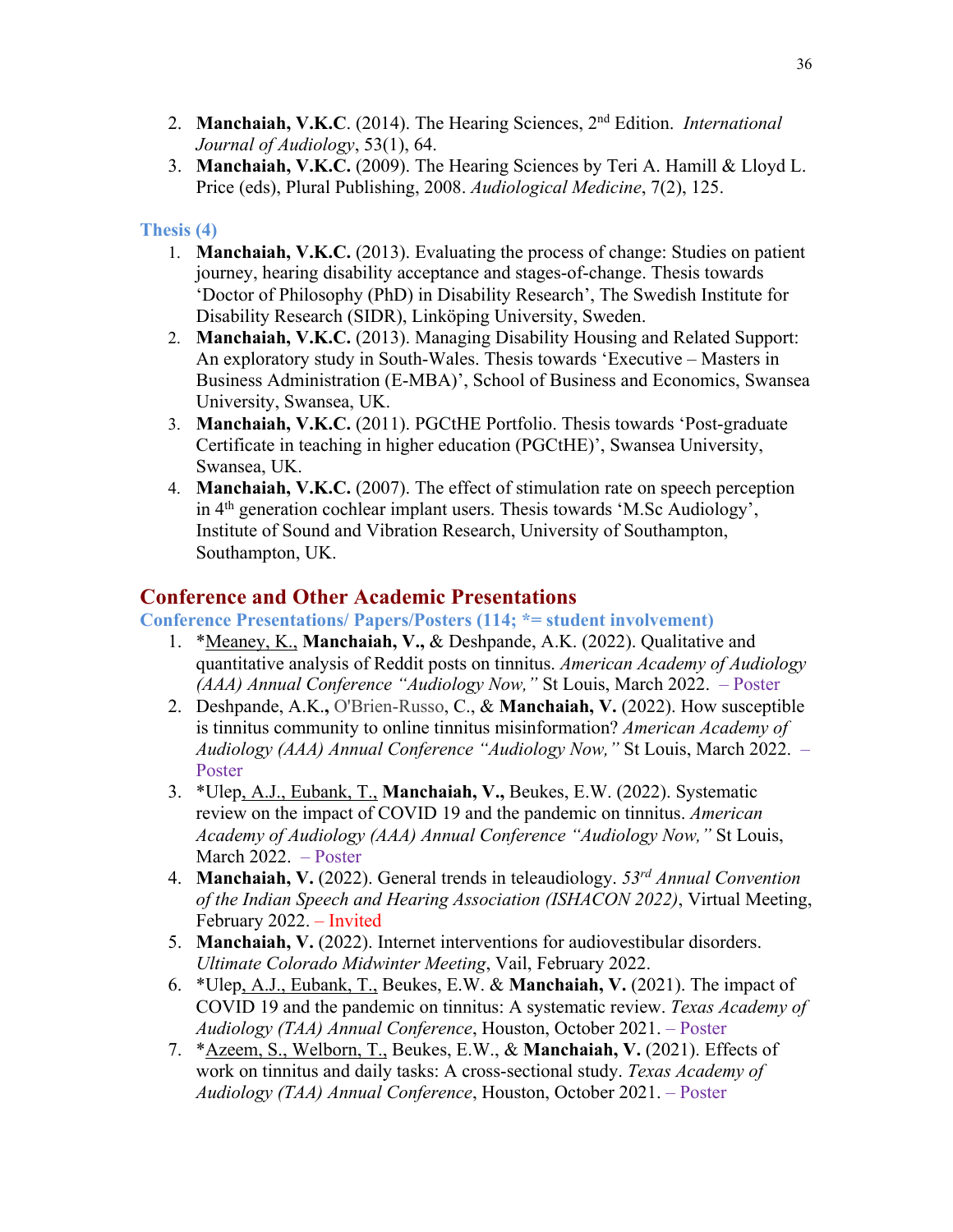- 8. **Manchaiah, V.** (2021). Social media and hearing health: Why do we care? *Oklahoma Speech-Language-Hearing Association (OSHA) Annual Conference*, October 2021. – Invited
- 9. **Manchaiah, V.** (2021). Direct-to-consumer hearing healthcare: Do audiologists have a role to play? *Oklahoma Speech-Language-Hearing Association (OSHA) Annual Conference*, October 2021. – Invited
- 10. **Manchaiah, V.** (2021). Internet-based interventions for individuals with chronic tinnitus. *Oklahoma Speech-Language-Hearing Association (OSHA) Annual Conference*, October 2021. – Invited
- 11. **Manchaiah, V.** (2021). What can we learn from online consumer reviews about hearing healthcare services? *Hear More* virtual conference organized by GN Resound, September 2021. – Invited
- 12. **Manchaiah, V.** (2021). Effect of COVID-19 pandemic on audiology workplace and audiologists mental health. *Hear More* virtual conference organized by GN Resound, September 2021. – Invited
- 13. Revel, M., **Manchaiah, V.,** Londero, A., Palacios, G., Deshpande, A.K., Boyd, R., & Ratinaud, P. (2021). What can we learn about tinnitus from social media posts? Virtual Conference on Computational Audiology, June 2021.
- 14. Beukes, E.W., Andersson, G., Fagelson, M.A., & **Manchaiah, V.** (2021). Outcomes and experiences of delivering an internet-based intervention for tinnitus during the COVID-19 pandemic. Virtual Conference on Computational Audiology, June 2021.
- 15. Knoetze, M., Mahomed-Asmail, F., **Manchaiah, V., &** Swanepoel, D.W. (2021). Sound-level monitoring earphones with smartphone feedback as an intervention to promote healthy listening behavior in young adults. Virtual Conference on Computational Audiology, June 2021.
- 16. **Manchaiah, V.** (2021). Reconceptualizing hearing aids: Consumer electronics are merging with medical devices. *Advances in hearing aid technology and fitting – Current trends and recent updates*, Virtual Webinar organized by the Delhi Branch of Indian Speech and Hearing Association (DISHA), May 2021. – Invited
- 17. Eikelboom, R., Swanepoel, D.W., Bennett, R., & **Manchaiah, V.** (2021). The impact of COVID-19 on audiology: an international perspective. Audiology Australia 2021, May 2021.
- 18. Cella, M., **Manchaiah, V.,** van Wier, M., & Pearson, S. (2021). Keynote panel on social media and hearing. Fifth International Meeting on Internet & Audiology 2021, Virtual Conference, May 2021.
- 19. **Manchaiah, V.,** Revel, M., Palacios, G., Londero, A., Deshpande, A.K., Boyd, R., & Ratinaud, P. (2021). What can we learn about tinnitus from social media posts? Fifth International Meeting on Internet & Audiology 2021, Virtual Conference, May 2021.
- 20. **Manchaiah, V.,** Rodrigo, H., Andersson, G., & Beukes, E.W. (2021). Applications of artificial intelligence technique in predicting tinnitus intervention outcomes. Fifth International Meeting on Internet & Audiology 2021, Virtual Conference, May 2021.
- 21. Beukes, E.W., **Manchaiah, V.,** Andersson, G., & Fagelson, M.A. (2021). Outcomes and experiences of delivering internet-based cognitive behavioral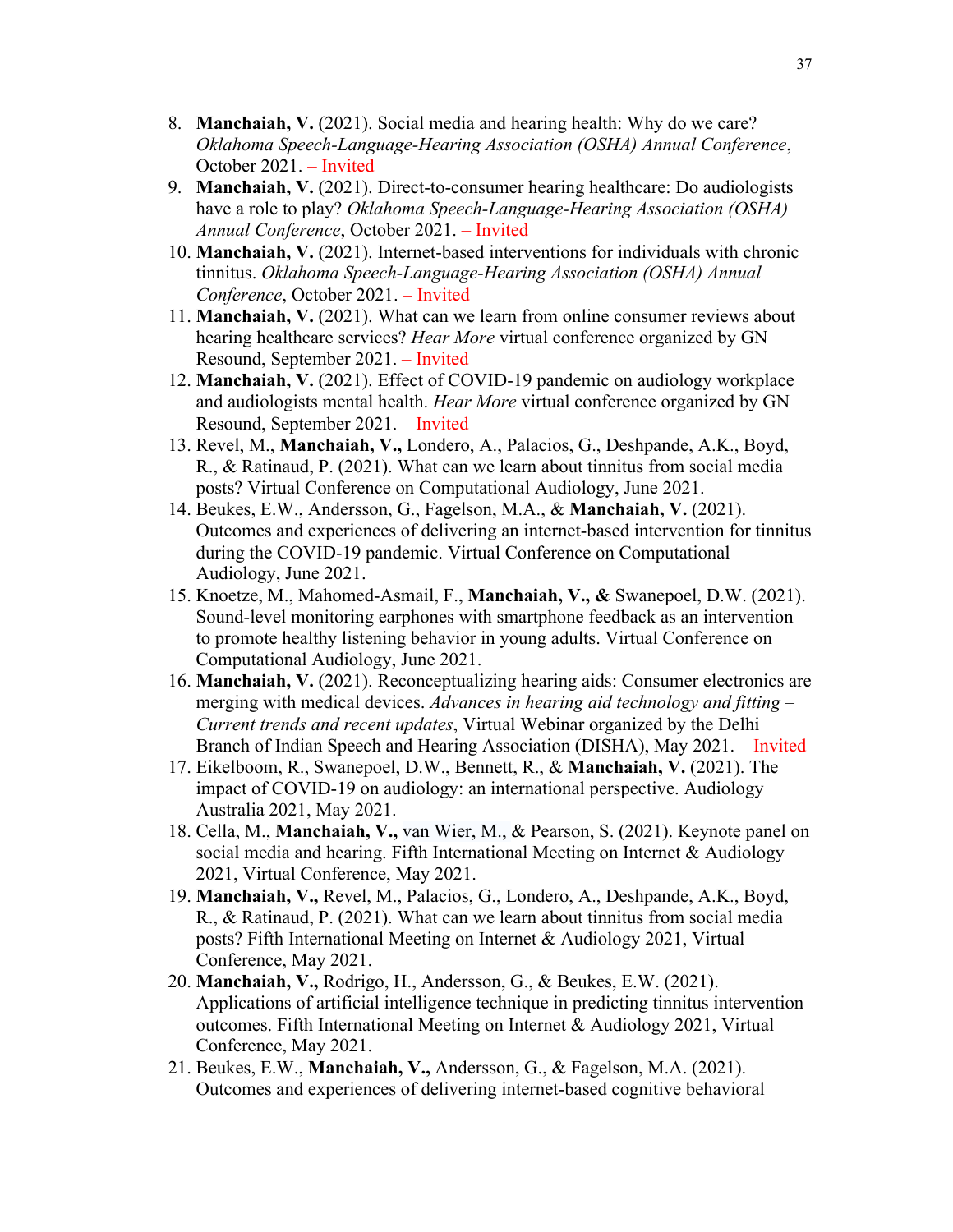therapy in the US during the COVID-19 pandemic. Fifth International Meeting on Internet & Audiology 2021, Virtual Conference, May 2021.

- 22. **Manchaiah, V.,** Revel, M., Palacios, G., Londero, A., Deshpande, A.K., Boyd, R., & Ratinaud, P. (2021). What can we learn about tinnitus from social media posts? American Academy of Audiology (AAA) Annual Virtual Conference "Audiology Now," April 2021.
- 23. Chundu, S., Allen, P., & **Manchaiah, V.** (2021). Social representation of hearing loss and hearing aids. American Academy of Audiology (AAA) Annual Virtual Conference "Audiology Now," April 2021.
- 24. Bennett, R., Swanepoel, D.W., **Manchaiah, V.,** Heselton, T., Ratinaud, P., Bailey, A., Pennebaker, J.W. (2021). Online hearing aid consumer reviews. American Academy of Audiology (AAA) Annual Virtual Conference "Audiology Now," April 2021.
- 25. Picou, E. & **Manchaiah, V.** (2021). Consumer survey on hearing aid preferences, benefits, and satisfaction. American Academy of Audiology (AAA) Annual Virtual Conference "Audiology Now," April 2021.
- 26. Eikelboom, R., Swanepoel, D.W., Bennett, R., & **Manchaiah, V.** (2021). COVID 19 and the impact on audiology: an international survey. American Academy of Audiology (AAA) Annual Virtual Conference "Audiology Now," April 2021.
- 27. Beukes, E., & **Manchaiah, V.** (2021). What is cognitive behavioral therapy for tinnitus all about? American Academy of Audiology (AAA) Annual Virtual Conference "Audiology Now," April 2021.
- 28. Knoetze, M., **Manchaiah, V.,** Swanepoel, D.W., & Mahomed-Asmail, F. (2021). Sound-level monitoring earphones with smartphone monitoring as an intervention. American Academy of Audiology (AAA) Annual Virtual Conference "Audiology Now," April 2021. – Poster
- 29. Beukes, E., & **Manchaiah, V.** (2021). Internet-based cognitive behavioral therapy: Results of two US RCTs. American Academy of Audiology (AAA) Annual Virtual Conference "Audiology Now," April 2021. – Poster
- 30. Beukes, E., & **Manchaiah, V.** (2021). What was the effect of the COVID 19 pandemic on tinnitus in North America. American Academy of Audiology (AAA) Annual Virtual Conference "Audiology Now," April 2021. – Poster
- 31. **Manchaiah, V.,** Rodrigo, H., Beukes, E., & Andersson, G. (2021). Applications of artificial intelligence techniques in predicting tinnitus intervention outcomes. American Academy of Audiology (AAA) Annual Virtual Conference "Audiology Now," April 2021. – Poster
- 32. **Manchaiah, V.,** Beukes, E., Andersson, G., Fagelson, M., & Boyd, R. (2021). Use of open-ended questions to examine consequences of tinnitus. American Academy of Audiology (AAA) Annual Virtual Conference "Audiology Now," April 2021. – Poster
- 33. **Manchaiah, V.** (2021). LoCHAid: An ultra-low-cost hearing for age-related hearing loss. Innovations in Hearing Technology & Care Virtual Conference, April 2021.
- 34. **Manchaiah, V.,** Bennett, R., Heselton, T., & Swanepoel, D.W. (2021). Online hearing aid consumer reviews. American Auditory Society (AAS) Virtual Conference, March 2021.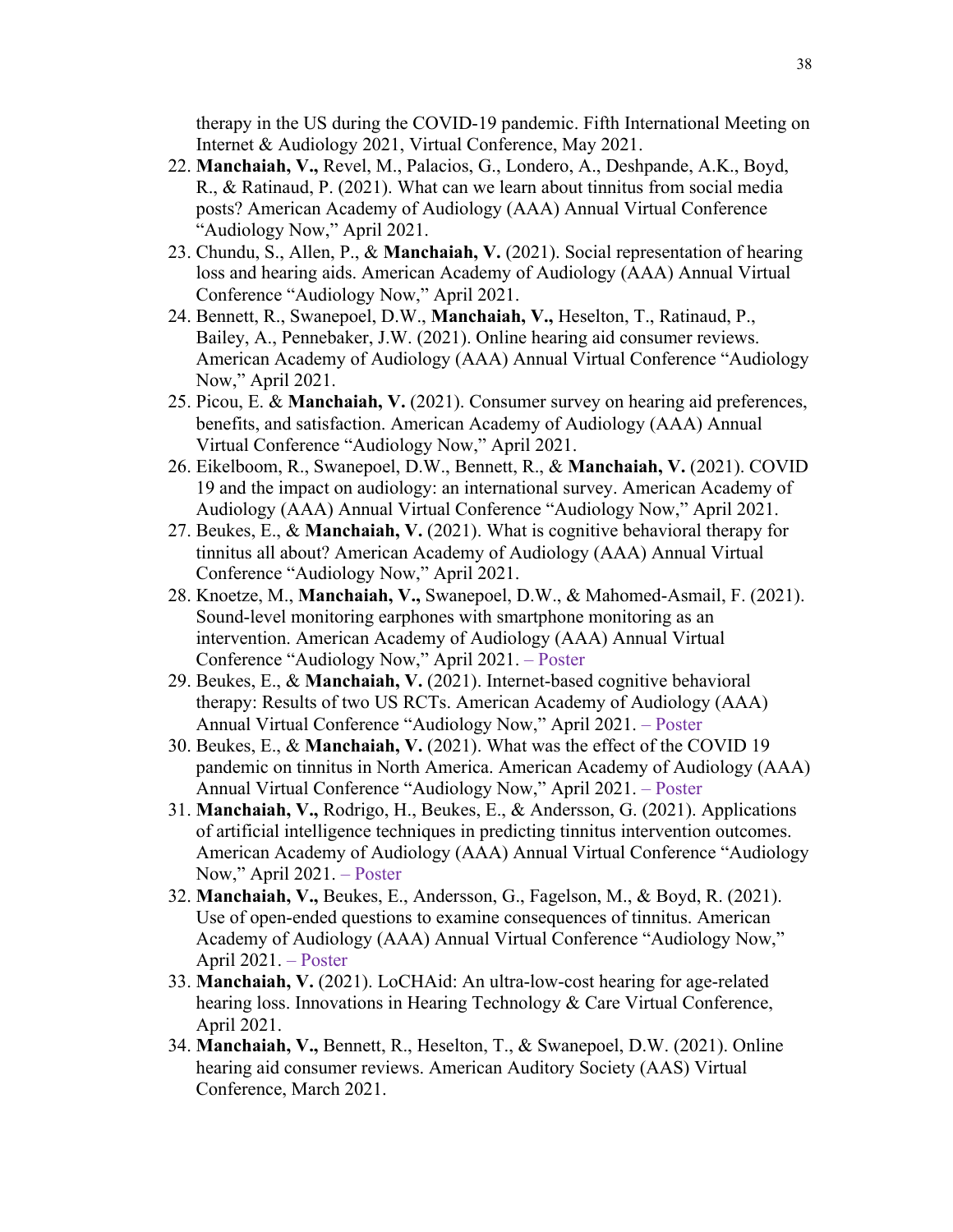- 35. \*Knoetze, M.C., Swanepoel, D.W., Mahomed-Asmail, F., & **Manchaiah, V.**  (2021). Sound-level monitoring earphones with smartphone feedback as an intervention. American Auditory Society (AAS) Virtual Conference, March 2021.
- 36. Beukes, E., **Manchaiah, V.,** Fagelson, M., & Andersson, G. (2021). Internetbased cognitive behavioral therapy: results of two US RCTs. American Auditory Society (AAS) Virtual Conference, March 2021.
- 37. Beukes, E., **Manchaiah, V.,** Maidment, D., Andersson, G., Baguley, D., & Allen, P. (2021). Exploring tinnitus subgroups. American Auditory Society (AAS) Virtual Conference, March 2021.
- 38. Chundu, S., **Manchaiah, V.,** Han, W., Thammaiah, S., Ratinaud, P., & Allen, P. (2021). Social representations of hearing loss and hearing aids. American Auditory Society (AAS) Virtual Conference, March 2021.
- 39. Karlsson, E., Mäki-Torkko, E., Widén, S., Gustafsson, J., **Manchaiah, V.,**  Mahomed-Asmail, F., Swanepoel, D.W., Yerraguntla, K., Granberg, S. (2021). Validation of the brief ICF core set for hearing loss. American Auditory Society (AAS) Virtual Conference, March 2021. – Poster
- 40. Rodrigo, H., **Manchaiah, V.,** Andersson, G., & Beukes, E. (2021). Applications of artificial intelligence techniques in predicting tinnitus intervention outcomes. American Auditory Society (AAS) Virtual Conference, March 2021. – Poster
- 41. **Manchaiah, V.,** Andersson, G., Fagelson, M., Boyd, R., & Beukes, E. (2021). Use of open-ended questions to examine consequences of tinnitus. American Auditory Society (AAS) Virtual Conference, March 2021. – Poster
- 42. **Manchaiah, V.,** Revel, M., Palacios, G., Londero, A., Deshpande, A., Boyd, R., & Ratinaud, P. (2021). What can we learn about tinnitus from social media posts? American Auditory Society (AAS) Virtual Conference, March 2021. – Poster
- 43. **Manchaiah, V.** (2020). Internet-based interventions for individuals with tinnitus. 10<sup>th</sup> National Audiology and Speech Disorders Conference, Virtual Annual Conference organized by the Turkish Society of Audiology and Speech Pathology Specialists, İzmir (Turkey), December 2020. – Invited
- 44. **Manchaiah, V.** (2020). What's that ringing in your ears? Vertigo and Tinnitus: How can audiologists help, Virtual Seminar organized by the Indian Speech and Hearing Association (ISHA), Mysore (India), December 2020. – Invited
- 45. **Manchaiah, V.** (2020). International Classification of Functioning, Disability, and health: Tinnitus and hyperacusis. International Seminar on Tinnitus and Hyperacusis Assessment and Management, Virtual Seminar organized by the All India Institute of Speech and Hearing (AIISH), Mysore (India), December 2020. – Invited
- 46. \*Frumkin, M.R., Kallogjeri, D., Piccirillo, J., Beukes, E.W., **Manchaiah, V.,** Andersson, G. & Rodebaugh, T.L. (2020). Measurement of tinnitus distress: Confirmatory factor analysis of the Tinnitus Handicap Inventory and Tinnitus Functional Index and development of a combined short form. Association for Behavioral and Cognitive Therapies (ABCT) annual convention, Virtual Conference, November 2020.
- 47. \*Knoetze, M., Mahomed-Asmail, F., **Manchaiah, V.,** & Swanepoel, D.W. (2020). Sound-level monitoring earphones with smartphone feedback as an intervention to promote healthy listening behaviors in young adults. South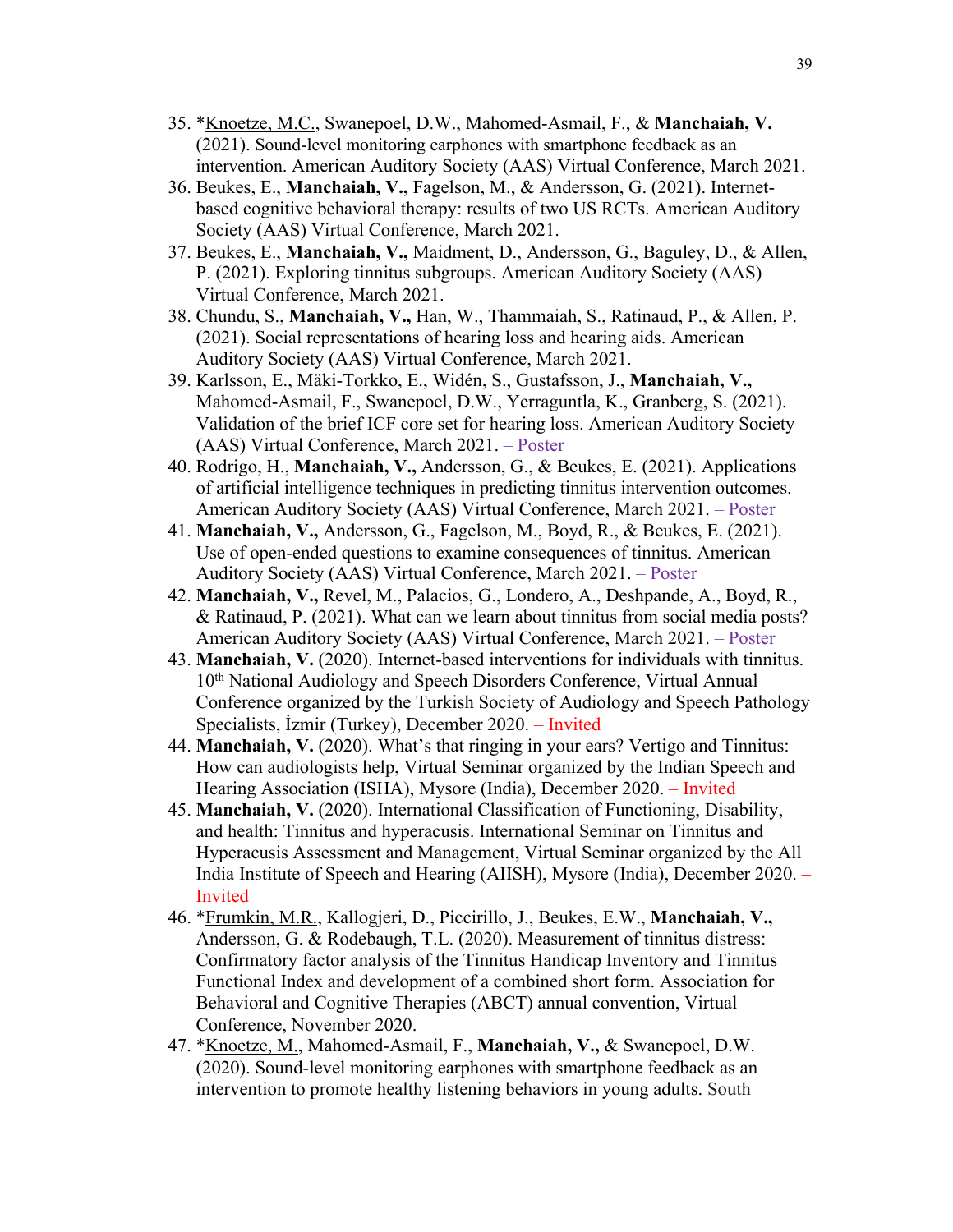African Association of Audiologists (SAAA) annual conference, Virtual Conference, October 2020.

- 48. Azios, J., Bellon-Harn, M., **Manchaiah, V.** & Dykes, B. (2020). Conversation Connection: Feasibility and usability of an online program for partners of people with aphasia. Proposal accepted at the Annual Convention of the American Speech-Language-Hearing Association 2020, San Diego, California (USA), November 2020 (Conference Cancelled). – Poster
- 49. \*Zraic, R., Azios, M., Handly, M., Bellon-Harn, M., & **Manchaiah, V.** (2020). Quality and readability of internet information about stuttering. Proposal accepted at the Annual Convention of the American Speech-Language-Hearing Association 2020, San Diego, California (USA), November 2020 (Conference Cancelled). – Poster
- 50. Danesh, A.A., Hall, J.W., **Manchaiah, V.**, Scaglione, T., Marghzar, S., Kuzbyt, B., Crosby, N., & Aazh, H. (2020). Tinnitus: Where are we now with its management in 2020? Proposal accepted at the American Academy of Audiology (AAA) 2020 Annual Conference "Audiology Now", New Orleans, Louisiana (USA), April 2020 (Conference Cancelled).
- 51. **Manchaiah, V.** & Roeser, R. (2020). Connecting audiologists worldwide to address the raising prevalence of hearing loss. Population Hearing Healthcare Conference (PopHHC), Scottsdale, Arizona (USA), March 2020. – Invited
- 52. **Manchaiah, V.,** Beukes, E.W., Aronson, E.P., Munoz, M.F., Andersson, G., & Fagelson, M. (2020). Internet-based Cognitive Behavioral Therapy (CBT) for tinnitus in the US. American Auditory Society (AAS), Scottsdale, Arizona (USA), March 2020.
- 53. Beukes, E.W., Baguley, D.M., Andersson, G., **Manchaiah, V.**, & Allen, P.M. (2019). Can Internet-based intervention for tinnitus really work? British Society of Audiology (BSA) eConference 2019, December 2019.
- 54. **Manchaiah, V.** & Zraick, R.I. (2019). Health literacy and health communication: Principles and tools for research and clinical practice. American Speech-Language and Hearing Association (ASHA) Annual Convention, Orlando (USA), November 2019. – Invited
- 55. Beukes, E.W., **Manchaiah, V.**, Allen, P.M., Baguley, D.M. & Andersson, G. (2019). Internet-based interventions: What progress has been made? British Academy of Audiology (BAA) Conference 2019, Liverpool (UK), November 2019.
- 56. Dueppen, A., Bellon-Harn, M.L., **Manchaiah, V.** & Radhakrishnan, N. (2019). Development and technical functionality of an online, self-guided educational program for professional voice users in the US. The Voice Foundation  $-48<sup>th</sup>$ Annual Symposium Care of the Professional Voice, Philadelphia (USA), October 2019. – Poster
- 57. **Manchaiah, V.** (2019). Direct-to-consumer hearing devices: An overview. Reconceptualizing the challenges of direct-to-consumer health products. The Banbury Center. New York (USA), October 2019. – Invited
- 58. \*Beukes, E.W., **Manchaiah, V.**, Fagelson, M.A., Munoz, M.F., Aronson, E.P. & Andersson, G. (2019). Improving accessibility of an internet-intervention for tinnitus. Internet and Audiology Conference 2019, Southampton (UK), June 2019.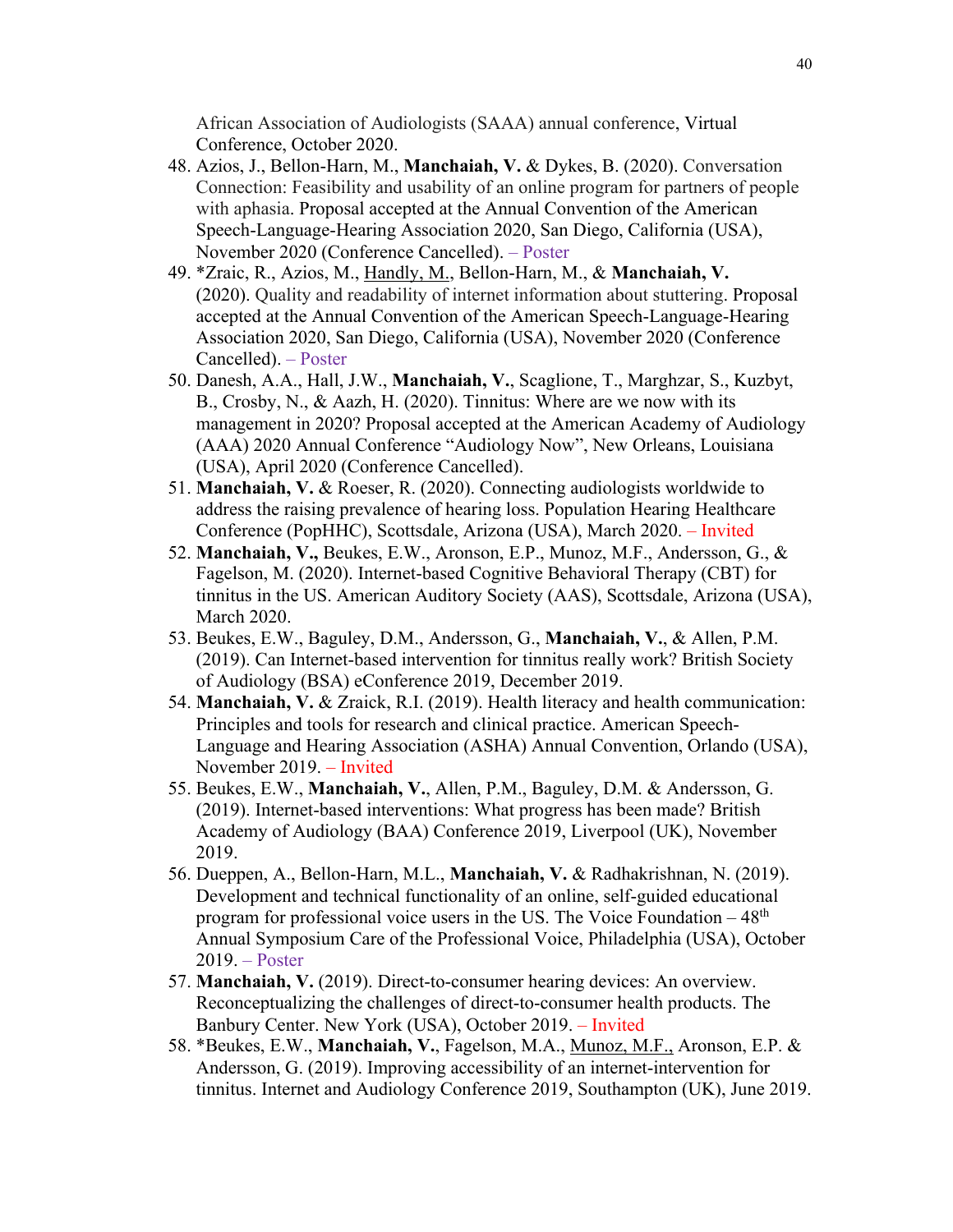- 59. Beukes, E.W., **Manchaiah, V.**, Allen, P.M., Baguley, D.M. & Andersson, G. (2019). What are the effects of internet-interventions for audio-vestibular disorders? Internet and Audiology Conference 2019, Southampton (UK), June 2019.
- 60. \*Amlani, A.M., **Manchaiah, V.** & Whitfield, C. (2019). Benefits and shortcomings of direct-to-consumer hearing devices: Analysis of secondary data from Amazon. American Academy of Audiology (AAA) 2018 Annual Conference "Audiology Now", Columbus, Ohio (USA), March 2019.
- 61. Danesh, A.A., Hall, J.W., **Manchaiah, V.** Scaglione, T., Marghzar, S., Kuzbyt, B. & Aazh, H. (2019). Tinnitus: Contemporary matters, management strategies, and case studies. American Academy of Audiology (AAA) 2018 Annual Conference "Audiology Now", Columbus, Ohio (USA), March 2019. – Invited
- 62. **Manchaiah, V.** (2019). Digital technologies and health. International Symposium on Digital Technology – Health & Wellbeing, Manipal Academy of Higher Education, Manipal (India), January 2019. – Invited
- 63. **Manchaiah, V.** (2019). Digital therapeutics. International Symposium on Digital Technology – Health & Wellbeing, Manipal Academy of Higher Education, Manipal (India), January 2019. – Invited
- 64. **Manchaiah, V.** (2019). Cognitive behavioral therapy for the management of tinnitus. Seminar on Interprofessional Approach to the Assessment and Management of Tinnitus, Manipal Academy of Higher Education, Mangalore (India), January 2019. – Invited
- 65. **Manchaiah, V.**, Bellon-Harn, M.L., Azios, M., Li, Y., Zhang, J., Irani, F. & Ratinaud, P. (2018). Text pattern analysis of secondary data from media in speech and hearing sciences. American Speech-Language and Hearing Association (ASHA) Annual Convention, Boston (USA), November 2018.
- 66. **Manchaiah, V.**, Bellon-Harn, M.L., Dockens, A. & Hartwell-Azios, J. (2018). Communication between audiologist, patients, and their family members during initial audiology consultation sessions. American Speech-Language and Hearing Association (ASHA) Annual Convention, Boston (USA), November 2018.
- 67. Bellon-Harn, M.L. & **Manchaiah, V.** (2018). College connect: A selfmanagement program for college students with ASD. American Speech-Language and Hearing Association (ASHA) Annual Convention, Boston (USA), November 2018. – Poster
- 68. **Manchaiah, V.**, Beukes, E.W., Baguley, D.M., Allen, P.M. & Andersson, G. (2018). Internet-based interventions for adults with tinnitus. 34th World Congress of Audiology (WCA) Conference, Cape Town (South Africa), October 2018.
- 69. **Manchaiah, V.** & Ratinaud, P. (2018). Text pattern analysis of big data from United States newspaper media to understand the representations about hearing loss, hearing aid(s), and tinnitus. 34th World Congress of Audiology (WCA) Conference, Cape Town (South Africa), October 2018.
- 70. \*Roeser, R., **Manchaiah, V.**, Rogers, R., Willems, M. & Collingridge, L. (2018). Global Audiology: An effort to develop global resources for audiology information networking (GRAIN). 34th World Congress of Audiology (WCA) Conference, Cape Town (South Africa), October 2018.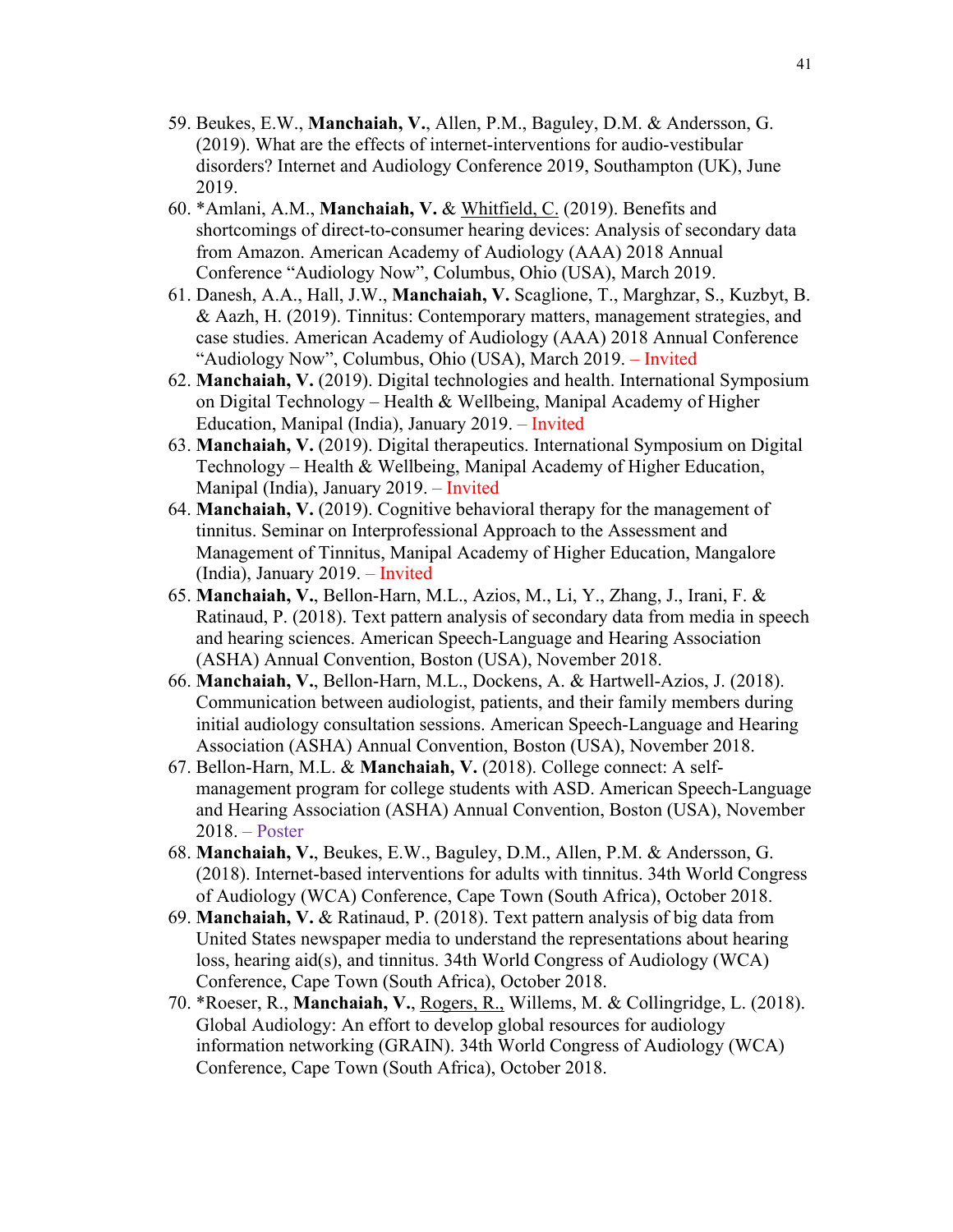- 71. **Manchaiah, V.** (2018). Internet-based interventions for adults with tinnitus. 19th Texas Academy of Audiology (TAA) Conference, Woodlands, Texas (USA), October 2018. – Invited
- 72. \*Tran, N. & **Manchaiah, V.** (2018). Outcomes of Direct-to-Consumer Hearing Devices for people with hearing loss: A review. 19th Texas Academy of Audiology (TAA) Conference, Woodlands, Texas (USA), October 2018. – Poster
- 73. **Manchaiah, V.**, Amlani, A.M., Bricker, C.M. & Ratinaud, P. (2018). Benefits and shortcomings of Direct-to-Consumer Hearing Devices (DCHD): Analysis of large secondary data from Amazon user reviews using mixed method approach. International Hearing Aid Research Conference (IHCON) 2018, Tahoe City, California (USA), August 2018. – Poster
- 74. Collingridge, L., **Manchaiah, V.** & Roeser, R. (2018). Global Audiology: A global resource for audiology information networking (GRAIN). Audiology Australia National Conference 2018, Sydney (Australia), May 2018.
- 75. \*Rogers, R., Roeser, R., & **Manchaiah, V.** (2018). A global resource for audiology information networking (GRAIN). American Academy of Audiology (AAA) 2018 Annual Conference "Audiology Now", Nashville, Tennessee (USA), April 2018. – Poster
- 76. Hall, D.A., Domingo, S.Z., Hamdache, L.Z., **Manchaiah, V.**, Thammaiah, S., Evans, C. & Wong, L.L.N. (2018). A good practice guide for translating and adapting hearing-related questionnaires for different languages and cultures.  $11<sup>th</sup>$ Tinnitus Research Initiative (TRI) Meeting and TINNET Conference, Regensburg (Germany), March 2018.
- 77. Hartwell-Azios, J., Dockens, A.L., Bellon-Harn, M., **Manchaiah, V.** & Saar, K.W. (2018). Meeting critical needs through the development of eHealth programs. Texas Speech-Language-Hearing Association (TSHA) Conference, Houston, Texas (USA), March 2018.
- 78. Dockens, A.L., Bellon-Harn, M., Hartwell-Azios, J., **Manchaiah, V.** & Dueppen, A. (2018). Analyzing quality and readability of Internet information for your patients. Texas Speech-Language-Hearing Association (TSHA) Conference, Houston, Texas (USA), March 2018.
- 79. \*Beukes, E.W., Andersson, G., Baguley, D.B., **Manchaiah, V.** & Allen, P.M. (2017) Audiology-guided Internet-delivered cognitive behavioural therapy for adults with tinnitus in the UK. 3rd International Meeting on Internet and Audiology, Lousiville, Kentucky (USA), July, 2017.
- 80. \*Beukes, E.W., Allen, P.M., **Manchaiah, V.,** Baguley, D.B. & Andersson, G. (2017) Audiology-guided Internet-delivered cognitive behavioural therapy for adults with tinnitus in the UK. 1st World Tinnitus Congress, Warsaw (Poland), May 2017.
- 81. \*Rogers, R., Roeser, R. & **Manchaiah, V.** (2017). Update on Global Audiology: A global resource for audiology information networking (GRAIN). 18th Texas Academy of Audiology (TAA) Conference, San Marcos, Texas (USA), October 2017. – Poster
- 82. **Manchaiah, V.**, Roeser, R. & de Munzo, P.C. (2017). Global Audiology: A global resource for audiology information networking (GRAIN). 8th Annual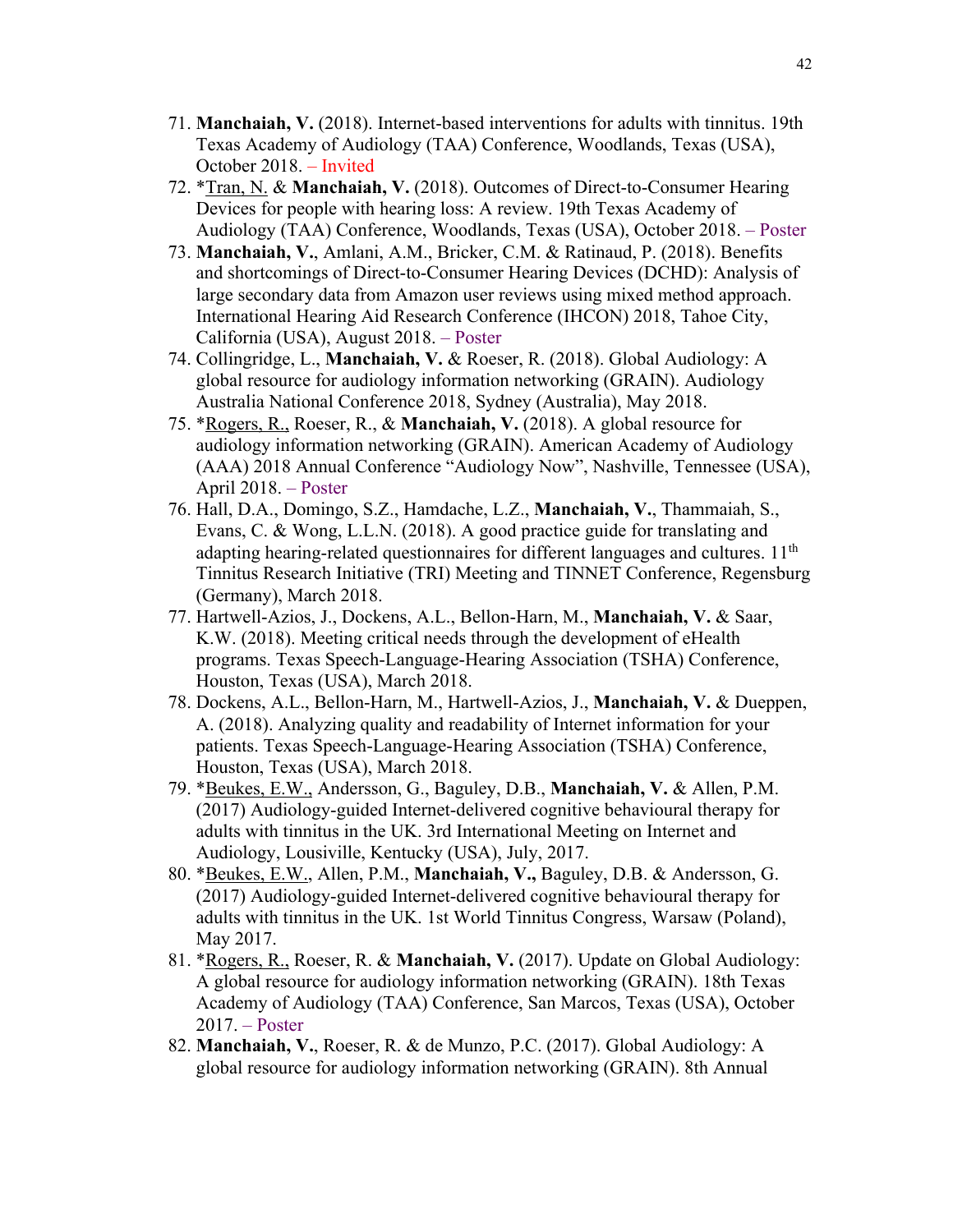Coalition for Global Hearing Health Conference, Coral Gables, Florida (USA), October 2017. – Poster

- 83. **\***Roeser, R., Willems, M., **Manchaiah, V.** & Rogers, R. (2017). Global Audiology: A global resource for audiology information networking (GRAIN). 13th European Federation of Audiology (EFAS) Conference, Interlaken (Switzerland), June 2017. – Poster
- 84. DeRuiter, M. & **Manchaiah, V.** (2017). Global resources Committee: CAPCSD's Future. Council of Academic Programs in Communication Sciences and Disorders (CAPCSD) 2017 Annual Conference "Collegiality: Students, Colleagues, and all that Jazz..," New Orleans (USA), April 2017. – Invited
- 85. Taylor, B., **Manchaiah, V.**, Reed, N.S. & Zitelli, L. (2017). PCAST and PSAPs: Navigate43ng new challenges and new opportunities - Evidenced-based review of PSAPs and OTCs. American Academy of Audiology (AAA) 2017 Annual Conference "Audiology Now", Indianapolis (USA), April 2017. – Invited
- 86. **Manchaiah, V.** (2016). Audiology services for all: Promoting access to hearing health in underserved contexts. American Speech-Language and Hearing Association (ASHA) Annual Convention, Philadelphia (USA), November 2016. – Invited
- 87. Andrei, S., Bellon-Harn, M., **Manchaiah, V.,** Dockens, A., Hartwell Azios, J., Long, E. & Bronson, D. (2016). The design of a Center of excellence for Applications of Digital Technologies (CADT) in the care and management of health and disability. Association of Computer Education in Texas (ACET) Conference, Beaumont (USA), October 2016.
- 88. **Manchaiah, V.** & Roeser, R.J. (2016). Global Audiology: Global Resource for Information Exchange and Networking (GRAIN). Texas Academy of Audiology (TAA) Annual Conference, Frisco, Texas (USA), October 2016. – Invited
- 89. **Manchaiah, V.** & Pyykkö, I. (2016). Internet-based peer support program for Ménière's disorder. World Congress Audiology, Vancouver (Canada), September 2016. – Poster
- 90. **Manchaiah, V.** (2016). Outcome measures in hearing aids. National Seminar on Optimization of Hearing Aids, All India Institute of Speech and Hearing Sciences, Mysore (India), August 2016. – Invited
- 91. **Manchaiah, V.** & Louw, B. (2016). Problem solving and information exchange: Global engagement. Council of Academic Programs in Communication Sciences and Disorders (CAPCSD) 2016 Annual Conference "Collaborations: Creating Connections", San Antonio (USA), March-April 2016. – Invited
- 92. Bellon-Harn, M., Dockens, A. & **Manchaiah, V.** (2016). Quality care: increasing Underrepresented Minorities in Speech and Hearing Professions. Council of Academic Programs in Communication Sciences and Disorders (CAPCSD) 2016 Annual Conference "Collaborations: Creating Connections", San Antonio (USA), March-April2016.
- 93. **Manchaiah, V.** (2015). Internet-based peer support program for Ménière's disorder. International Conference on Research in Hearing Sciences, All India Institute of Speech and Hearing, Mysore (India), December 2015. – Invited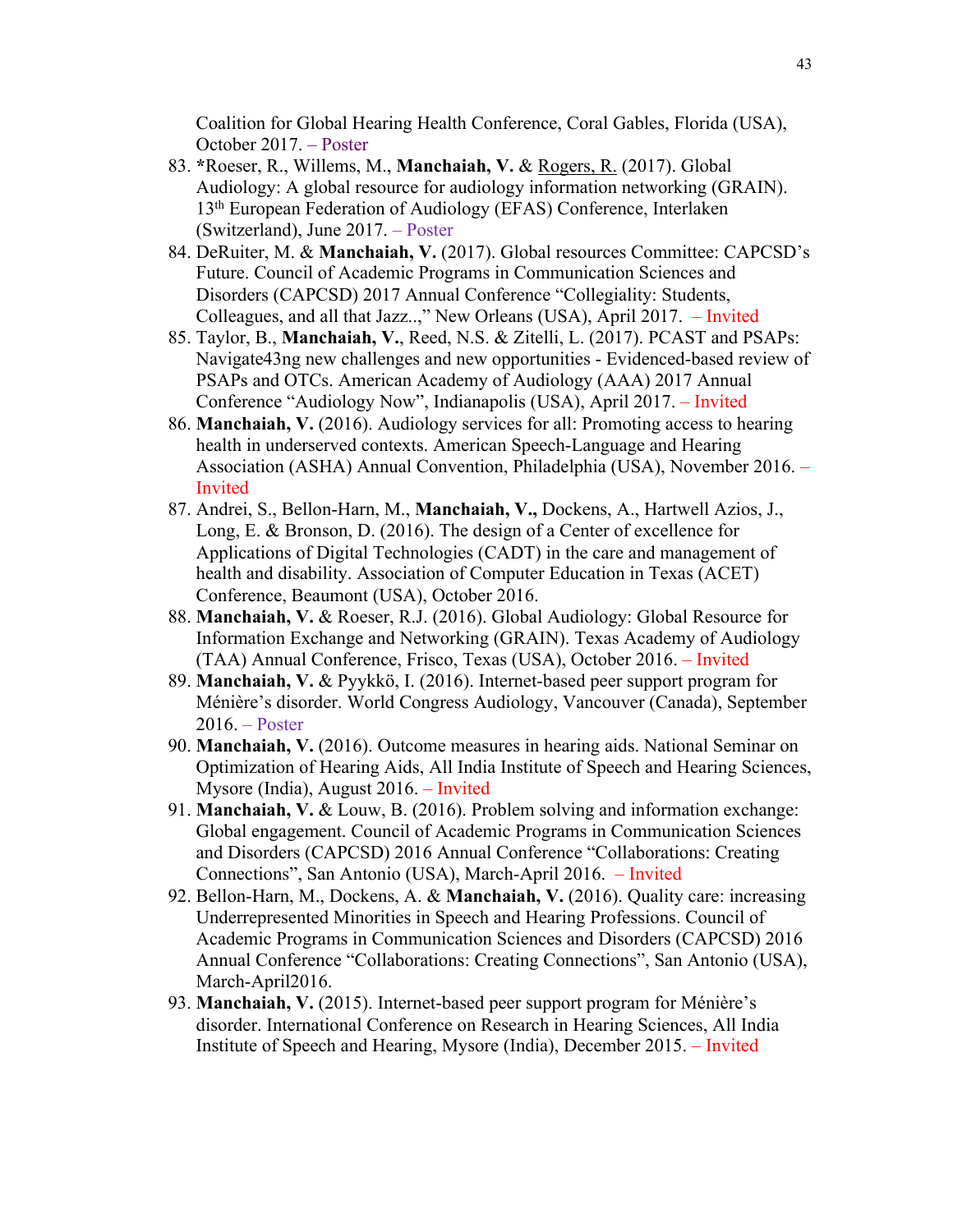- 94. **Manchaiah, V.** (2015). Internet-based peer support program for Ménière's disorder. American Speech-Language and Hearing Association (ASHA) Annual Convention, Denver (USA), November 2015.
- 95. **Manchaiah, V.** (2015). Social representation of 'hearing loss' and 'hearing aids': A cross-cultural study. American Speech-Language and Hearing Association (ASHA) Annual Convention, Denver (USA), November 2015. - Poster
- 96. **\***Auzenne, J. & **Manchaiah, V.** (2015). Social representation of 'music exposure' and 'loud music exposure' in young adults. Texas Academy of Audiology (TAA) Annual Conference, Houston (USA), October 2015. – Poster
- 97. **Manchaiah V.** (2014). Positive experiences associated with acquired hearing loss. Annual Convention of Association of Independent Hearing Healthcare Professionals (AIHHP), Chester (UK), June 2014. - Invited.
- 98. Pyykkö, I., Levo, H., Rasku, J., **Manchaiah, V.** & Kentala, E. (2014). eHealth in Ménière's disorder improves quality of life when medical therapy is not enough. 28th Barany Society Meeting, Buenos Aries (Argentina), May 2014.
- 99. **Manchaiah, V.** & Gomersall, P. (2014). Audiologists' preferences for patientcentredness: Differences and similarities among professionals in in Portugal, India and Iran. Faculty of Science and Technology Annual Research Conference (FST – 2014), Cambridge (UK), May 2014.
- 100. **Manchaiah, V.** (2014). Paediatric audiology services in the UK. III Jornadas Audiology, at Escola Superior de Tecnologia da Saúde do Porto (ESTSP - IPP), Porto (Portugal), March 2014. – Invited
- 101. **Manchaiah, V.** (2014). Evaluating the process of change: Studies on patient journey, hearing disability acceptance and stages-of-change. Annual Convention of Indian Speech Language and Hearing Association (ISHA Con 2014), Kochi (India), February 2014. – Invited
- 102. **Manchaiah, V.K.C**. (2013). Defining hearing loss and its consequences. British Society of Hearing Aid Audiology (BSHAA) Congress 2013, Nottingham (UK), May 2013. – Invited
- 103. **Manchaiah, V.K.C**. (2013). Exploring cross-cultural differences and similarities in attitudes towards hearing help seeking and uptake of hearing aids. Cross-cultural Communication, Bristol (United Kingdom), February 2013. – Invited
- 104. Boothalingam, S., Easwar, V., Boothalingam, S., Chundu, S., **Manchaiah, V.K.C.** & Ismail, S.M. (2013). Audiological practices in India: An internet-based survey of audiologists. Annual Convention of Indian Speech Language and Hearing Association (ISHA Con - 2013), Chennai (India), February 2013. – Invited
- 105. **Manchaiah, V.K.C**. (2012). Use of patient journey model in the internetbased pre-fitting counseling program. Internet and Audiology (FAS-IT) Conference 2012, Linköping (Sweden), October 2012. – Invited
- 106. **Manchaiah, V.K.C.** (2012). Positive experiences associated with hearing and balance disorders. Audiology Cymru 2012, Cardiff (UK), June 2012. – Invited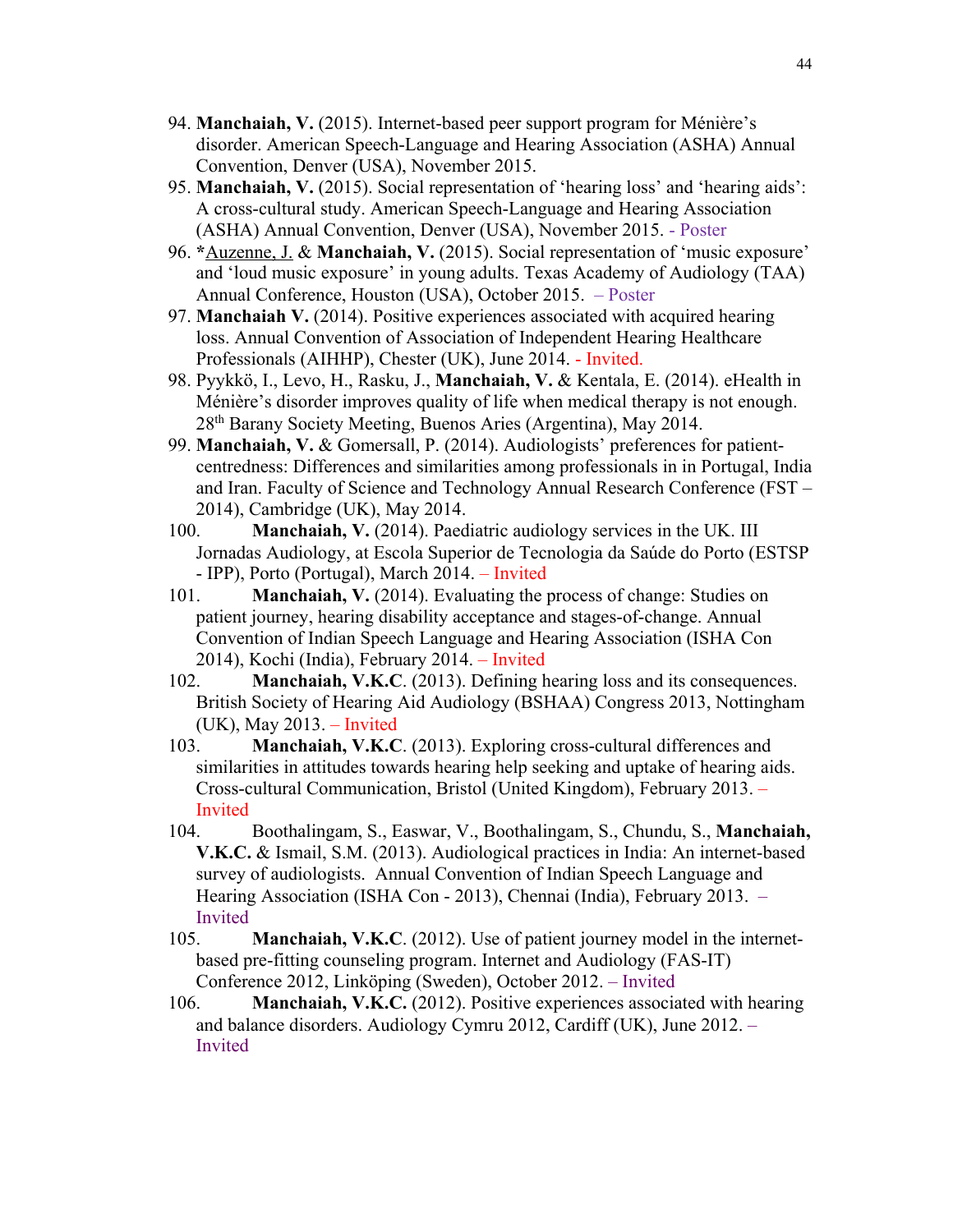- 107. **Manchaiah, V.K.C**. (2011). Health behaviour change in hearing healthcare. British Academy of Audiology Conference 2011, Llandudno (UK), November 2011. – Invited
- 108. **Manchaiah, V.K.C**. (2010). Regular formative assessments through BlackBoard. Audiology Cymru 2010, Swansea (UK), June 2010. – Poster
- 109. Anjali, G., **Manchaiah, V.K.C.** & Vinay, S.N. (2004). Tuning curve audiograms. Annual convention of Indian Speech Language and Hearing Association (ISHA Con 2004), Mysore (India), January 2004. – Poster
- 110. **Manchaiah, V.K.C.**, Chundu S, Kunhiraman S. & Yeshoda, K. (2004). Speech characteristics of auditory neuropathy. National symposium on Acoustics (NSA – 2004), Mysore (India), November 2004.
- 111. Chundu, S., **Manchaiah, V.K.C.** & Yeshoda, K. (2004). Word fluency measures in Kannada. Frontiers of Researchers in Speech and Music (FRSM – 2004), Chidambaram (India), January 2004.
- 112. Nara N, **Manchaiah, V.K.C.** & Vanaja, C.S. (2004). Hypersensitivity to sounds: a questionnaire. Annual convention of Indian Speech Language and Hearing Association (ISHA Con – 2004), Mysore (India), January 2004. – Poster
- 113. Kunhiraman, S., **Manchaiah, V.K.C.**, Chundu S, & Burman, A. (2004). Occlusion effect in bone conduction hearing. Annual convention of Indian Speech Language and Hearing Association (ISHA Con – 2004), Mysore (India), January 2004.
- 114. Chundu, S., Kunhiraman, S., **Manchaiah, V.K.C.** & Burman, A. (2003). Evaluating factors affecting SAL measurements. National Symposium on Acoustics (NSA-2003), Pune (India), October 2003. - Poster

#### **Academic Presentations in Other Universities and Public Speaking**

Presented talk on various academic and professional aspects in many countries including: India (2014-19); New Zealand (2019); Portugal (2011, 2014); South Korea (2015); Sweden (2011-13, 2017); United Kingdom (2007-14, 2021); and United States (2015- 21).

- § 'NYLC Medicine and healthcare programs' at *Envision conference* in Houston, Texas, June 2021.
- 'Internet interventions for tinnitus, hearing loss, and balance disorders' for audiologists at *Oxford University Hospital NHS Foundation Trust*, September 2021.
- 'Pathways to Care: How innovations are decoupling professional services from the sale of hearing devices?' for staff and students at *University of Canterbury*, May 2019.
- § 'Positive experience associated with acquired hearing loss' for staff and students at *Manipal University*, November 2017.
- § 'Internet-based interventions for hearing loss, Ménière's disease and tinnitus' for staff and students at *Manipal University*, November 2017.
- 'Internet-based interventions for hearing loss, Ménière's disease and tinnitus' at *National center for Rehabilitative Audiology Research (NCRAR)*, July 2017.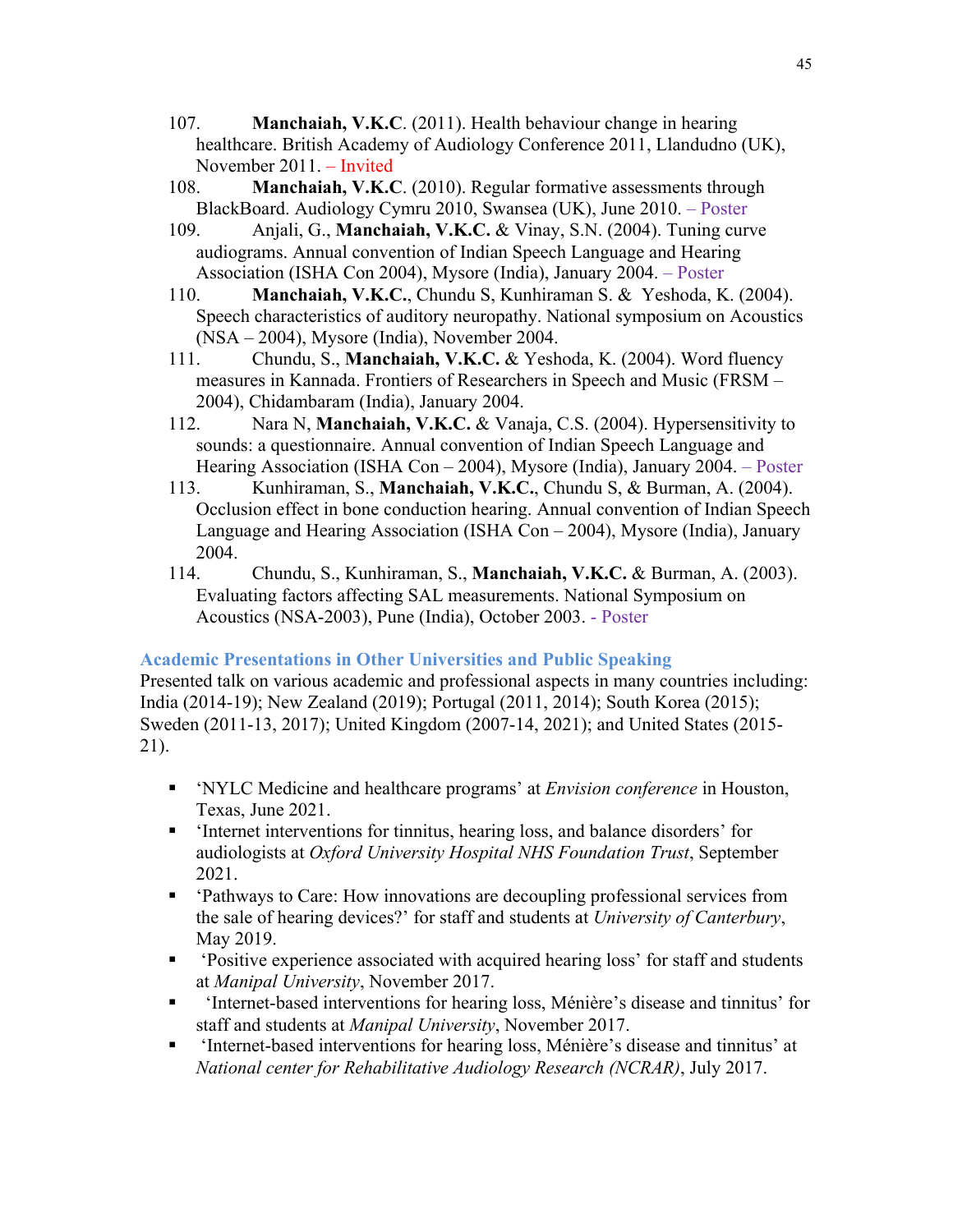- § 'Applications of direct to consumer hearing devices for adults with hearing loss' for Hearing Science students at *Örebro University*, May 2017.
- § 'Defining hearing loss and its consequences' for staff and students at *Manipal University*, May 2017.
- § 'Applications of direct to consumer hearing devices for adults with hearing loss' for staff and students at *Manipal University*, May 2017.
- 'Hearing loss The neglected invisible disability' at *NRI Institute, New Delhi*, *India*, April 2017.
- § 'It's a great time to be an audiologist' for staff and students at *Manipal University*, December 2016.
- 'Introduction to International Classification of Functioning, Disability and Health' for staff and students at *Manipal University*, December 2016.
- 'Lamar University and innovative technology competition' for staff and students at *Vidya Vikas Institute of Engineering & Technology (VVIET), Mysore (India)*, August 2015.
- § 'Community-based hearing rehabilitation' for staff and students at *Audiology India, Mysore (India)*, August 2015.
- 'Internet-based health interventions: Examples from hearing healthcare' for staff and students at *Division of Speech Pathology and Audiology, College of Natural Sciences, Hallym University, Chuncheon (South Korea)*, June 2015.
- § 'Defining hearing loss and its consequences using the International Classification of Functioning, Disability and Health' for staff and students at *Escola Superior de Tecnologia da Saúde do Porto (ESTSP - IPP),* Porto (Portugal), March 2014.
- 'Introduction to International Classification of Functioning, Disability and Health' (talk presented online via Adobe connect) for staff and students at *Manipal University*, March 2014.
- § 'Amplification Challenges What can we learn from the developing world? An Asian perspective' for M.Sc Advanced Audiology students at *University College London*, London (UK), March 2014.
- § 'Evaluating the process of change: Studies on patient journey, hearing disability acceptance and stages-of-change' at *Samwaad Institute*, Bangalore (India), January 2014.
- 'Evaluating the process of change: Studies on patient journey, hearing disability acceptance and stages-of-change' at *All India Institute of Speech and Hearing (AIISH)*, Mysore (India), January 2014.
- § 'Studies on patient journey, stages-of-change and hearing disability acceptance in in people with hearing disability', *Nottingham Hearing Biomedical Research Unit (NHBRU) Lunch-time Seminar*, Nottingham (UK), June 2013.
- § 'Cortical auditory evoked potentials' for B.Sc Audiology students at *University of Bristol* during 2012.
- 'Audiological enablement/rehabilitation' for B.Sc Audiology students at *University of Bristol* during 2011, 2012, 2013 & 2014.
- § 'Noise Induces Hearing Loss and Occupational Conservation' at *Audiology Department, Escola Superior de Tecnologia da Sáude do Porto (ESTSP-IPP)*, Portugal.
- § 'ASSR, mid-latencies and late evoked potentials' for M.Sc Audiology students at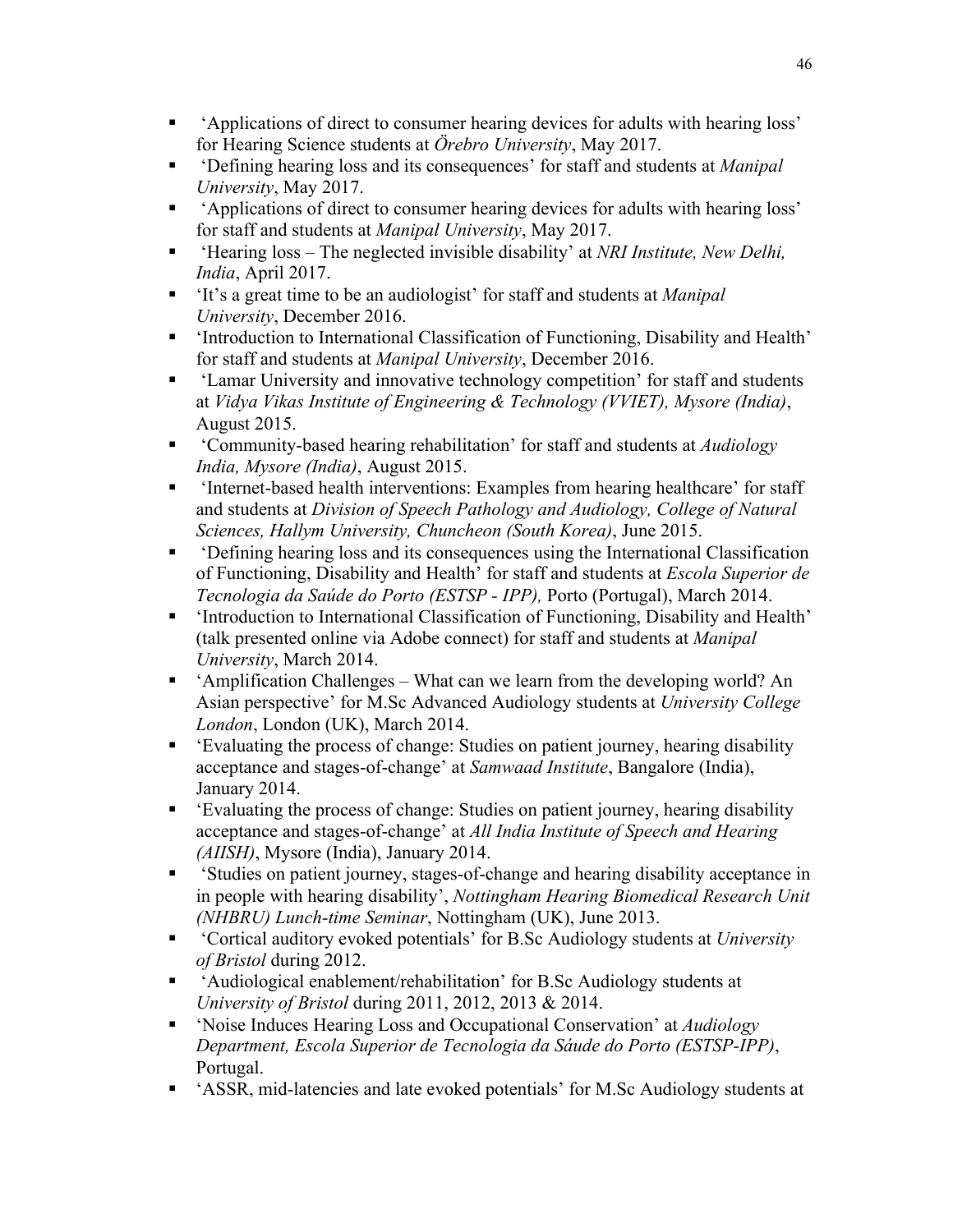*University of Bristol* during 2010, 2011, 2012.

§ 'Tinnitus and its Management' at Neath Tinnitus Club 2010

### **Research Interests**

My primary research goal is to improve accessibility, affordability, and outcomes of hearing healthcare services for older adults with hearing loss by promoting selfmanagement and also use of digital technologies. My past and current research can be summarized along the following four themes:

- 1. **eHealth (or Telehealth):** Applications of the internet and modern information technology in the management of hearing-related disorders, in particular, guided behavioral rehabilitation via the internet (i.e., tele-rehabilitation or digital therapeutics).
- 2. **Consumer Health Informatics (CHI):** The focus is to understand health communities, as well as patient-generated data and its uses within and outside healthcare systems. In particular, this line of research focuses on understanding the use of information from various digital mediums (e.g., Internet, social media) in self-assessment and self-management of people with communication disorders.
- 3. **Hearing healthcare service delivery model:** Developing an evidence-base for new service delivery models (i.e., direct-to-consumer model, community-based rehabilitation) to improve accessibility, affordability, and outcomes of hearing healthcare services.
- 4. **Psychosocial aspects of hearing loss:** This line of research has two distinct areas, which include: (a) understanding the knowledge, attitudes, and behaviors of adolescents and/or young adults towards music-induced hearing loss and developing preventative strategies; and (b) understanding the psychosocial factors related to help-seeking, hearing rehabilitation uptake and use, and to develop appropriate rehabilitative strategies.

I co-lead the Virtual Hearing Lab (www.virtualhearinglab.org) with Prof. De We Wet Swanepoel. The Virtual Hearing Lab is an interdisciplinary collaborative research initiative with the aim to improve hearing health access, affordability, and outcomes by capitalizing on the internet, virtual spaces, and digital health.

## **Scientific and Professional Collaborations**

Following are the past and present scientific and professional collaborations with researchers from various professions and scientific backgrounds.

#### **Australia**

- Giriraj Shekhawath (Professor) at Flinders University (2021-Present).
- Rebecca Bennett (Researcher) at Ear Science Institute of Australia (2020-22).
- Robert Eikleboom (Professor of Audiology) at Ear Science Institute of Australia (2020-22).

#### **China**

• Qiang Li (Professor of Deaf Psychology) Tianjin University of Technology (2014-15)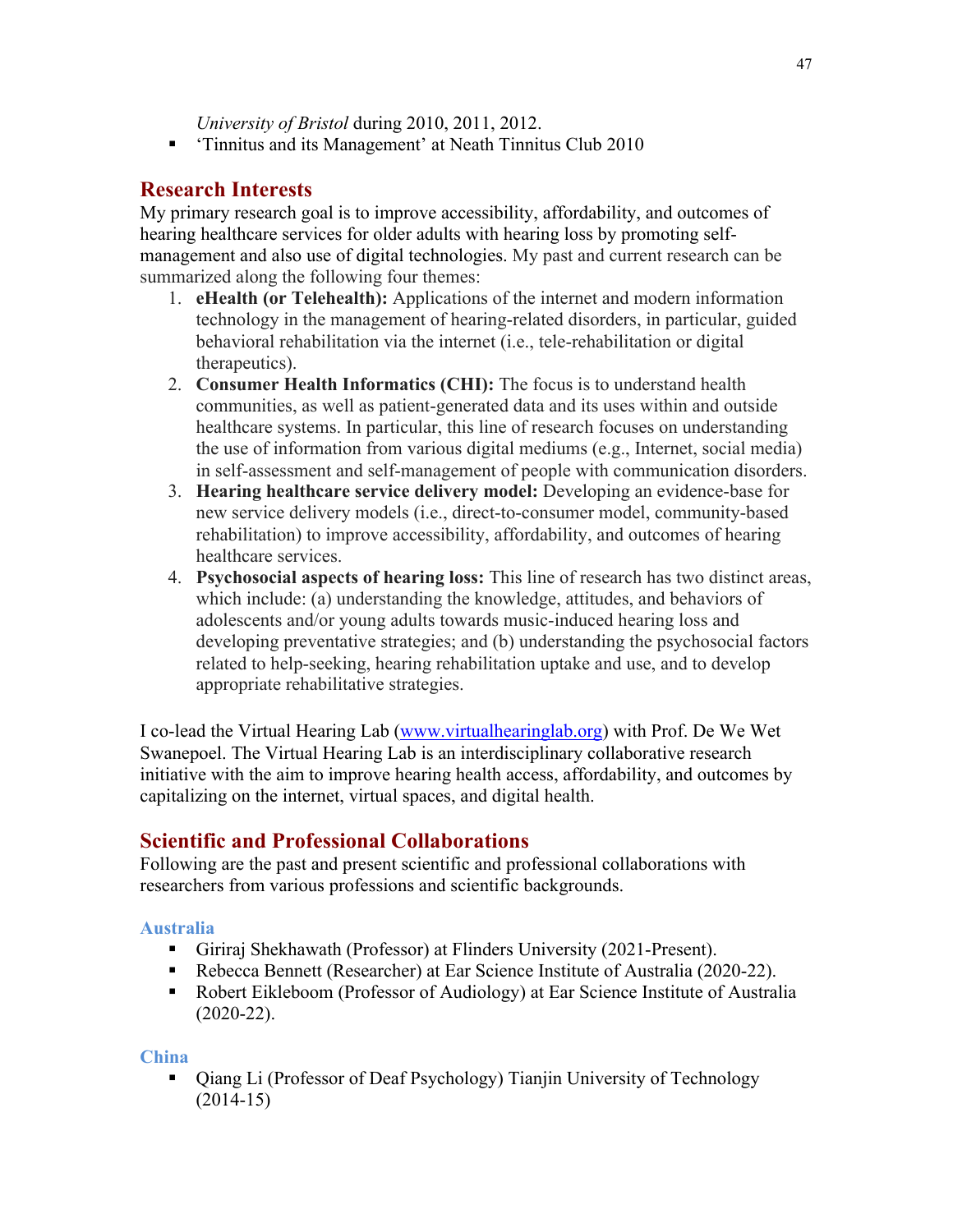### **Denmark**

§ Thomas Lunner (Engineer) Linköping University/ Eriksholm Research Center (2012-14)

### **Finland**

- § Erna Kentala (Otolaryngologist) Helsinki University Central Hospital (2013- 2019)
- Hilla Levo (Otolaryngologist) Helsinki University Central Hospital (2013-2019)
- Ilmari Pyykkö (Emirates Professor of Otolaryngology) University of Tampere (2013-Present)
- Jing Zou (Professor of Otolaryngology) University of Tampere (2017-Present)
- § Riina Niemensivu (Otolaryngologist) Helsinki University Central Hospital (2014- 15)

#### **France**

• Pierre Ratinaud (Lecturer in Education Sciences) University of Toulouse (2016-Present)

#### **Greece**

• Aristotle Tympas (Associate Professor – Science Technology and Society) National and Kapodistrain University of Athens (2016-18)

### **Hong Kong**

§ Bradley McPhearson (Professor of Audiology) The University of Hong Kong (2016-18)

#### **India**

- Hari Prakash P. (Associate Professor) Manipal Academy of Higher Education, India (2020-Present)
- Janani Jeyaraman (Audiologist) MED-EL India Private Ltd. (2013-14)
- Rajalakshmi Krishna (Professor of Audiology) All India Institute of Speech and Hearing, University of Mysore (2013-20)
- Spoorthi Thammaiah (Consultant Audiologist) Lamar University (2015-18)

#### **Iran**

§ Tayebeh Ahmadi (Audiologist) University of Social Welfare and Rehabilitation Sciences (2013-18)

### **Netherlands**

■ Sophia E. Kramer (Psychologist, Professor of Auditory Functioning and Participation) UV University Medical Centre Amsterdam (2012, 2018)

### **New Zealand**

■ Rebecca Kelly-Campbell (Senior Lecturer in Audiology) University of Canterbury (2015-Present)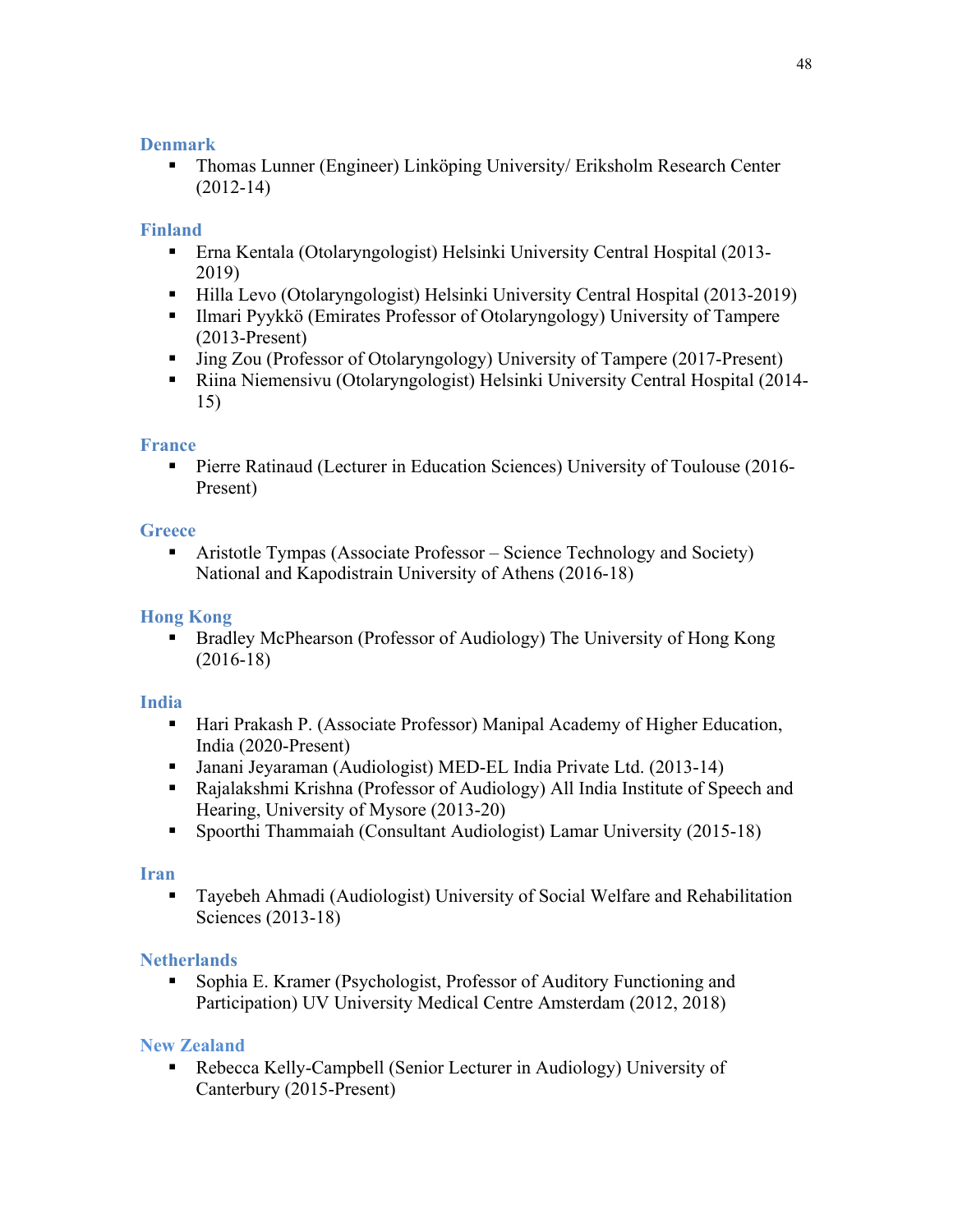#### **Norway**

■ Vinay S. Nagaraj (Professor of Audiology) University of Tromsø (2015-22)

#### **Portugal**

■ David Tòme (Adjunct Professor of Audiology) Polytechnic Institute of Porto (2010-17)

#### **Republic of Kores (South Korea)**

■ Wooje Han (Associate of Audiology) Division of Speech Pathology and Audiology, College of Natural Sciences, Hallym University (2018-21)

#### **Russia**

■ Mansur A. Kutlubaev (Associate of Audiology) Department of Neurology, Bashkir State Medical University, Ufa (2019-20)

#### **Singapore**

■ Naresh Durisala (Audiologist) GN ReSound Singapore Tte Ltd (2015-17)

#### **South Africa**

- De Wet Swanepoel (Professor of Audiology) University of Pretoria (2019-Present)
- § Faheema Mahomed-Asmail (Senior Lecturer) University of Pretoria, South Africa (2019-Present)

#### **Sweden**

- Berth Danermark (Professor of Sociology) Örebro University (2012-2019)
- Gerhard Andersson (Professor of Clinical Psychology Linköping) University (2011-Present)
- Jerker Rönnberg (Professor of Psychology) Linköping University (2012-14)
- Kerstin Möller (Rehabilitation Specialist) Örebro University (2014-18)
- Per Germundson (Senior Lecturer) Malmö University (2014-2019)
- Sarah Granberg (Associate Professor) Örebro University (2016-Present)
- Stephen Widen (Senior Lecturer) Örebro University (2016-18)

#### **Switzerland**

- Charlotte Vercammen (Audiological Researcher) at Sonova Group (2021-Present)
- § Martin Riedi (Market and Business Insight Lead) Hearing Tracker (2021-Present)

#### **United Kingdom**

- Dafydd Stephens (Audiological Physician) Cardiff University School of Medicine (2009-12)
- David Baguley (Professor of Audiology) NIHR National Biomedical Research Center, The University of Nottingham (2013-19)
- Deborah Hall (Professor), University of Nottingham (2017-19)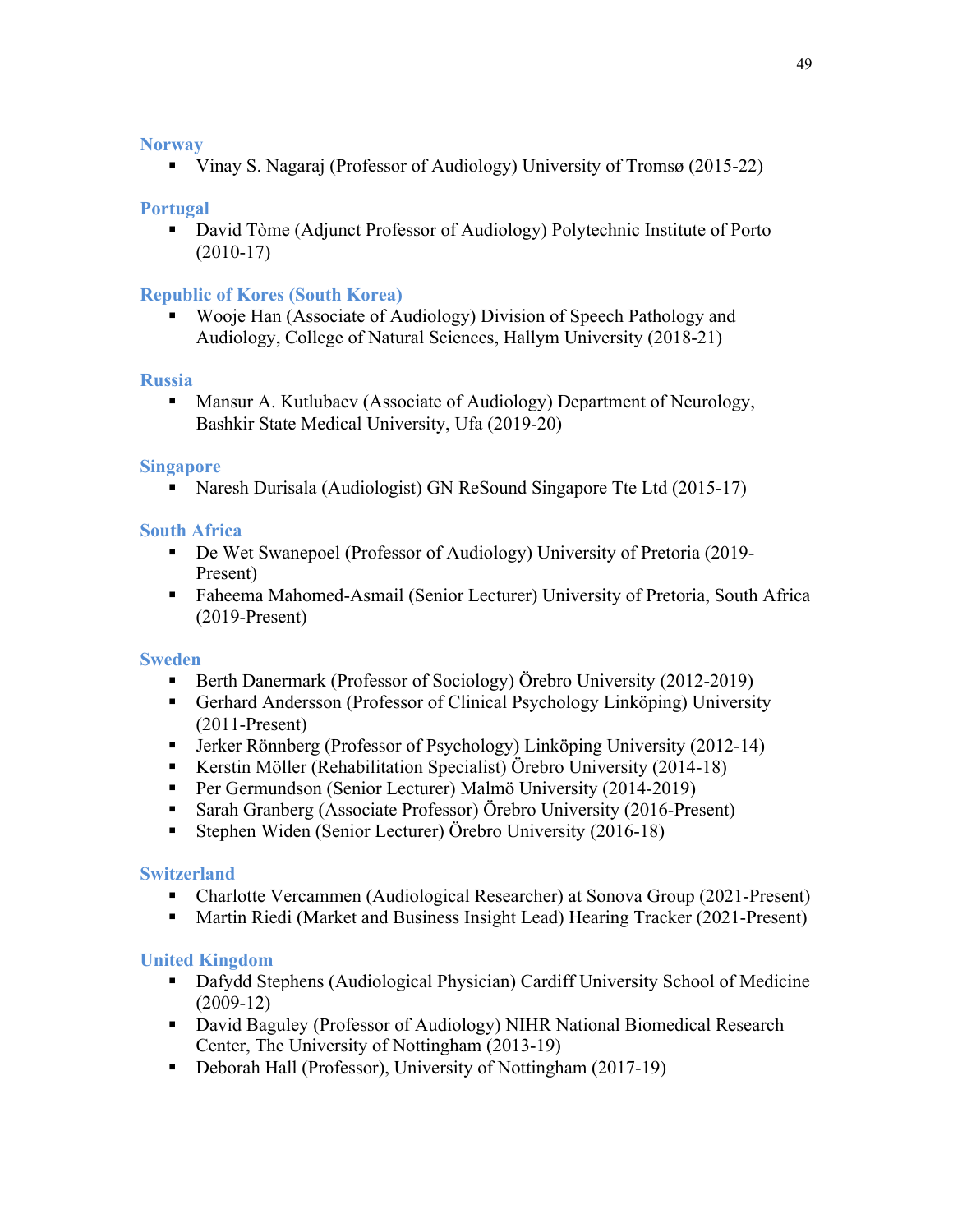- Fei Zhao (Otolaryngologist, Principle Lecturer in Audiology) Cardiff Metropolitan University (2008-19)
- Gabrielle Saunders, Eriksholm Research Center (2017-2018).
- Jonathan Arthur (Audiologist) Cwm Taf University Health Board (2015-17)
- Peter Allen (Professor) Anglia Ruskin University (2013-19)
- Phil Gomersall (Senior Lecturer in Audiology) Anglia Ruskin University (2013-14)
- Ryan Boyd (Lecturer in Behavioral Analyst), Lancaster University (2020-Present).
- Srikanth Chundu (Senior Lecturer in Audiology) Anglia Ruskin University (2010-Present)

### **United States**

- Abram Bailey (CEO) Hearing Tracker (2016-Present).
- Amyn Amlani (Professor of Audiology) University of Arkansas at Little Rock (2015-2019)
- Aniruddha Deshpande (Assistant Professor of Audiology) Hofstra University (2020-Present).
- Ashley Dockens (Assistant Professor of Audiology) Lamar University (2015-19)
- Barry Freeman (Audiologist, Vice Present of Business Development) ZPower (2010-13)
- Brian Taylor (Audiologist, Senior Director of Clinical Affairs) Turtle Beach Corporation (2015-2018)
- Douglas L. Beck (Audiologist, Director of Professional Relations) Oticon USA Inc. (2016-17)
- Erin M. Picou (Associate Professor), University of Vanderbilt (2020-Present)
- Jamie Pennebaker (Professor of Psychology), University of Texas at Austin (2020-Present).
- Marc Fagelson (Professor of Audiology) East Tennessee State University (2018-22).
- Monica Bellon-Harn (Professor of Speech and Hearing Sciences) Piedmont University (2015-22)
- Ross Roeser (Lois and Howard Wolf Professor in Pediatric Hearing) The University of Texas at Dallas (2015-Present)
- Saad Bhamla (Assistant Professor) Georgia Tech University (2018-Present)

## **Evaluation of Others Work**

**Grant Review**

- American Speech-Language and Hearing (ASHA) Foundation 2020.
- Department of Defense (DoD) Congressionally Directed Medical Research Program (CDMRP) 2018.
- Department of Defense (DoD) Peer Reviewed Medical Research Program (PRMRP) 2019.
- Graduate Women in Science (GWIS) 2014.
- National Research Foundation (NRF) 2021.
- The Colt Foundation 2015.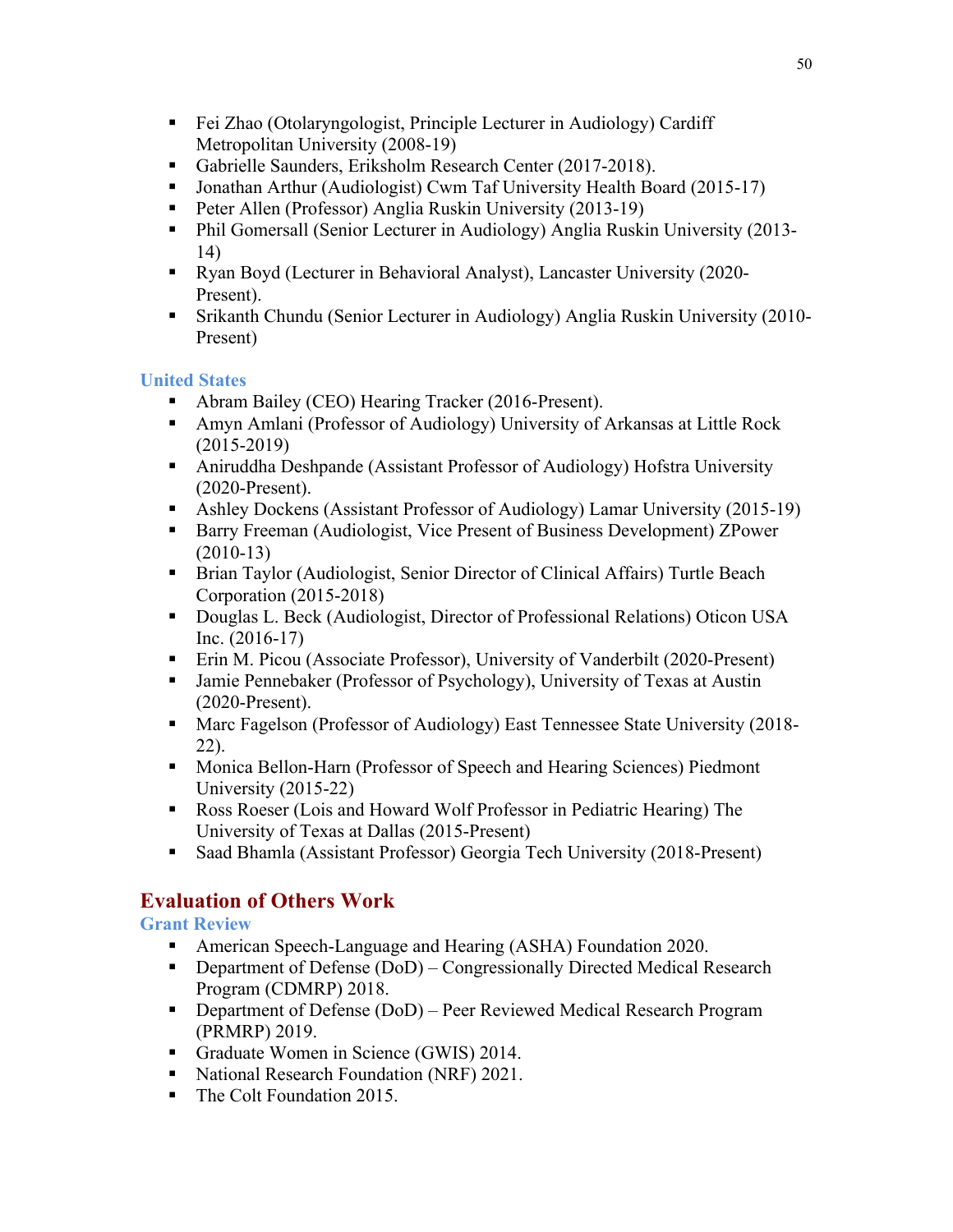### **Editorial Board Member (11)**

- Audiology Research (Editorial Board Member): June 2014 till date.
- § Auditory and Vestibular Research (Editorial Board Member): April 2018 till date.
- Auris Nasus Larynx (International Editorial Board Member): August 2018 till date.
- BMC Ear, Nose and Throat Disorders (Associate Editor): Dec 2017 Feb 2019.
- Clinics and Practice (Editorial Board Member): May 2021 till date.
- Frontiers in Medicine (Guest Editor for special issue on The Process Evaluation of Clinical Trials): 2020-22.
- Frontiers in Rehabilitation Sciences Interventions for Rehabilitation (Associate Editor): Nov 2020 – till date.
- International Journal of Audiology (Associate Editor): May 2018 till date.
- Journal of Audiology and Otology (Editorial Board Member): September 2017 till date.
- PLOS One (Academic Editor): April 2019 till date.
- Speech, Language and Hearing (Editorial Board Member): August 2017 till date.

## **Journal Reviewer on Ad-hoc Basis (102)**

- American Journal of Audiology (2018-20)
- American Journal of Public Health (2020)
- American Journal of Speech-Language Pathology (2021)
- Annals of Nasopharynx Cancer (2020)
- Annals of Otology, Rhinology & Laryngology (2019)
- Applied Sciences (2021)
- ASHA Perspectives Aural Rehabilitation and Its Instrumentation (2017)
- Audiology Research (2012, 2014)
- Audiology & Neurotology (2019)
- Auditory and Vestibular Research (2018, 2021)
- Augmentative and Alternative Communication (2021)
- BioMed Research International (2015)
- Biomedicine Hub (2018)
- BMC Ear, Nose, and Throat Disorders (2016-17)
- BMC Geriatrics (2015)
- BMC Health Service Research (2015-17)
- BMC Medical Informatics and Decision Making (2020)
- BMC Neurology (2015)
- BMC Pediatrics (2020)
- BMC Psychiatry (2018)
- BMC Public Health (2020)
- $\blacksquare$  BMJ (2018)
- BMJ Open (2016-18, 2020)
- Brain Sciences (2020)
- Canadian Journal of Speech-Language Pathology and Audiology (2011, 2015)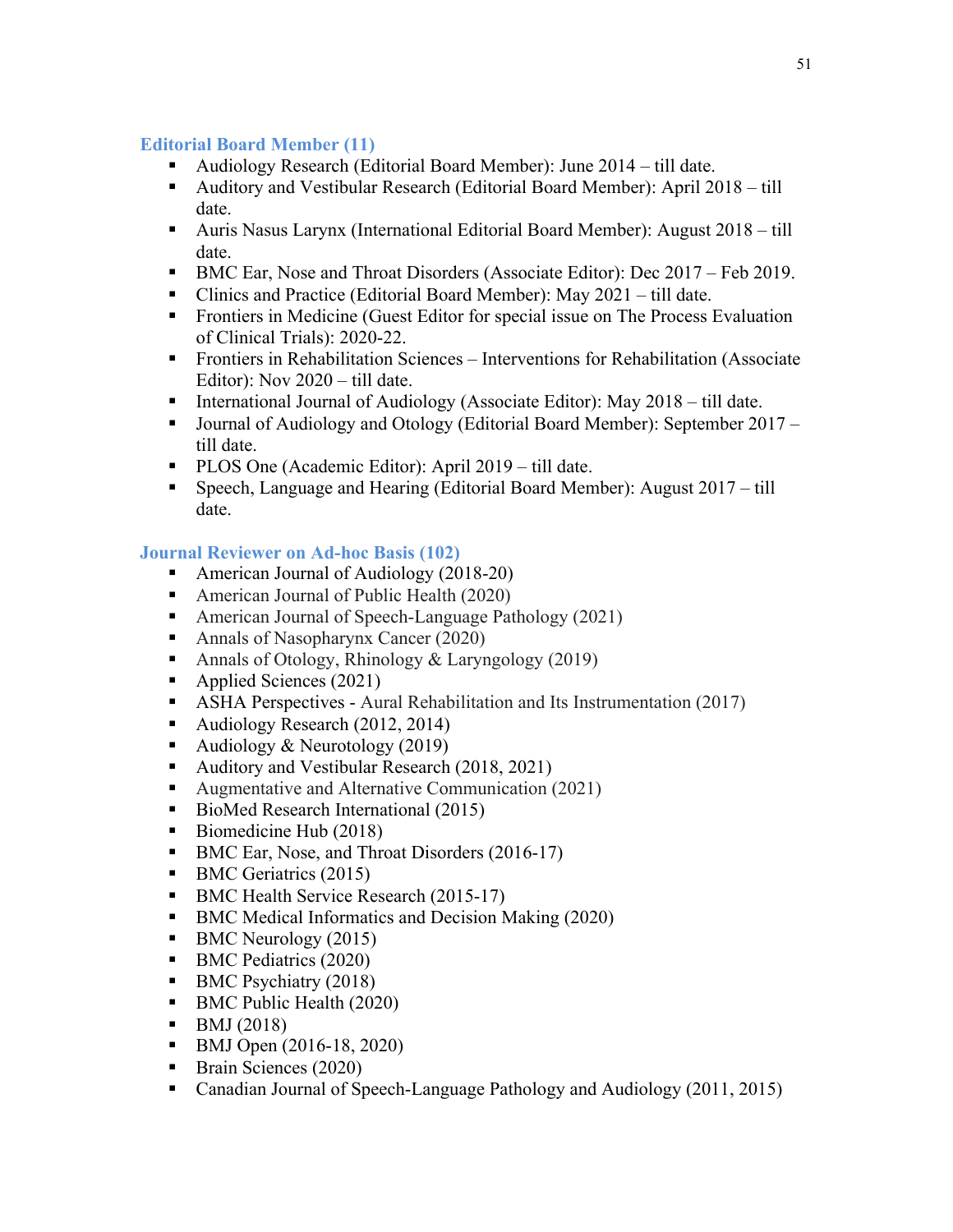- Cellular and Molecular Biology (2017)
- Cities & Health (2018)
- Clinical Epidemiology and Global Health (2019)
- Clinical Interventions in Aging (2015-18)
- Clinical Otolaryngology (2012, 2014)
- Clinical Ophthalmology (2011)
- Clinical Psychology Review (2020)
- $\bullet$  CoDAS (2021)
- Disability and Rehabilitation (2016, 2018)
- Ear and Hearing (2012, 2014, 2017-19)
- EClinicalMedicine (2022)
- ENT & Audiology News (2011-16)
- Expert Opinion on Pharmacotherapy (2020)
- Expert Review of Precision Medicine and Drug Development (2019)
- $\blacksquare$  F1000 Research (2020)
- Frontiers Digital Health (2021)
- Frontiers of Information Technology & Electronic Engineering (2016)
- Frontiers in Neurology (2019, 2021)
- Frontiers Psychiatry (2019-20)
- Frontiers Public Health (2020)
- Global Advances in Health and Medicine (2017)
- Global Qualitative Nursing Research (2020)
- Health Expectations (2020)
- Hearing, Balance and Communication (2015-16)
- Hearing Research (2017)
- HSOA Journal of Otolaryngology, Head & Neck Surgery (2016)
- Indian Journal of Medical Research (2020)
- International Journal of Audiology (2011-19)
- International Journal of Child-Computer Interaction (2016)
- International Journal of Circumpolar Health (2019)
- International Journal of Clinical Psychiatry and Mental Health (2014)
- International Journal of Developmental Disabilities (2020)
- International Journal of Occupational Medicine and Environmental Health (2020)
- International Journal of Medical Informatics (2019)
- International Journal of Molecular Sciences (2021)
- International Journal of Pediatric Otorhinolaryngology (2012-14)
- Int. Journal of Speech Language & Pathology and Audiology (2013-15)
- Int. Journal of Tropical Disease & Health (2018)
- Int. Journal of Qualitative Studies on Health and Well-being (2018)
- Journal of All India Institute of Speech and Hearing (2020)
- JAMA Otolaryngology Head & Neck Surgery (2019)
- JMIR (2018)
- JMIR Formative Research (2020)
- § JMIR mHealth and uHealth (2017)
- § JMIR Research Protocol (2017-18)
- JMIR Serious Games (2020)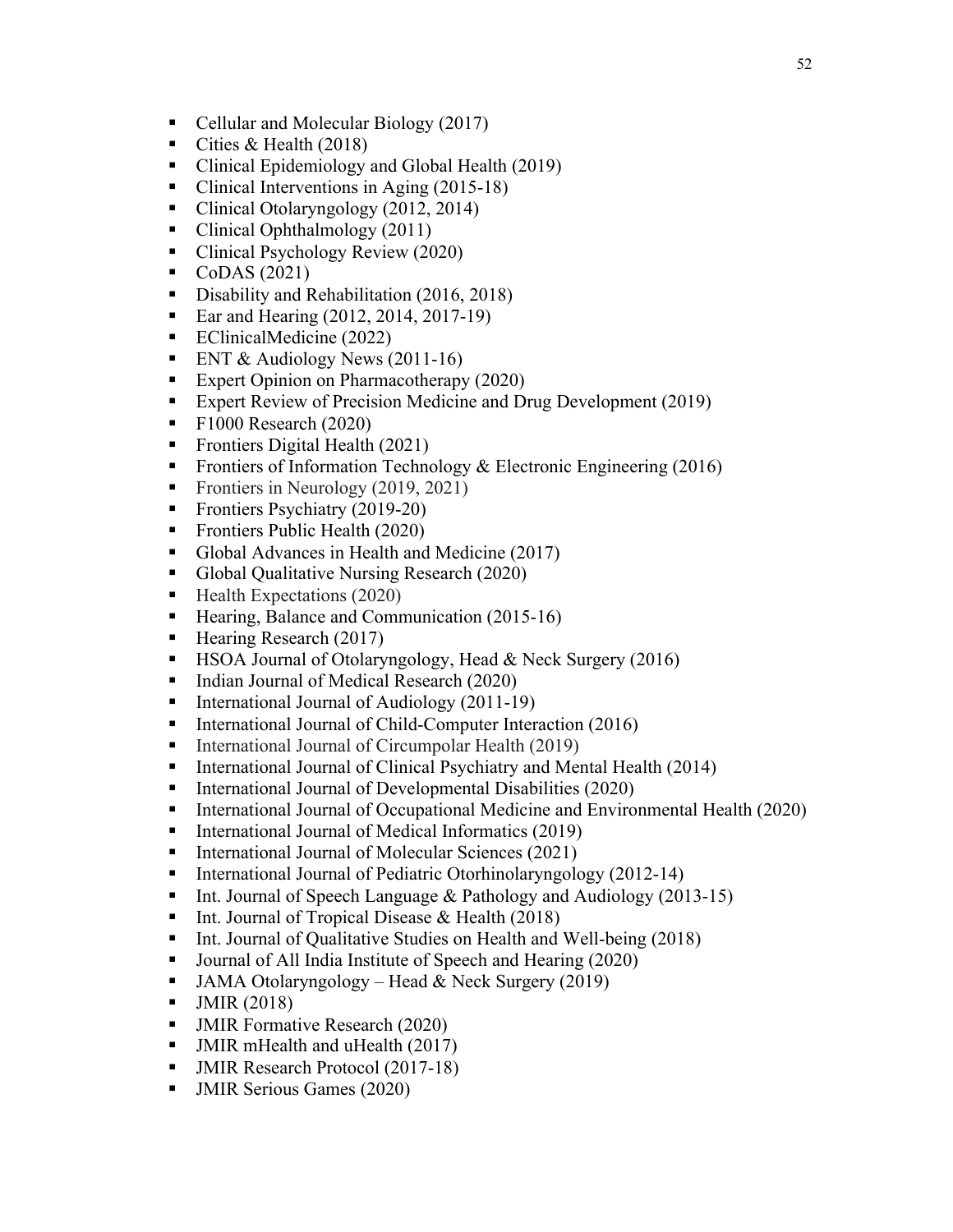- Journal of Affective Disorders (2018)
- Journal of All India Institute of Speech and Hearing (2020)
- Journal of the American Academy of Audiology (2015-17)
- Journal of the American Geriatrics Society (2020)
- Journal of Applied Oral Science (2017)
- Journal of Audiology and Otology (2016)
- Journal of Behavioral Health (2011)
- Journal of Clinical and Diagnostic Research (2017)
- Journal of Communication Disorders (2017)
- Journal of Clinical Medicine (2020)
- Journal of Healthcare Leadership (2012)
- Journal of Human Development, Disability, and Social Change (2016)
- Journal of Indian Speech Language and Hearing Association (2014)
- Journal of Otolaryngology-ENT Research (2016)
- Journal of Otology (2020)
- Journal of Otology & Rhinology (2014, 2016)
- Journal of Psychosomatic Research (2019)
- Local and Regional Anesthesia (2018)
- Otology & Neurotology (2020)
- Otolaryngology, Head & Neck Surgery (2016-17)
- Patient Intelligence (2015)
- Patient Preference and Adherence (2015-16)
- Peer  $J(2021)$
- Pediatric Health, Medicine and Therapeutics (2013)
- PLOS One (2011-13, 2017-18)
- Speech, Language and Hearing (2017-19)
- Sultan Qaboos University Medical Sciences Journal (2011)
- The Applications of Clinical Genetics (2012)
- The Journal of Headache and Pain (2020)
- The Scientific World Journal (2021)
- Trends in Hearing (formerly Trends in Amplification) (2012)

#### **Book Chapters Review**

■ Thieme Publishers (2016)

#### **Doctoral (PhD) Thesis Examination**

- Jessika Paken (2021). *Cisplatin-associated ototoxicity amongst patients receiving cancer chemotherapy and the feasibility of an audiological monitoring program at Grey's Hospital*. Doctor of Philosophy – Dissertation at University of Kwazulu-Natal, South Africa.
- Jenni-Marí Engelbrecht (2017). *Development and validation of a South African English smartphone-based speech-in-noise test.* Doctor of Philosophy – Dissertation at University of Pretoria, South Africa.

#### **Postgraduate (MSc & MPhil) Thesis Examination**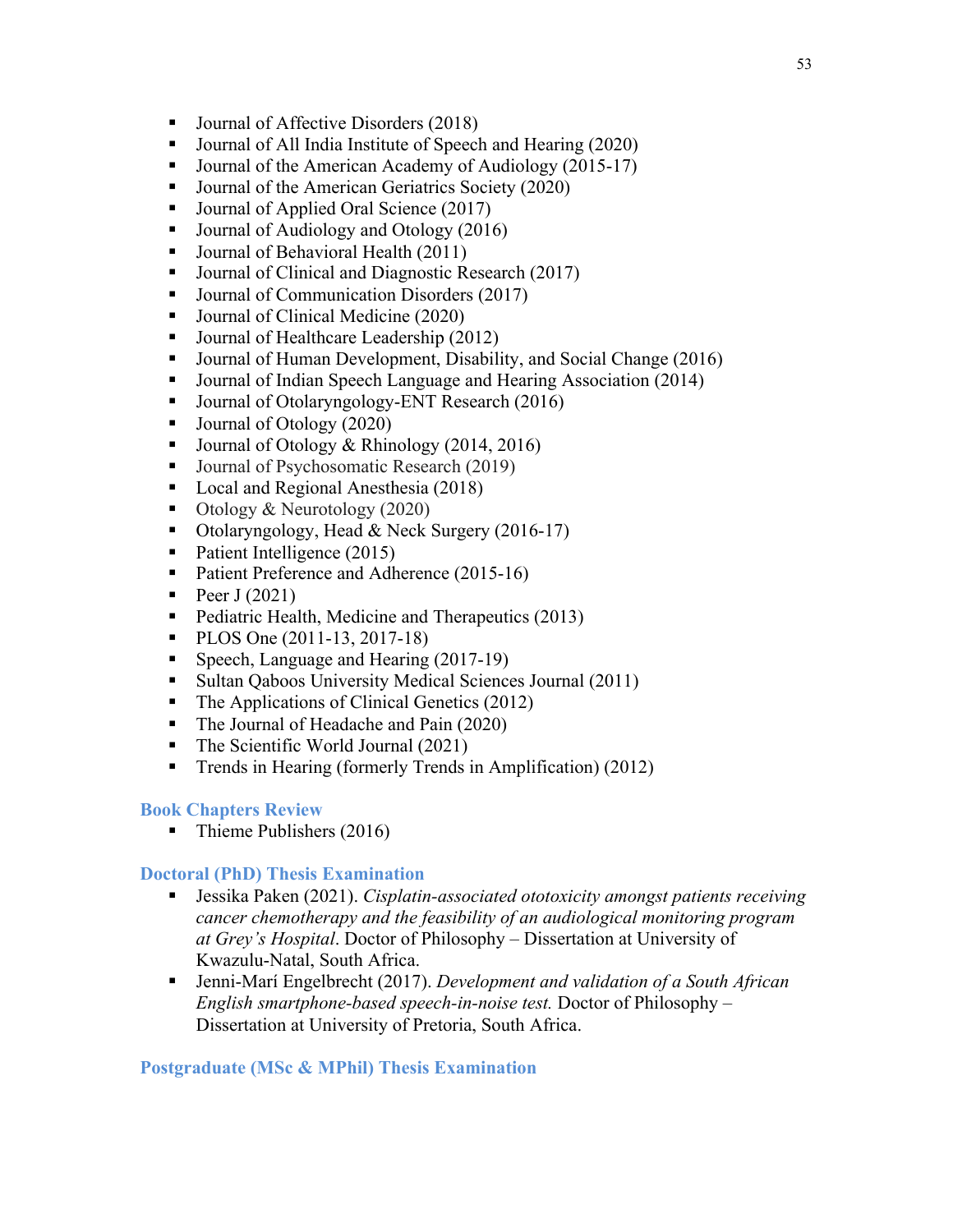- § Su-Ting Yeh (2021). Readability and suitability assessment of online hearingrelated information in traditional Chinese Taiwan. Masters of Science – Dissertation at University of Canterbury, New Zealand.
- Chantelle Da Vin Kim (2021). How easy it is to read tinnitus-related webpages in Japanese. Masters of Science – Dissertation at University of Canterbury, New Zealand.
- Celine Bergonia (2021). New Zealand rest home nurses' knowledge of hearing impairment, hearing aids and communication strategies. Masters of Science – Dissertation at University of Canterbury, New Zealand.
- § Julia Lee (2020). *Readability, quality and content of online information for otitis media in English*. Masters of Science – Dissertation at University of Canterbury, New Zealand.
- § Matthew Goddard (2020). *Readability and suitability of implantable hearing device information published online in English*. Masters of Science – Dissertation at University of Canterbury, New Zealand.
- Katie Murphy (2020). *Assessment of online information on Auditory Neuropathy Spectrum Disorder*. Masters of Science – Dissertation at University of Canterbury, New Zealand.
- Lubna Elmadani (2019). *Readability and suitability of online noise-induced hearing loss information in English*. Masters of Science – Dissertation at University of Canterbury, New Zealand.
- Marius Serban (2018). *A readability analysis of French language online information on hearing related websites*. Masters of Science – Dissertation at University of Canterbury, New Zealand.
- Seema Diwan (2017). *Readability ease of online Internet hearing related information in Hindi.* Masters of Science – Dissertation at University of Canterbury, New Zealand.
- § Phillip Luey (2017). *Potential help-seeking barriers for working men from low decile areas.* Masters of Science – Dissertation at University of Canterbury, New Zealand.
- § Caitlin Kengmana (2015). *Hearing aid satisfaction among adults with hearing impairment in New Zealand*. Masters of Science – Dissertation at University of Canterbury, New Zealand.
- Amy Ruth Godfery (2012). *Post Graduate Certificate in teaching in higher education (PGC tHE).* PGC tHE Dissertation at Swansea University, UK.
- Sandeep Barry (2010). *Identification of dead regions with the Cochlea using threshold Equalizing noise test (TEN) in patients who had chemotherapy with platinum based drug*. Master of Philosophy (MPhil) – Dissertation at Swansea University, UK.

## **Conference Committees/Scientific Session Moderation/Abstract Review**

- American Auditory Society (AAS) Conference 2020.
- § Audiology Dispensing and Business Management committee member for ASHA Convention 2019
- Coalition of Global Hearing Health Conference 2016.
- § British Academy of Audiology Conference 2012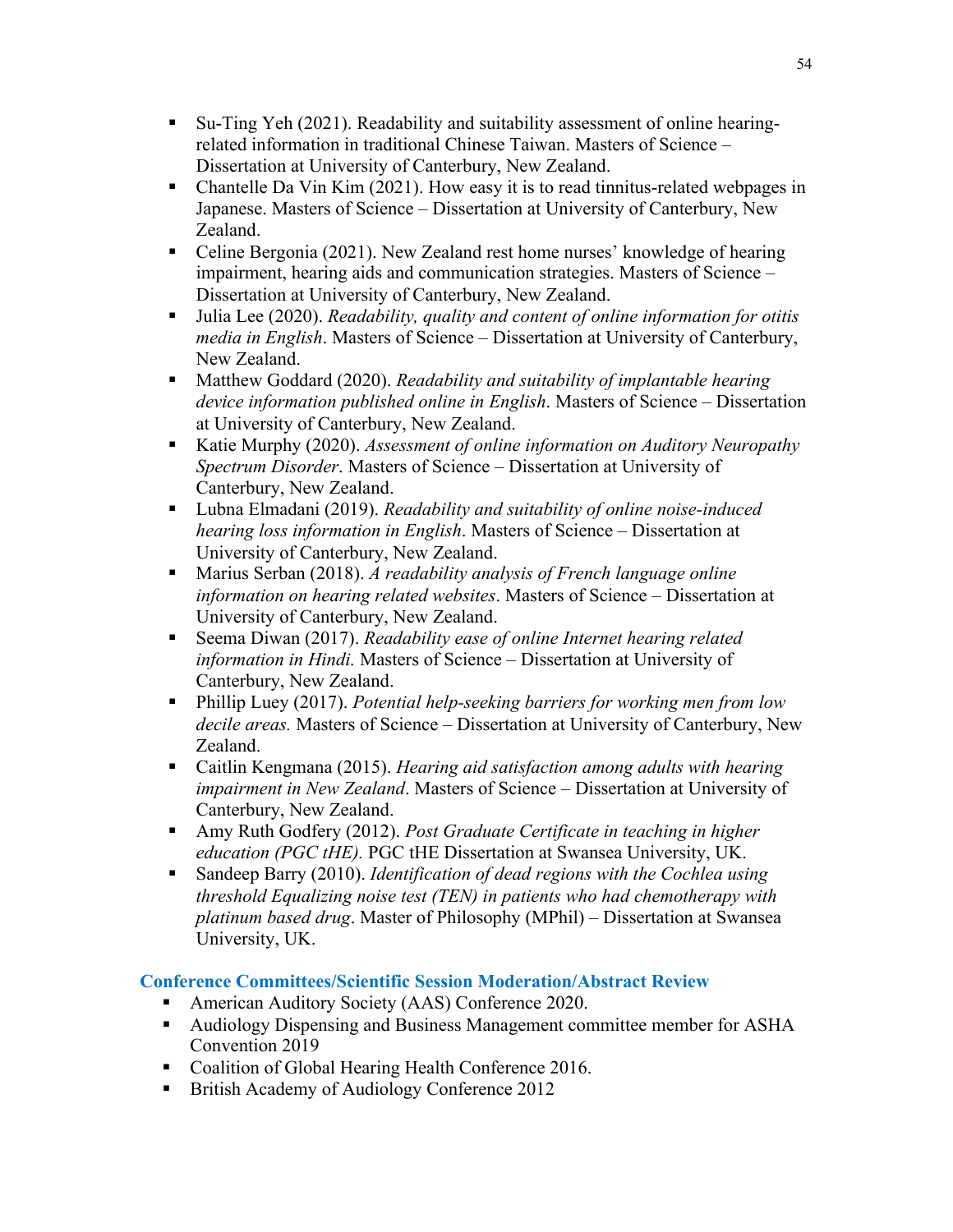- § British Academy of Audiology Conference 2011
- Indian Speech and Hearing Association Conference (ISHACON 42) 2010

#### **External Evaluator for Tenure and Promotion**

- Cardiff Metropolitan University (2022)
- Jordan University of Science and Technology (2022)
- The University of Mississippi Medical Center (2020)

## **SECTION 8: TEACHING AND STUDENT SUPPORT**

### **Programs Developed, Lead and Taught**

- Certificate Course in Hearing Care Assistant, *Anglia Ruskin University*, UK
- § Foundation Degree in Hearing Aid Audiology, *Anglia Ruskin University,* UK
- B.Sc (Hons) Audiology, *Swansea University*, UK
- B.Sc (Hons) Healthcare Science (Audiology), *Swansea University*, UK
- B.Sc (Hons) Hearing Sciences Top-up course, *Anglia Ruskin University*, UK
- Doctor of Audiology, *Lamar University*, *USA*

## **Courses Taught/Developed^/Module Leader\***

*Swansea University, UK* [Foundation Degree in Hearing Aid Audiology; B.Sc. Audiology; B.Sc. Healthcare Science]

- SHC100 Industrial Audiometry Certificate Course^
- SHC130 Audiological Assessment and Aural Rehabilitation 1
- SHC131 Acoustics and Psychoacoustics\*
- SHC218 Audiological Assessment and Aural Rehabilitation 2<sup>\*</sup>
- SHC234 Audiological Science  $1^{\wedge}$
- SHC233 Healthcare Science Work Based Placement  $1^{\wedge}$
- § SHC313 Dissertation (Clinical Physiology/Clinical Technology/Audiology)
- § SHC318 Audiological Assessment and Aural Rehabilitation 3\*
- SHC319 Rehabilitation and Therapeutics<sup>\*</sup>
- SHC320 Industrial and Environmental Audiology<sup>\*</sup>
- SHC333 Audiological Science  $2^{\wedge}$
- SHC334 Sensory Aids  $2^{\wedge}$
- $\blacksquare$  SHC335 Introduction to Tinnitus $\land$
- SHG368 Mentorship Preparation for Healthcare Professionals

#### *Anglia Ruskin University, UK* [Certificate Course in Hearing Care Assistant; Foundation Degree in Hearing Aid Audiology; B.Sc. (Hons) Hearing Sciences]

- MOD002469 Practical Procedures for Hearing Care Assistant
- MOD002457 Learning and Skills Development for HE and Work (Audiology)
- MOD002455 Understanding the Work Sector (Audiology)<sup>\*</sup>
- MOD002456 Work-based Learning 1 (Audiology)
- MOD002445 Pathology for Audiology
- MOD002466 Basic Sciences for Audiology\*
- MOD002446 Introduction to Hearing Aid Technology
- § MOD002447 Introduction to Audiometry\*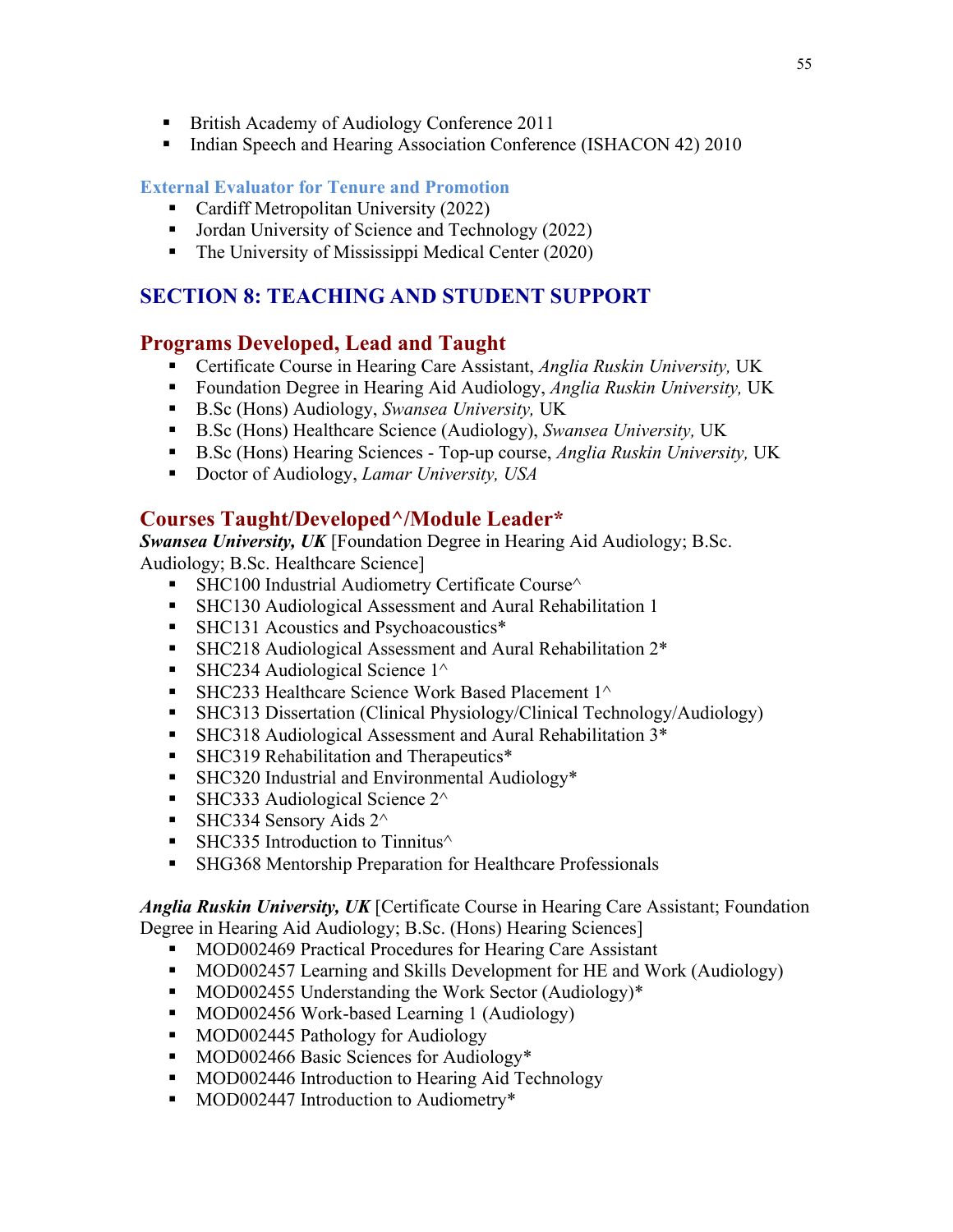- MOD003517 Work-based Learning 2 (Communication Skills)
- MOD002478 Rehabilitation
- MOD002487 Hearing Aid Technology
- MOD00277 Audiometry 2\*
- MOD003118 Specialized Professional Practice
- $\blacksquare$  MOD004169 Tinnitus Assessment and Management $\land$
- MOD004198 Managing People with Specialist Needs $\wedge$
- MOD004199 Implantable Hearing Devices $\wedge$
- MOD004200 Hearing in Children $\wedge$
- MOD004201 Advances in Adult Audiology $\wedge$

#### *Lamar University, USA*

Doctor of Audiology

- SPHS 6382 Analysis of Professional Literature
- SPHS 6326 Research Methods
- SPHS 6372 Candidacy Proposal
- SPHA 6383 Candidacy Paper Presentation

#### Other Courses

- SPHS 1371 Introduction to Speech, Language and Hearing Disorders
- SPHS 4340 Audiology II
- § SPHS 4342 Audiologic Rehabilitation
- SPHS 4350 Problems and Projects (Independent Research)
- § SPHS 4350 Research in Health and Disability: Interdisciplinary perspective
- SPHS 4350 Community-based rehabilitation in speech and hearing sciences
- SPHS 4350 Promoting self-management for people with speech and hearing disorders and their families
- § SPHS 6310 Advanced Topics in Speech and Hearing Sciences A Critical Analysis of Contemporary Research and Clinical Practice

#### *Other*

- Advances in Tinnitus Assessment and Management $\wedge$
- BSA Certified Industrial Audiometry Course (Insight Health Screening Ltd)  $^{\wedge*}$
- Evidence-Based Practice in Hearing Healthcare (All Ears Cambodia) ^\*

## **Student Supervision**

#### **Post-doctoral Researchers**

#### *University of Pretoria, South Africa*

■ Ilze Oosthuizen – The emotions behind writing: Using natural language to understand hearing aid benefit and satisfaction. May 2021 to April 2024. Other mentors include: Prof. De Wet Swanepoel.

#### *Lamar University, US*

§ Eldre W. Beukes – Cognitive Behavior Therapy based self-help delivered via the Internet for tinnitus suffers: Efficacy trial in the U.S. population. September 2018 to June 2021.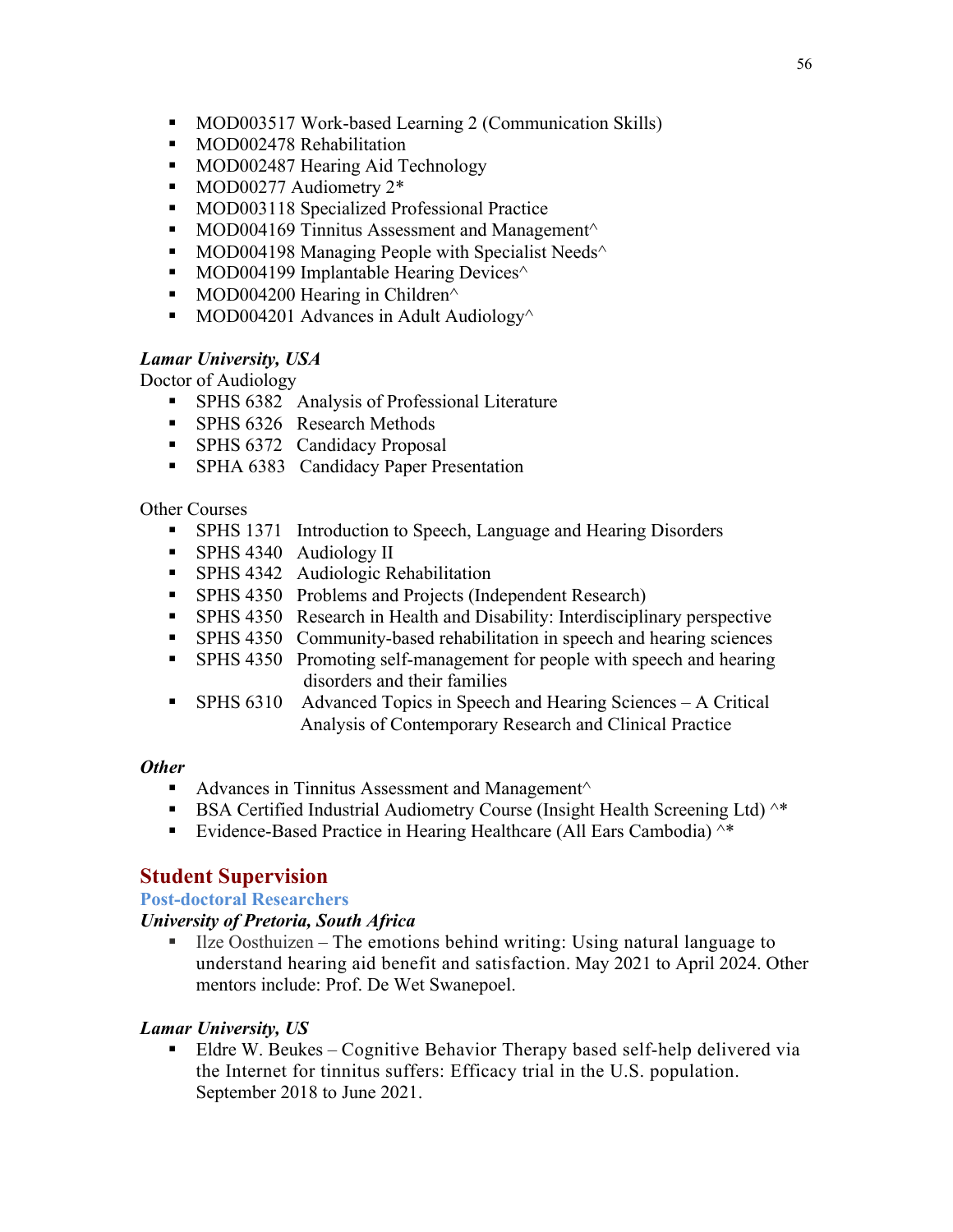### **PhD Students**

#### *University of Pretoria, South Africa*

- § Megan Clarissa Knoetze Factors influencing the hearing help-seeking, hearing aid uptake, hearing aid use, and satisfaction. January 2022 to TBD.  $-2<sup>nd</sup>$ Supervisor. Other supervisors include Prof. De Wet Swanepoel.
- Bopane Godwin Mothemela Service delivery models in hearing healthcare. January 2022 to TBD.  $-2<sup>nd</sup>$  Supervisor. Other supervisors include Prof. De Wet Swanepoel.

#### *Manipal Academy of Higher Education, India*

§ Bhargavi, P.G. – Development and validation of a self-reported questionnaire to examine the consequences of occupational noise-induced hearing loss using the biopsychosocial perspective. April 2021 to TBD. – External advisor. Other supervisors include Prof. Krishna Yerraguntla.

#### *Anglia Ruskin University, UK*

§ Eldre W. Beukes – Internet-based interventions for tinnitus. November 2014 to February 2018. – 2nd Supervisor. Other supervisors include: Professors Peter Allen, Gerhard Andersson, and David Baguley.

#### **Graduate Students Research Supervision**

#### *Lamar University, USA – Doctor of Audiology (AuD)*

- Taylor Eubank (2020-22). Intervention to address misinformation about tinnitus.
- Alyssa Jade Ulep (2020-22). Internet-based CBT for tinnitus.
- Jisha Thomas (2021-22). Internet-based vestibular rehabilitation.
- Kelli Lara (2021-22). Hearing aid outcome.
- Denilson Calderon (2021-22). Hearing aid outcome.
- Sania Azeem (2020-21). Situational coping in individuals with tinnitus.
- Tara Welborn (2021). Effects of tinnitus on work effectiveness.
- Alyssa Williams (2020). Positive experiences associated with tinnitus.
- Yared Rodriguez (2019-20). Understanding satisfaction about hearing healthcare services using online consumer reviews.
- § Kimberly Boase (2019-20). Understanding satisfaction of hearing aids using online consumer reviews.
- Itzel Mercado Godina (2018-19). Content analysis of YouTube videos on hearing loss.
- Marcella Michaels (2018-19). Content analysis of YouTube videos on hearing aids.
- Ashlyn parker (2018). Social representation of hearing loss and hearing aids.
- Morgan Moss (2018). Validation of ICF Core Sets for Hearing Loss.
- Marifer Munoz (2017-19). Cross-cultural studies in hearing science.
- Vibhu Grover (2017-19). Self-reported measure of hearing disability; Electroacoustic characteristics of direct-to-consumer hearing devices.
- Shelby Wilson (2017-19). Electro-acoustic characteristics of direct-to-consumer hearing devices.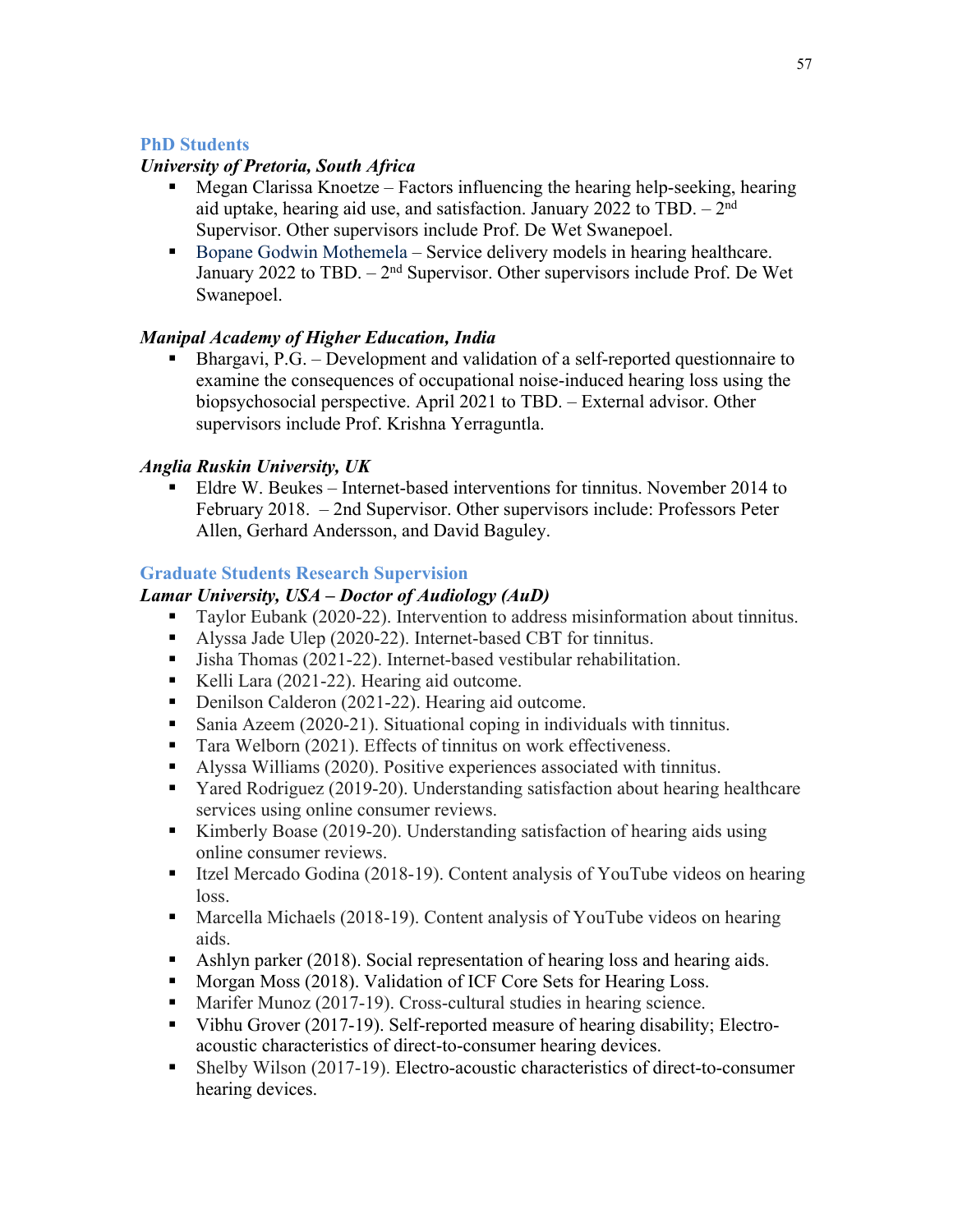- Nicole Coffeen (2016-17). Outcome of direct-to-consumer hearing devices for adults with hearing loss.
- Kayla Lane (2016-17). Applications of direct-to-consumer hearing devices for adults with hearing loss.
- Mariana Corral Molina (2016-17). Image perception and cost-benefit analysis of direct-to-consumer hearing devices.
- Stephanie Sandoval (2016). Social representation of hearing loss and hearing aids in United States.
- Natalie Yates (2016). Community-based hearing rehabilitation.
- Katie Miller & Paige Terlizzi (2015-16). Advantages of Hypersound speakers for people with hearing loss and their significant others.
- Taylor Valien (2015-16). The effect of music exposure through personal listening devices on the loudness perception and efferent function in young adults.
- Lorena Escobar (2015-16). Ethical dilemmas in adult Audiology practice: Perspectives of audiologists and patients.
- Stephanie Sandoval (2015). Rate and reasons for hearing aid non-use in United States.
- Jasmine Auzenne (2015). Social representation of music exposure.
- Gretchen Stein (2015). Social representation of hearing loss.

### *Lamar University, USA – Master's in Computer Science*

- Arun Annamalai (2021)
- Sandeep Palaparthi (2021)
- Mithun Sarkar (2021)
- Rashmina Upreti (2018-19)
- Rasmi Wagle (2018)
- Neliya Gurung (2018)
- Avijoy Chakma (2016-17)
- Shariful Alam  $(2016-17)$
- Kishore Dutta Gupta (2016-17)
- Abdullah Omar Siraj (2016)
- Amit Kumar (2016)
- Garima Panta (2015-17)
- Gyatri Bhatta (2015-16)

### *University of Canterbury, New Zealand – Master's in Audiology*

■ Lucie Gibson (2018). Suitability of online tinnitus information.

### *University of Pretoria, South Africa – Master's in Audiology*

- Ruth Jayne' Avierinos (2022). Does hearing aid result in meaningful life changes?
- Jane Cumming (2022). How long does hearing aid users use their devices?
- Sanchia van Bruggen (2021). Qualitative analysis of Google reviews on hearing healthcare services.
- Cathrine Motlhamare (2021). The hearing aid effect in a low- and middle-income country.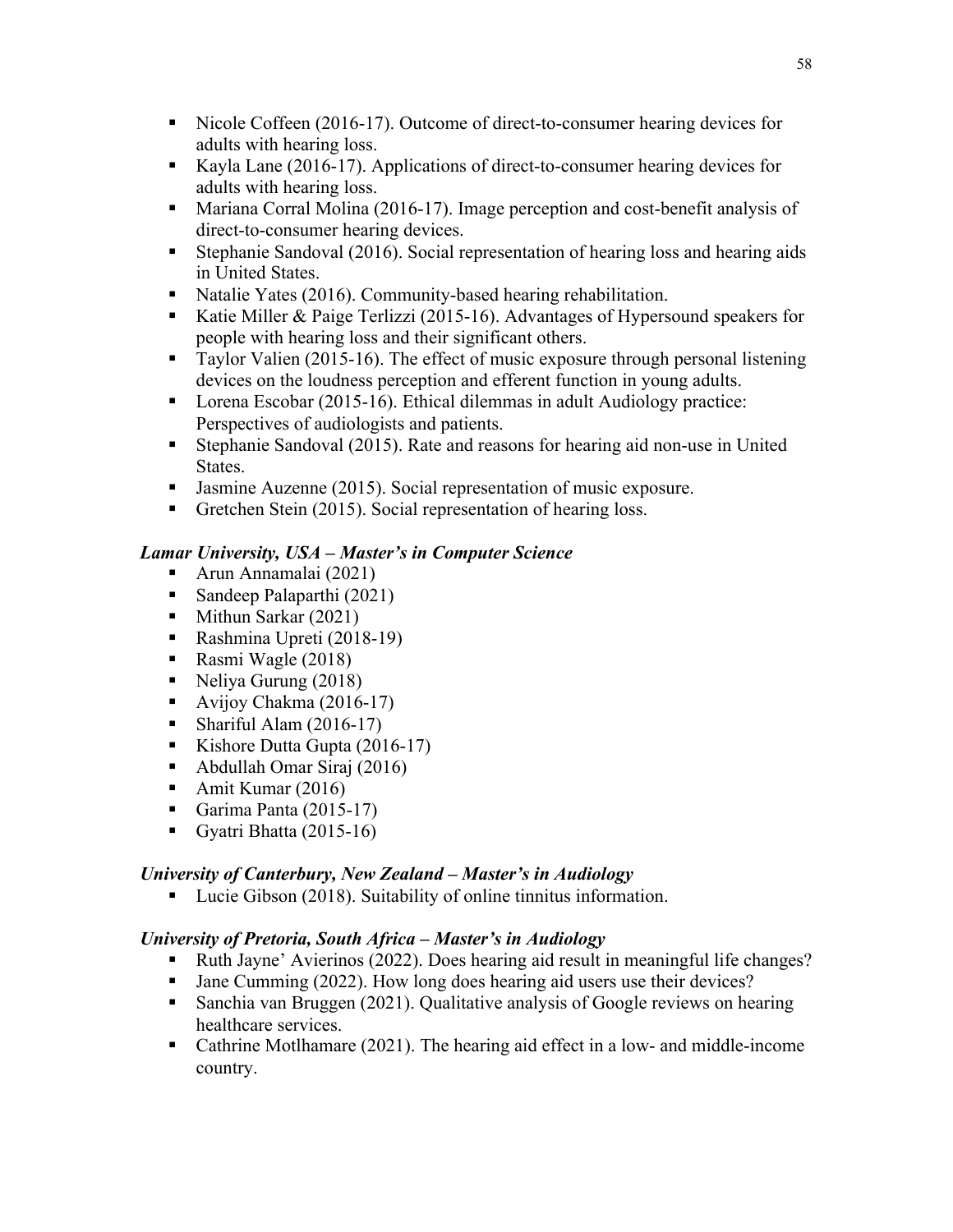- Tayla Heselton (2019-20). Qualitative analysis of online consumer feedback on hearing aids.
- Megan Clarissa Knoetze (2019-20). Changes in listening behavior using smartphone monitoring of in-ear sound levels.

## **Undergraduate Student Research Supervision**

*Lamar University, USA*

- Collin Brice (2015). Ethical dilemmas in adult Audiology practice.
- John Hawthorn (2015). Global audiology forum.

## *Swansea University, UK*

- § Nishali Patel (2013). In adults with hearing loss, which rehabilitation model is most effective and which stage in the patient rehabilitation should the therapies be used?
- § Yamin Win (2013). Occupational hearing conservation programme: A review of current practice and literature.
- Sarah Boaler (2013). Do otoprotectants protect against temporary threshold shift and permanent threshold shift.
- § Sharondeep Paul Kaur (2012). Paediatric hearing aid outcome measures (children aged +5): Are objective measures more clinically relevant than subjective measures when assessing the benefit of amplification?
- Rebecca Chaplin (2012). How does noise impact on cognitive processing in educational development and what facilities could be used to reduce negative impact.
- Courtney Sutton (2012). A systematic literature review evaluating the factors that influence directional benefit under laboratory conditions, whilst also considering how these apply to performance in real world situations.
- Lewis Watkins (2011). Evaluation of auditory efferent system functioning using Otoacoustic emission suppression: appropriate methods, test procedures, considerations and limitations.
- Charlotte Legg (2011). Tinnitus in childhood and adolescence (4-20 years of age): what are the risks? A Review.
- Claire Hughes (2011). Organic solvents and hearing loss: A review of the current findings.
- Alice Davies (2011). Smoking and hearing loss.
- Emma Arthur (2011). Preventability and impact of congenital cytomegalovirus on sensorineural hearing loss among pediatric populations: a systematic review of the literature.
- § Sulaiman Ali (2011). Auditory steady state responses (ASSR): An evaluation of the current techniques implemented for its use in infants with significant hearing losses**.**
- § Amy Hiddleston-Morgan (2010). Young people and their risk of music-induced hearing loss: Can education affect their attitude and behaviors?
- Charlton Barnachea (2010). Does rheumatoid arthritis affect the auditory system?
- Katie L. Chilvers (2009). Bilateral hearing aid provision in the elderly population: Scientific evidence, candidacy and cost.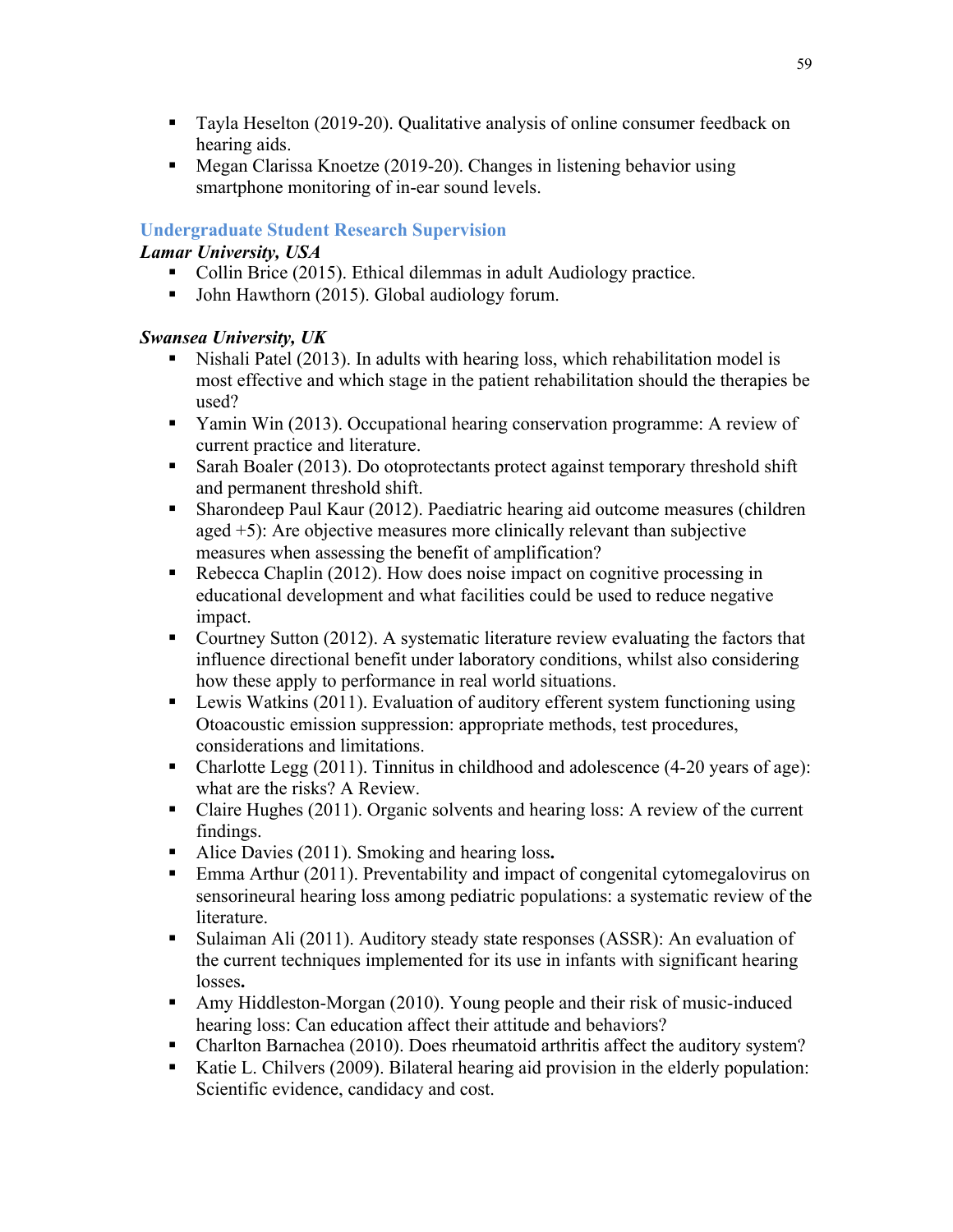- Adam R. Chell (2009). A review: The effects of mobile phone radiation on the auditory system.
- Amanda J. Thomas (2009). Hearing characteristic in geriatric patients: Implications for management and rehabilitation.
- Daniel Petherick (2009). An overview of auditory evoked potentials used for hearing threshold estimation; Are Auditory Steady-State Responses ready to be used clinically?
- Paul Schneider (2008). Cochlear Dead regions: The importance of applying edge frequency (fe) knowledge in the development and provision of frequency transposition hearing aids.
- Marina Courtney-Jones (2008). The process of cochlear implantation and its effects on parent and child: a review of the literature.
- Andrew Rhodes (2008). An overview of current and emerging non- invasive tools for the assessment of middle ear function**.**
- Alexandra Owen (2008). Occupational Noise induced hearing loss and the utilization of Otoacoustic emissions in its identification.
- Eleanor Gove (2008). The effects of ototoxic drugs on the auditory system  $-A$ review**.**

## **SECTION 9: EXTERNAL AND SERVICE ACTIVITIES**

## **External Examination and Committee Membership**

| <b>External Examination</b>             |                                                                                                                                                                 |
|-----------------------------------------|-----------------------------------------------------------------------------------------------------------------------------------------------------------------|
| July $2013 - Oct 2014$                  | <b>External Examiner</b> for <i>M.Sc Advanced Audiology</i> at Ear<br>Institute, University College London, UK.                                                 |
| Nov $2012 - Dec 2013$                   | <b>External Examiner</b> for <i>M.Sc Auditory Science</i> at De<br>Montfort University, Leicester, UK.                                                          |
| Feb $2010 -$ Sept $2014$                | <b>External Examiner</b> for <i>B.Sc (Hons) Audiology</i> and <i>B.Sc</i><br>(Hons) Healthcare Science (Audiology) at De Montfort<br>University, Leicester, UK. |
| Jan $2010 -$ Sept $2014$                | <b>External Examiner</b> for <i>Foundation Degree in Hearing Aid</i><br>Audiology at De Montfort University, Leicester, UK.                                     |
| <b>External Professional Activities</b> |                                                                                                                                                                 |
| Jan $2020 - Till$ date                  | <b>Group Leader</b> for Houston Tinnitus Support Group<br>(HTSG), American Tinnitus Association (ATA) Houston<br>Chapter, Houston, Texas.                       |
| Oct $2016 - Jan 2018$                   | <b>Co-Chair</b> for <i>Technical Committee</i> at the Coalition of<br>Global Hearing Health (CGHH), USA.                                                        |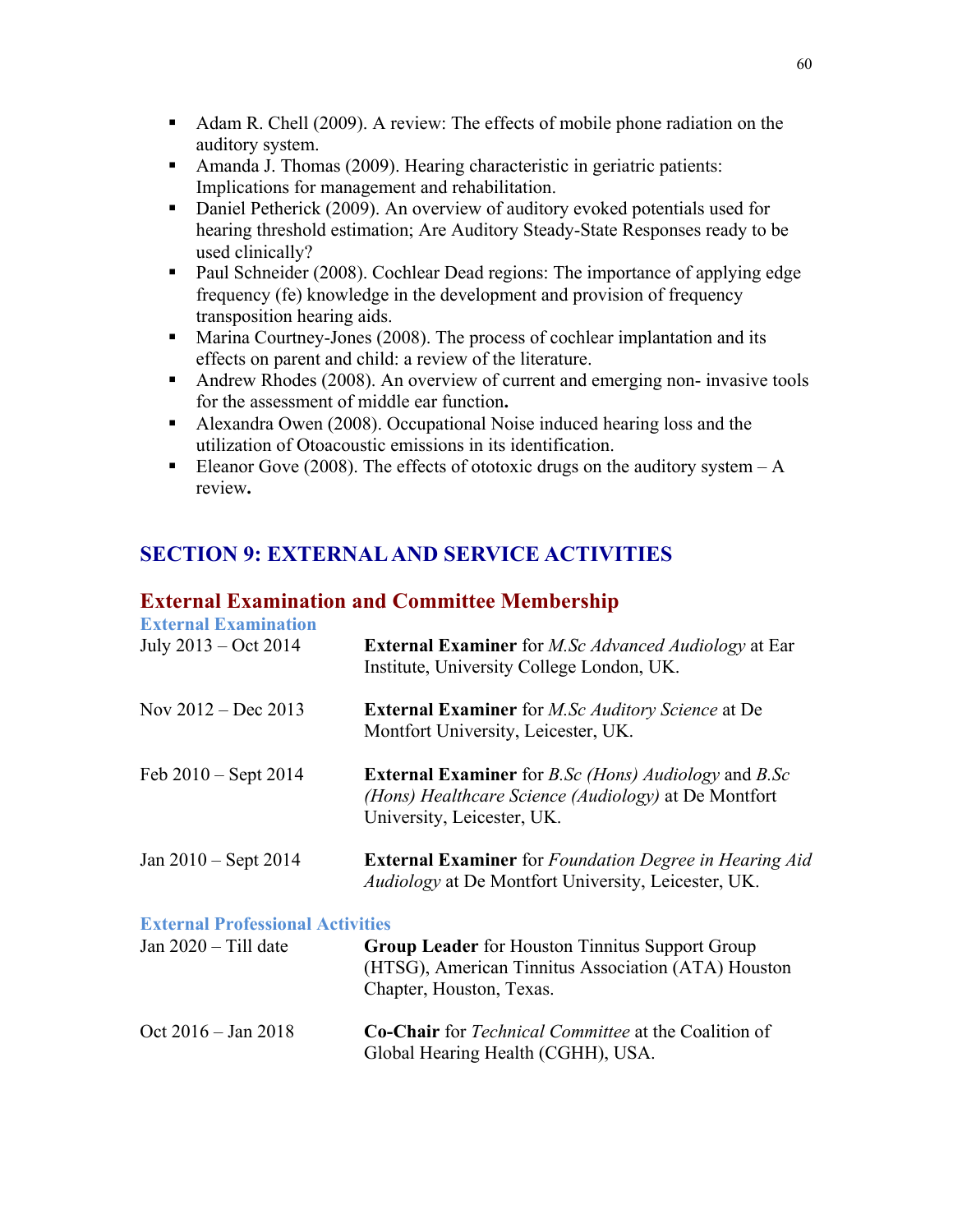| Nov $2011 - \text{Mar } 2013$ | <b>Regional Representative</b> for the British Academy of<br>Audiology (BAA).                                                                                                 |
|-------------------------------|-------------------------------------------------------------------------------------------------------------------------------------------------------------------------------|
| Oct 2007 - Mar 2013           | University Representative for the Welsh Assembly<br>Government Scientific Advisory Group-Audiology sub-<br>committee (Audiology Statutory Standing Advisory Group<br>- ASSAG) |
| Oct $2007 - \text{Mar } 2013$ | University Representative for Individual Record of<br>Clinical Practice (IRCP) - National Audiology Clinical<br>Learning Group                                                |
| <b>University Committees</b>  |                                                                                                                                                                               |
| Sep 2019 – Aug 2022           | <b>Committee Member</b> for Tenure and Promotion Personal<br>Committee at College of Fine Arts and Communication,<br>Lamar University, USA.                                   |
| Sep $2019 - Aug 2020$         | <b>Committee Member for Curriculum Committee at College</b><br>of Fine Arts and Communication, Lamar University, USA.                                                         |
| Sep $2019 - Aug 2020$         | <b>Committee Member for University Professor and Merit</b><br>Committee at College of Fine Arts and Communication,<br>Lamar University, USA.                                  |
| Sep $2019 - Aug 2020$         | <b>Chair</b> for Department Chair Review Committee at<br>Department of Speech and Hearing Sciences, Lamar<br>University, USA.                                                 |
| May 2017 – May 2019           | <b>Committee Member for SACS Committee on Graduate</b><br>Degrees at Lamar University, USA.                                                                                   |
| May 2016 – May 2018           | <b>Committee Member</b> for University Senate at Lamar<br>University, USA.                                                                                                    |
| Feb 2016 - Feb 2017           | <b>Committee Member</b> for University Professor and Merit<br>Committee at College of Fine Arts and Communication,<br>Lamar University, USA.                                  |
| July $2013 -$ July $2014$     | <b>Faculty Representative for Distance and Work Based</b><br>Learning Sub-committee, Faculty of Science and<br>Technology, Anglia Ruskin University, Cambridge, UK.           |
| Oct $2007 - \text{Mar } 2013$ | <b>Department Representative</b> for Staff and Student Panel,<br>Clinical Physiology and Audiology, Swansea University,<br>Swansea, UK                                        |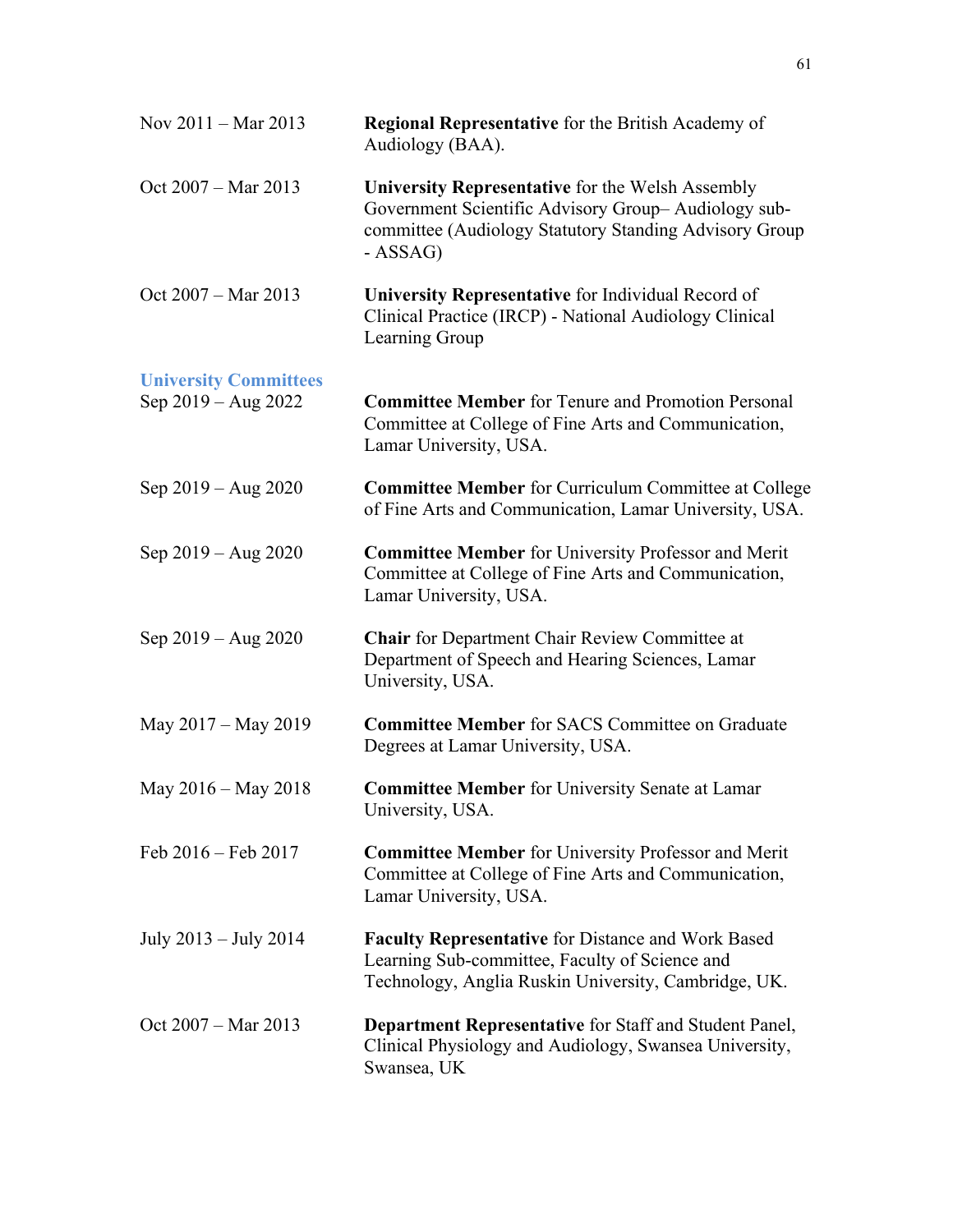| Oct 2007 – Mar 2013 | <b>Department Representative for Board of Studies, Clinical</b><br>Physiology and Audiology, Swansea University, Swansea,<br><b>UK</b> |
|---------------------|----------------------------------------------------------------------------------------------------------------------------------------|
| Oct 2007 – Mar 2013 | <b>Department Representative</b> for Staff Forum, College of<br>Human and Health Sciences, Swansea University,<br>Swansea, UK          |
| Oct 2007 – Mar 2013 | <b>Department Representative</b> for Admissions Committee,<br>College of Human and Health Sciences, Swansea<br>University, Swansea, UK |
| Jan 2009 – Jul 2010 | <b>Department Representative for Program Development</b><br>Committee (M.Sc Osteopathy), Swansea University,<br>Swansea, UK            |

## **Conference and Seminars Organized**

- § International Symposium on Digital Technology Health & Wellbeing, Manipal Academy of Higher Education, Manipal (India), January 2019.
- International Conference on Research in Hearing Sciences, All India Institute of Speech and Hearing (AIISH), the University of Mysore, Mysore (India), December 2015.
- Cross-Cultural Communication: Exploring Cross-cultural Differences and Similarities in Attitudes Towards Hearing Help Seeking and Uptake of Hearing Aids, Bristol (United Kingdom), February 2013.

## **Comments to Professional Documents**

■ American Academy of Audiology (AAA) Scope of Practice and Standards of Practice documents in 2022.

## **SECTION 10: OTHER**

## **Membership of Professional Organizations**

**Professional Registrations**

- Licensed audiologist in the State of Texas (License No: 80731) and in the State of Colorado (AUD.0001123).
- American Board of Audiology (ABA) Board Certified Audiologist (Certificate No.: 2596).
- Registered with the Health and Care Professions Council (HCPC), UK (Registration No: HAD02007) as Hearing Aid Dispenser.
- Registered with the Registration Council for Clinical Physiologists (RCCP), UK (Registration No: 4975) as Audiologist.

## **Professional Organization Membership**

■ Fellow member of the Colorado Academy of Audiology.